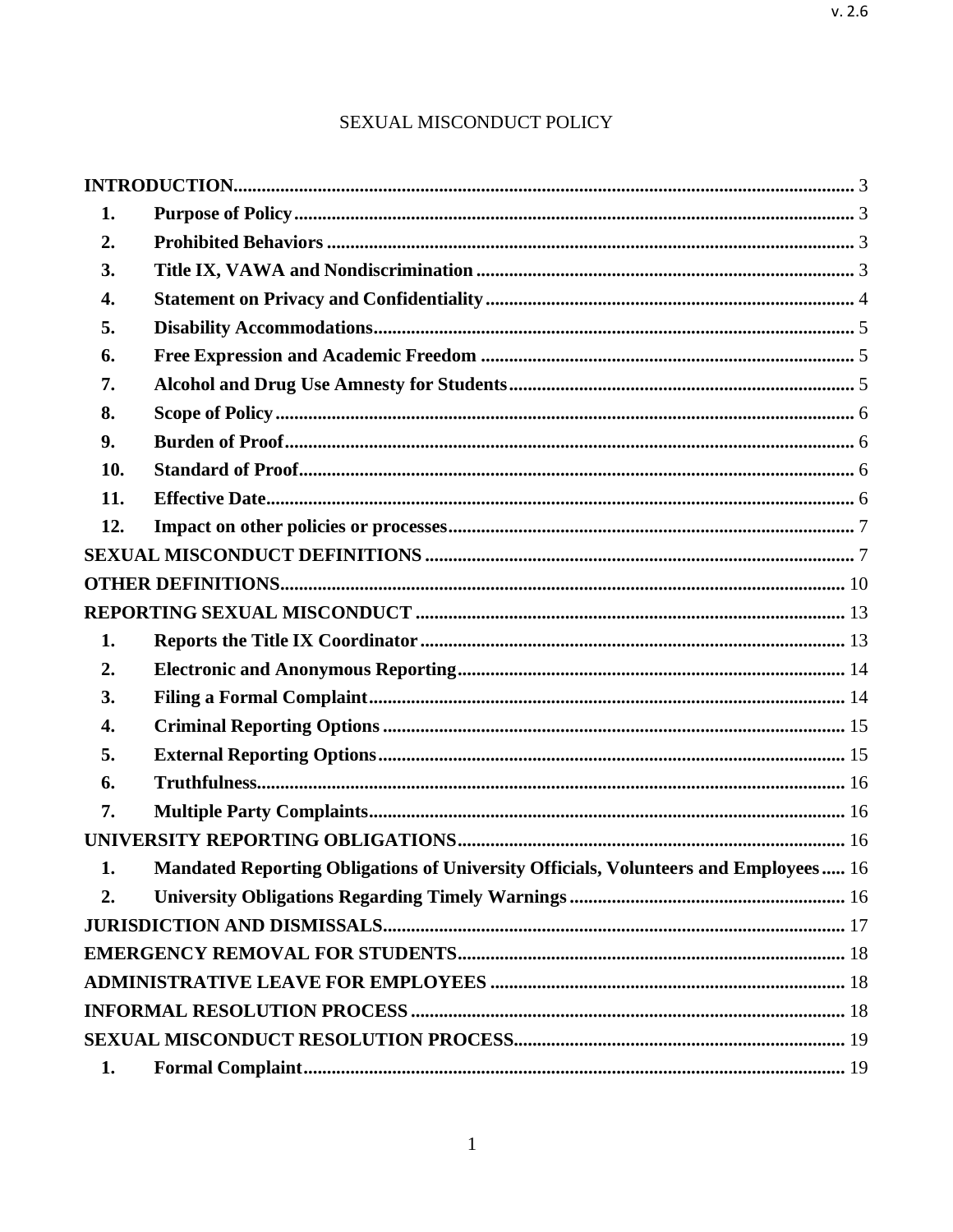<span id="page-1-0"></span>

| 2.  |                                                                              |  |  |  |
|-----|------------------------------------------------------------------------------|--|--|--|
| 3.  | Determining Jurisdiction and Mandatory Dismissal for Certain Allegations  20 |  |  |  |
| 4.  |                                                                              |  |  |  |
| 5.  |                                                                              |  |  |  |
| 6.  |                                                                              |  |  |  |
| 7.  |                                                                              |  |  |  |
|     | A.                                                                           |  |  |  |
|     | <b>B.</b>                                                                    |  |  |  |
| 8.  |                                                                              |  |  |  |
|     | A.                                                                           |  |  |  |
|     | <b>B.</b>                                                                    |  |  |  |
|     | $\mathbf{C}$ .                                                               |  |  |  |
|     | D.                                                                           |  |  |  |
|     | E.                                                                           |  |  |  |
|     | F.                                                                           |  |  |  |
|     | G.                                                                           |  |  |  |
| 9.  |                                                                              |  |  |  |
|     | A.                                                                           |  |  |  |
|     | <b>B.</b>                                                                    |  |  |  |
|     | $\mathbf{C}$ .                                                               |  |  |  |
| 10. |                                                                              |  |  |  |
|     | A.                                                                           |  |  |  |
|     | <b>B.</b>                                                                    |  |  |  |
|     | C.                                                                           |  |  |  |
| 11. | Disciplinary Sanctions Against Employees, Officials and Volunteers  34       |  |  |  |
|     | A.                                                                           |  |  |  |
|     | <b>B.</b>                                                                    |  |  |  |
| 12. |                                                                              |  |  |  |
| 13. |                                                                              |  |  |  |
|     |                                                                              |  |  |  |
|     |                                                                              |  |  |  |
|     |                                                                              |  |  |  |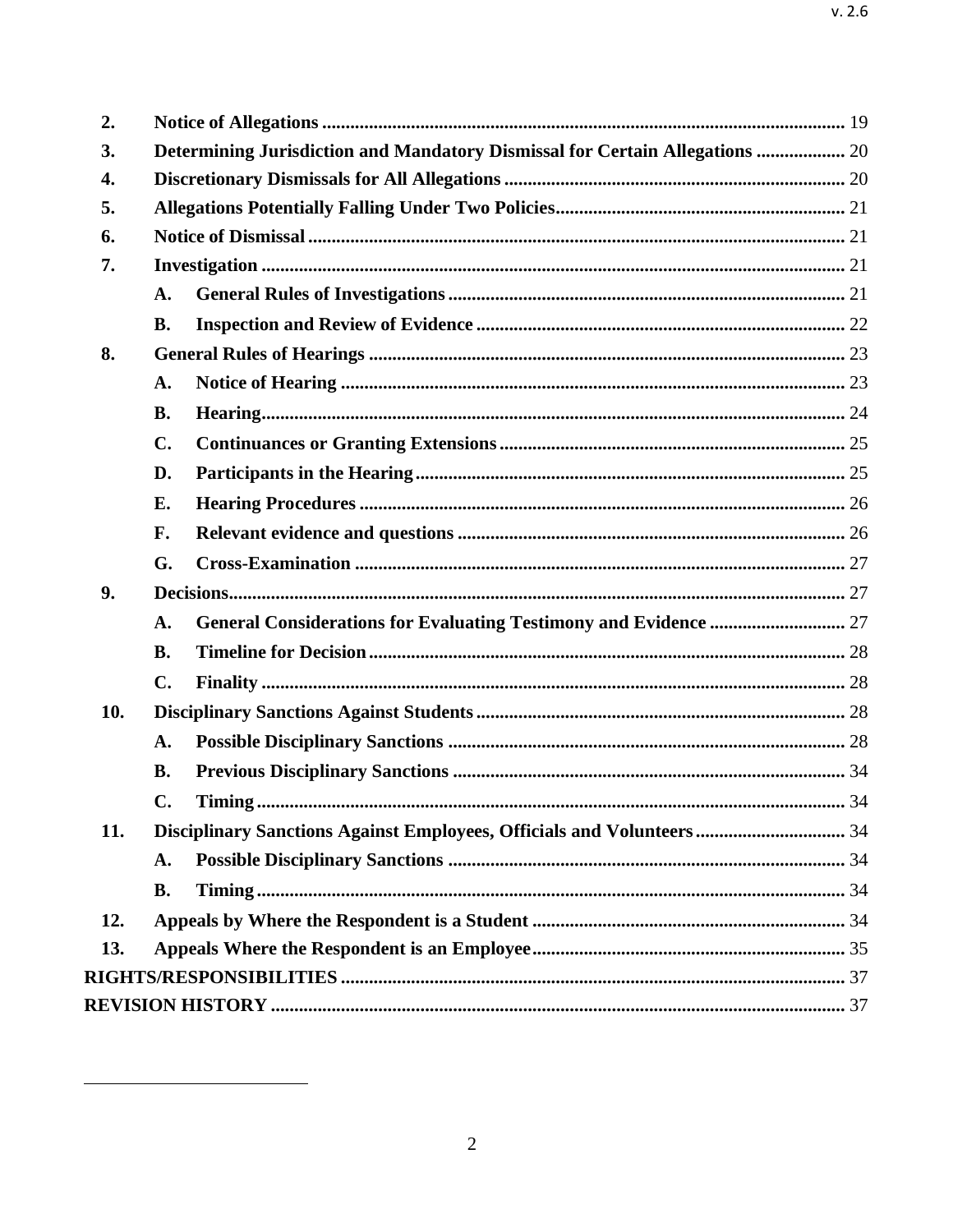#### <span id="page-2-0"></span>**1. Purpose of Policy**

Title IX of the Education Amendments of 1972 prohibits any person in the United States from being discriminated against on the basis of sex in seeking access to any educational program or activity receiving federal financial assistance. The U.S. Department of Education, which enforces Title IX, has long defined the meaning of Title IX's prohibition on sex discrimination broadly to include various forms of sexual harassment and sexual violence that interfere with a student's ability to equally access educational programs and opportunities.

On May 19, 2020, the U.S. Department of Education issued a Final Rule under Title IX of the Education Amendments of 1972<sup>1</sup> that:

- Defines the meaning of "sexual harassment" (including forms of sex-based violence) that are reflected in the definitions of Regulatory Quid Pro Quo, Regulatory Hostile Environment Sexual Harassment, Regulatory Dating Violence, Regulatory Domestic Violence, Regulatory Sexual Assault and Regulatory Stalking included as Regulatory Prohibited Conduct under this Policy
- Addresses how the University must respond to reports of misconduct falling within the definitions of Regulatory Prohibited Conduct under this Policy, and
- Mandates a grievance (or resolution) process the University must follow before issuing disciplinary sanctions against a person accused of Regulatory Prohibited Conduct under this Policy.

Throughout this Policy violations are generally termed "Regulatory" consistent with the Department of Education's Final Rule under Title IX of the Education Amendments of 1972, when the behavior occurs in the United States, within an Education Program or Activity when the Complainant is participating or seeking to participate in an Education Program or Activity at the time of filing the formal Complaint. For quid pro quo sexual harassment allegations, the designation of "Regulatory" is dependent on the employment of the respondent. For hostile environment sexual harassment allegations, the designation of "Regulatory" is dependent on the impact of the unwelcome conduct on the individual targeted.

In addition to federal legislative requirements, Act 16 of 2019<sup>2</sup> of the General Assembly of Pennsylvania requires all postsecondary institutions in the Commonwealth of Pennsylvania to adopt a clear, understandable written policy on sexual harassment and sexual violence that informs victims of their rights under federal and state law, including the crime victims bill of rights.

#### <span id="page-2-1"></span>**2. Prohibited Behaviors**

The University prohibits all Sexual Misconduct Violations, as defined in this Policy. This prohibited conduct can affect all genders, gender identities and sexual orientations. Some of these prohibited forms of conduct may also be crimes under Pennsylvania or federal law.

The University will promptly and equitably respond to all reports of sexual misconduct in order to eliminate the misconduct, prevent its recurrence, and redress its effects on any individual or the community.

#### <span id="page-2-2"></span>**3. Title IX, VAWA and Nondiscrimination**

v. 2.6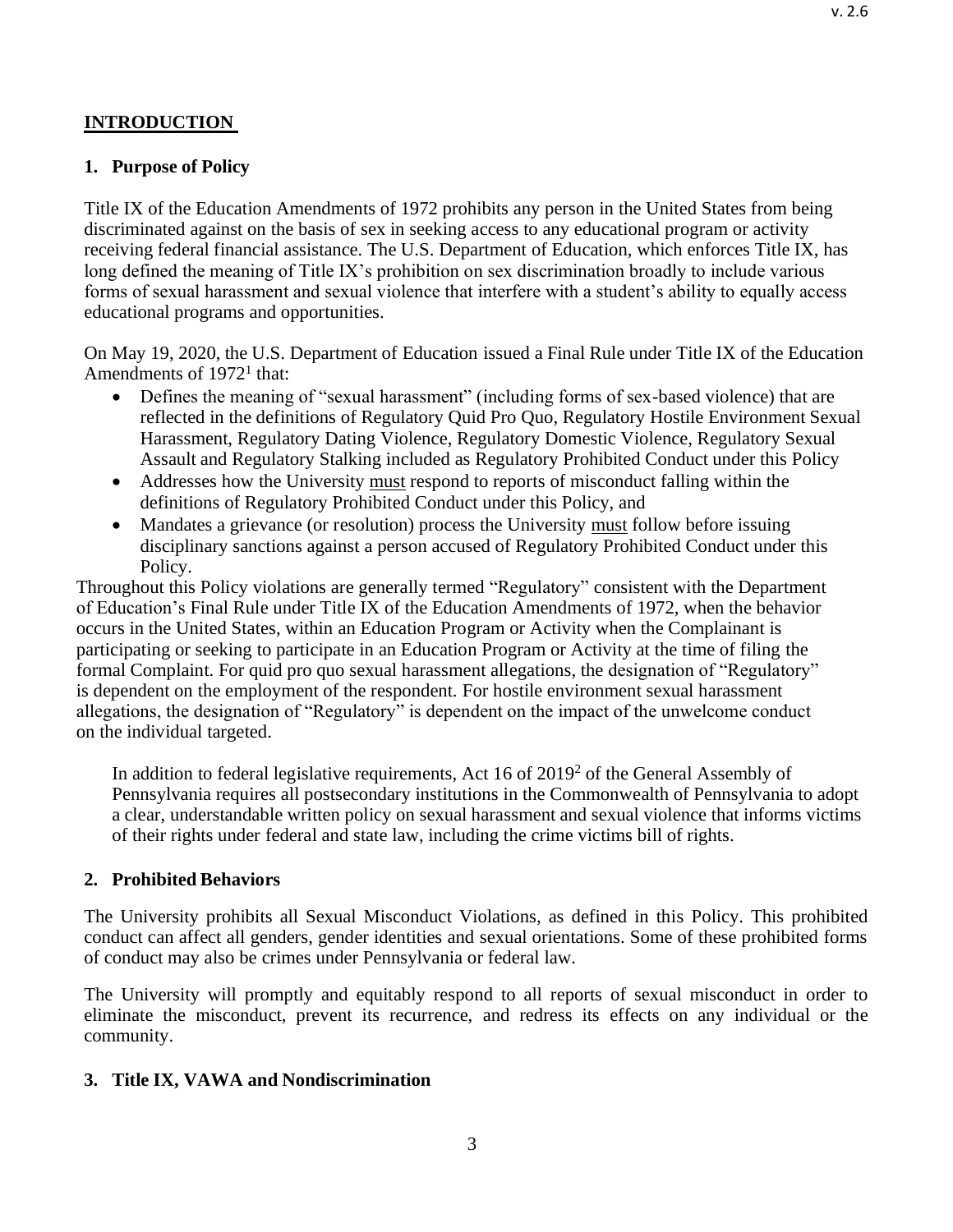<sup>&</sup>lt;sup>1</sup> The full text of the Final Rule and its extensive Preamble is available here: <http://bit.ly/TitleIXReg>

<sup>&</sup>lt;sup>2</sup> The text of Act 16 of 2019 is available here: <https://bit.ly/3f7DAr6>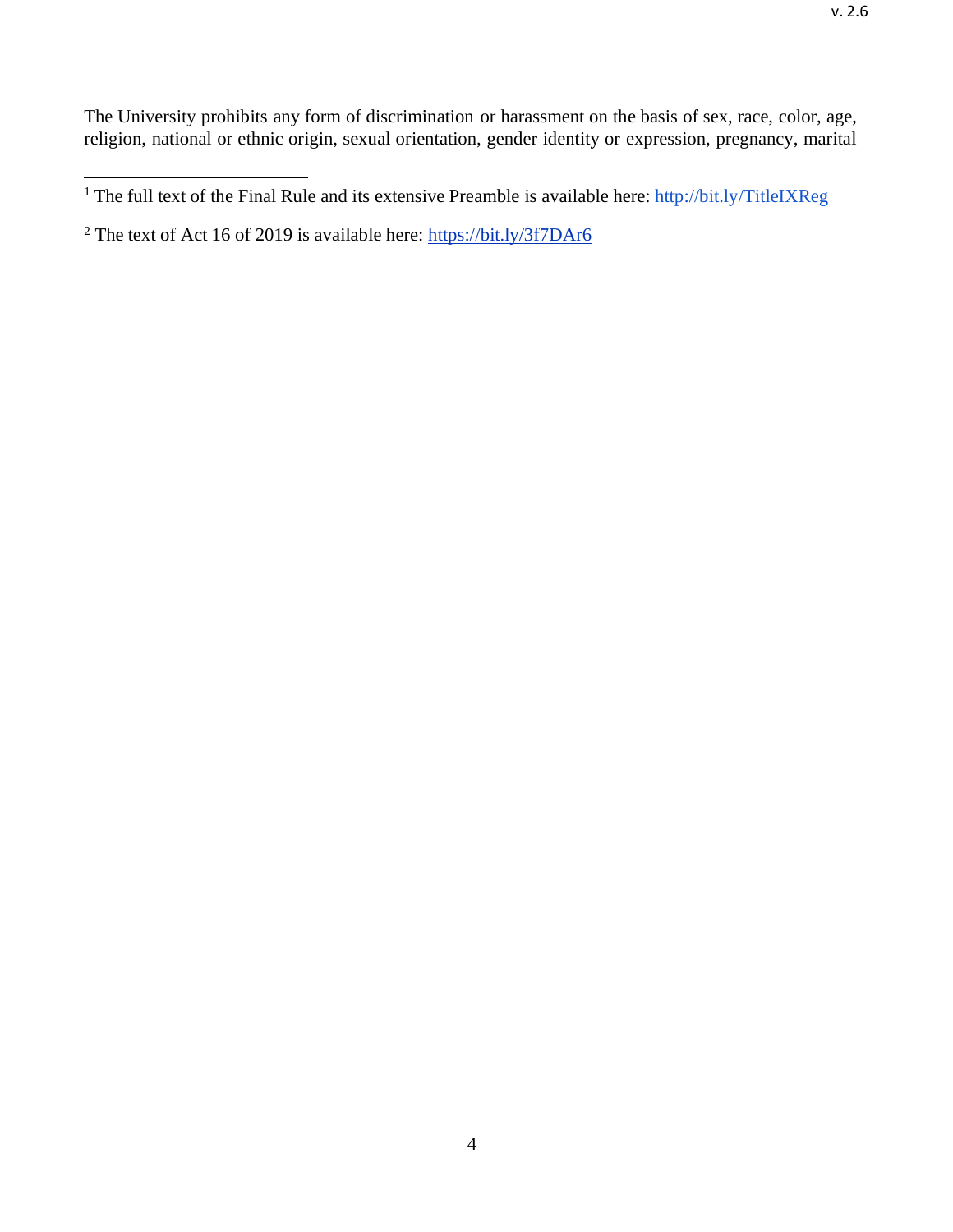or family status, medical condition, genetic information, veteran status, or disability in any decision regarding admissions, employment, or participation in a University program or activity in accordance with the letter and spirit of federal, state, and local non-discrimination and equal opportunity laws, such as Titles VI and VII of the Civil Rights Act of 1964, Title IX of the Education Amendments of 1972, the Age Discrimination in Employment Act, the Americans with Disabilities Act and ADA Amendments Act, the Equal Pay Act and the Pennsylvania Human Relations Act.

The University also complies with the Jeanne Clery Disclosure of Campus Security Policy and Campus Crimes Statistics Act, as amended by the Violence Against Women Act (VAWA). Title IX prohibits retaliation for asserting or otherwise participating in claims of sex discrimination. VAWA imposes additional duties on universities and colleges to investigate and respond to reports of sexual assault, stalking, and dating or domestic violence, and to publish policies and procedures related to the way these reports are handled. The University has designated the Title IX Coordinator to coordinate the University's compliance with Title IX and VAWA and to respond to reports of violations. The University has directed Mark Corbin, Director of Health and Safety to coordinate the University's compliance with the VAWA-related Clery reporting requirements.

# <span id="page-4-0"></span>**4. Statement on Privacy and Confidentiality**

The University is committed to protecting the privacy of all individuals involved in a report of sexual misconduct. Every effort will be made to protect the privacy interests of all individuals involved. Privacy, confidentiality and privilege have distinct meanings under this Policy.

Privacy generally means that information related to a report of sexual misconduct will only be shared with a limited circle of individuals, including individuals who "need to know" in order to assist in the review, investigation, or resolution of the report or to deliver resources or support services. While not bound by confidentiality or privilege, these individuals will be discreet and respect the privacy of all individuals involved in the process. All participants in an investigation of sexual misconduct under this Policy, including Advisors and Witnesses, will be informed that privacy helps enhance the integrity of the investigation and protect the privacy interests of the parties, however, nothing in this Policy is intended to impose restraints on a party's ability to discuss the allegations under investigation or to gather and present evidence as part of the resolution process.

Certain individuals are designated as having confidentiality. For reports made to employees designated with having confidentiality, the University will respect the reporting party's expectations of privacy to the extent permissible by law while still ensuring compliance with other reporting obligations. For example, reports involving minors are subject to mandatory reporting requirements. Individuals designated as having confidentiality are required to report the nature, date, time and general location of an incident to the Title IX coordinator. Individuals designated as having confidentiality will not share other information with the Title IX Coordinator or any other employee of the University without the express permission of the disclosing party. Individuals designated as having confidentiality can provide information about the University and off-campus resources, support services and other options. As noted above, because of the confidential nature of these resources, disclosing information to or seeking advice from a confidential resource does not constitute a report or Formal Complaint to the University and will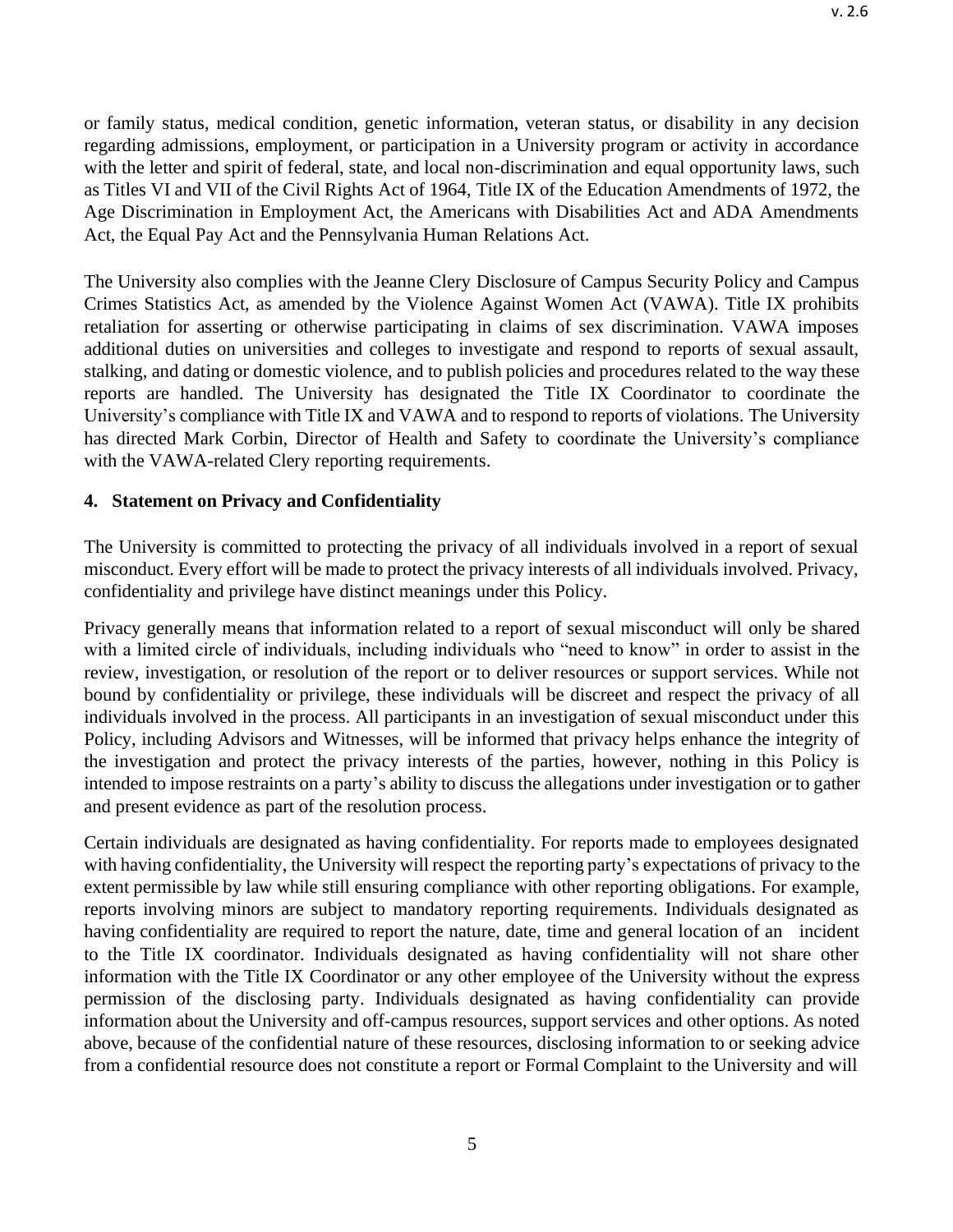not result in a response or intervention by the University. A person consulting with a confidential resource may decide to make a report to the University and/or law enforcement.

Communication with certain individuals may be privileged by operation of law and reports made to these individuals will not be shared with the University Title IX Coordinator or law enforcement except in very limited situations, such as when failure to disclose the information would result in imminent danger to the individual or to others or as otherwise required by law. [Link to privileged resources TBD]

All University proceedings are conducted in compliance with the requirements of the Family Educational Rights and Privacy Act (FERPA), the Clery Act, Title IX of the Education Amendments of 1972 ("Title IX"), Violence Against Women Act (VAWA), state and local law, and University policy. No information will be released from such proceedings, except as required or permitted by law and University policy.

The University may share non-identifying information about reports received in aggregate form, including data about outcomes and Disciplinary Sanctions.

# <span id="page-5-0"></span>**5. Disability Accommodations**

This Policy does not alter any obligations of the University under federal disability laws including the Americans with Disabilities Act of 1990, and Section 504 of the Rehabilitation Act of 1973. Parties may request reasonable accommodations for disclosed disabilities at any point before or during the resolution process that do not fundamentally alter the process. Requests for accommodations may be made to the Title IX Coordinator and may be referred to another appropriate party or office on campus. The Title IX Coordinator will not affirmatively provide disability accommodations that have not been specifically requested by the Parties, even where the Parties may be receiving accommodations in other University programs and activities.

# <span id="page-5-1"></span>**6. Free Expression and Academic Freedom**

The University is firmly committed to free expression and academic freedom and to creating and maintaining a safe, healthy, and harassment-free environment for all members of its community. Sexual misconduct, including retaliation, against members of the University is not protected expression nor the proper exercise of academic freedom. The University will consider principles of free expression and academic freedom in the investigation of reports of sexual misconduct or retaliation that involve an individual's statements or speech.

# <span id="page-5-2"></span>**7. Alcohol and Drug Use Amnesty for Students**

The health and safety of every student at the University is of utmost importance. The University recognizes that students who have been drinking and/or using drugs (whether such use is voluntary or involuntary) at the time sexual misconduct occurs may be hesitant to report such incidents due to fear of potential consequences for their own conduct. The University strongly encourages students to report incidents of sexual misconduct. A witness to or individual who experiences sexual misconduct, acting in good faith, who discloses any incident of sexual misconduct to University officials or law enforcement will not be sanctioned under the University's Code of Conduct for violations of alcohol and/or drug use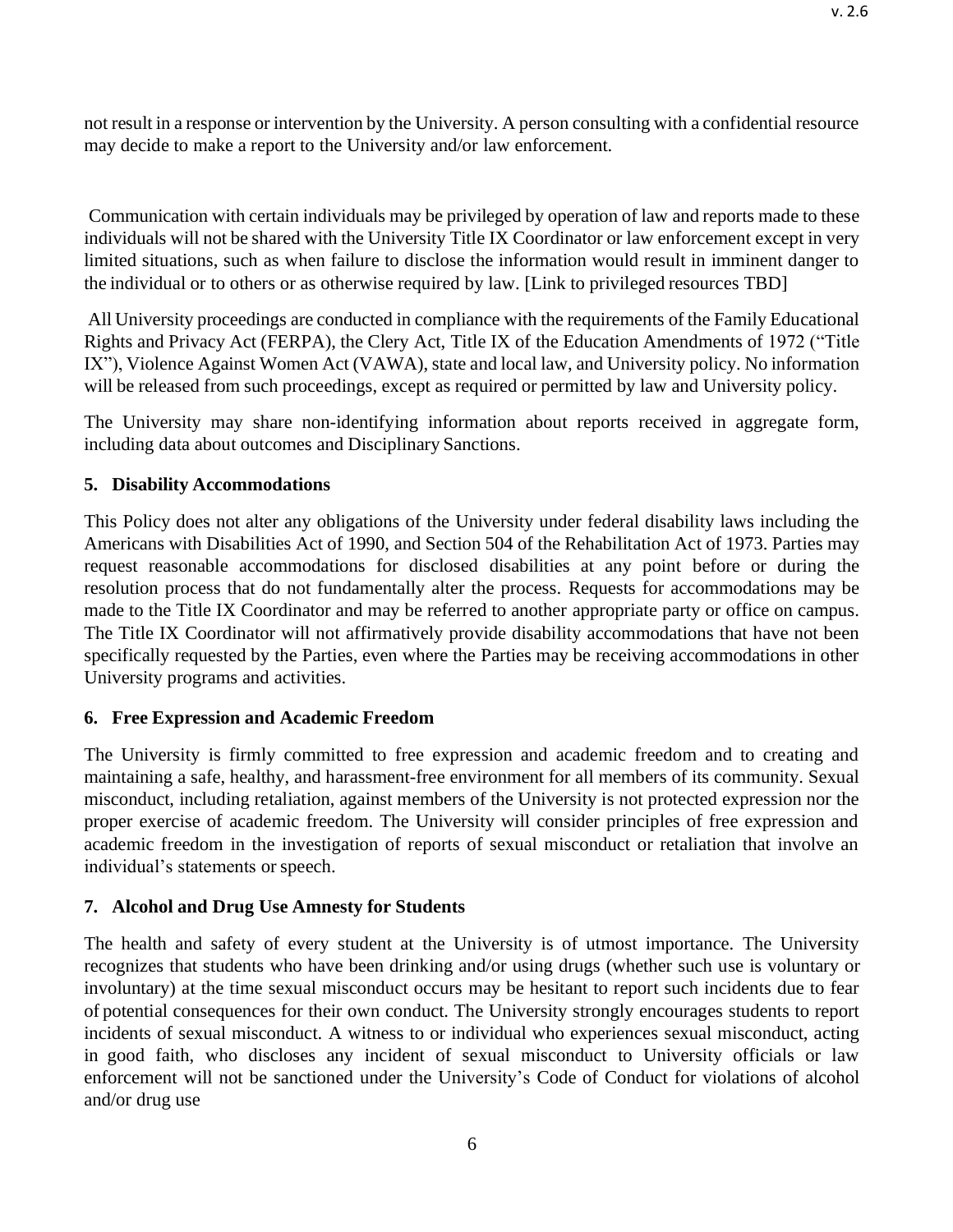policies occurring at or near the time of the incident(s) of sexual misconduct. The University may require the individual attend an approved alcohol or drug education program and without assessing any charges for such program. Amnesty does not preclude or prevent action by police or other legal authorities pursuant to relevant state or federal criminal statutes.

### <span id="page-6-0"></span>**8. Scope of Policy**

This policy applies to all on campus and off-campus conduct that is likely to have a substantial adverse effect on any member of the University community. There is no time limit for reporting allegations of sexual misconduct, however, the University strongly encourages the prompt reporting of sexual misconduct to allow the University to respond promptly and effectively. If the reported Respondent is not a member of the University community or is no longer associated with the University at the time of the report or at the time a resolution process is initiated, the University may be unable to investigate or take disciplinary action and may be required to dismiss the Formal Complaint for a lack of jurisdiction. See the Jurisdiction and Dismissals section.

Please see the Reporting Sexual Misconduct section below for more information on how and where to report misconduct, discrimination and/or harassment, or to file a Formal Complaint.

### <span id="page-6-1"></span>**9. Burden of Proof**

The burden of proof refers to who has the responsibility of showing a violation has occurred. It is always the responsibility of the University to satisfy the burden of proof. The Respondent does not have the burden to prove that a violation did not occur. Respondents may decide not to share their side of the story or may decide not to participate in an investigation or hearing. This does not shift the burden of proof away from the University and does not indicate responsibility. Additionally, Decision-Maker(s) shall not make an adverse inference against a Respondent for the Respondent's refusal to participate in an investigation or hearing, nor will Respondent's refusal to participate result in increased sanctions if the Respondent is found responsible for the violation(s).

#### <span id="page-6-2"></span>**10. Standard of Proof**

Consistent with requirements set forth in the Pennsylvania Code pertaining to student disciplinary due process requirements, the University will use the preponderance of the evidence standard in investigations of formal complaints alleging sexual misconduct violations under this Policy. This means that the individual(s) charged with making a finding must determine whether it is more likely than not that a violation of the Policy occurred.

## <span id="page-6-3"></span>**11. Effective Date**

Based on the Final Rule, this Policy will be effective August 14, 2020.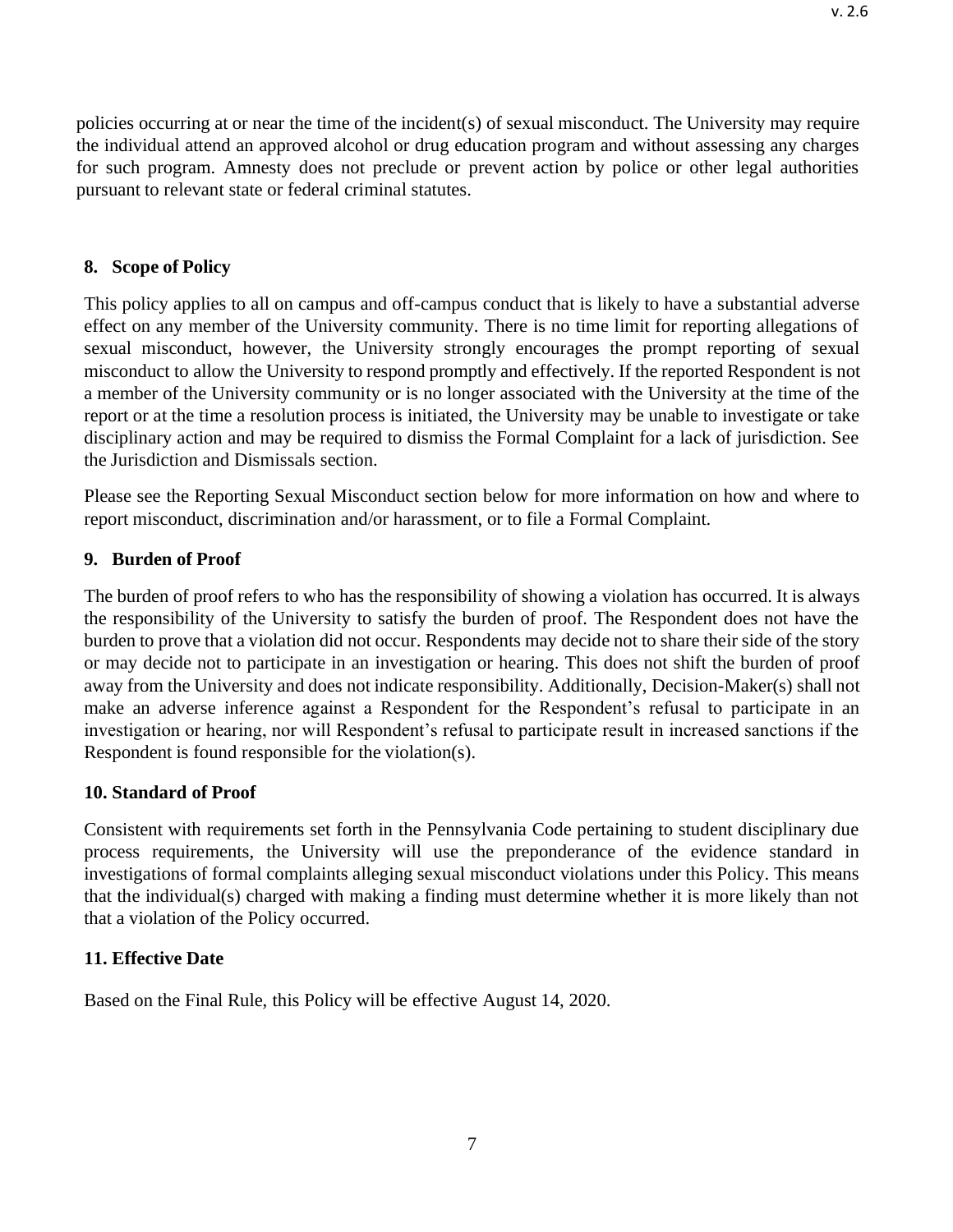### <span id="page-7-0"></span>**12. Impact on other Policies or Processes**

As used in this Policy, sexual misconduct may also encompass criminal conduct under Pennsylvania and/or federal law. Additionally, sexual misconduct under this Policy may result in civil and/or administrative or legal consequences.

## **13. Revocation by Operation of Law**

Applicability of the Title IX Final Rule. 85 Fed. Reg. 30026 (May 19, 2020), is subject to future legislative or court actions. Should any portion of the Title IX Final Rule be set aside, stayed or held invalid by a court of law, or should the Title IX Final Rule be withdrawn or modified to not require any of the elements of this policy, this Policy or the invalidated elements of this Policy, will be deemed revoked as of the publication date of the opinion or order and for all reports after that date, as well as any elements of the process that occur after that date if a case is not complete by that date of opinion or order publication.

# <span id="page-7-1"></span>**SEXUAL MISCONDUCT DEFINITIONS**

**1. Dating Violence** – (as defined in the Violence Against Women Act (VAWA) amendments to the Clery Act) includes any violence committed by a person: (A) who is or has been in a social relationship of a romantic or intimate nature with the Complainant; and (B) where the existence of such a relationship shall be determined based on a consideration of the following factors: (i) the length of the relationship; (ii) the type of relationship; and (iii) the frequency of interaction between the persons involved in the relationship. Dating violence includes, but is not limited to, sexual or physical abuse or the threat of such abuse. Dating violence does not include acts covered under the definition of Domestic Violence.

Dating Violence is categorized as Regulatory when it occurs in the United States, within an Education Program or Activity and when the Complainant is participating or seeking to participate in an Education Program or Activity at the time of the filing of the complaint. Otherwise, Dating Violence will be categorized as Non-Regulatory.

**2. Domestic Violence** – (as defined in the VAWA amendments to the Clery Act), includes any violence committed by a current or former spouse or intimate partner of the Complainant, by a person with whom the Complainant shares a child in common, by a person who is cohabitating with or has cohabitated with the Complainant as a spouse or intimate partner, by a person similarly situated to a spouse of the Complainant under Pennsylvania's domestic or family violence laws or by any other person against an adult or youth Complainant who is protected from that person's acts under the domestic or family violence laws of Pennsylvania.

Domestic Violence is categorized as Regulatory when it occurs in the United States, within an Education Program or Activity and when the Complainant is participating or seeking to participate in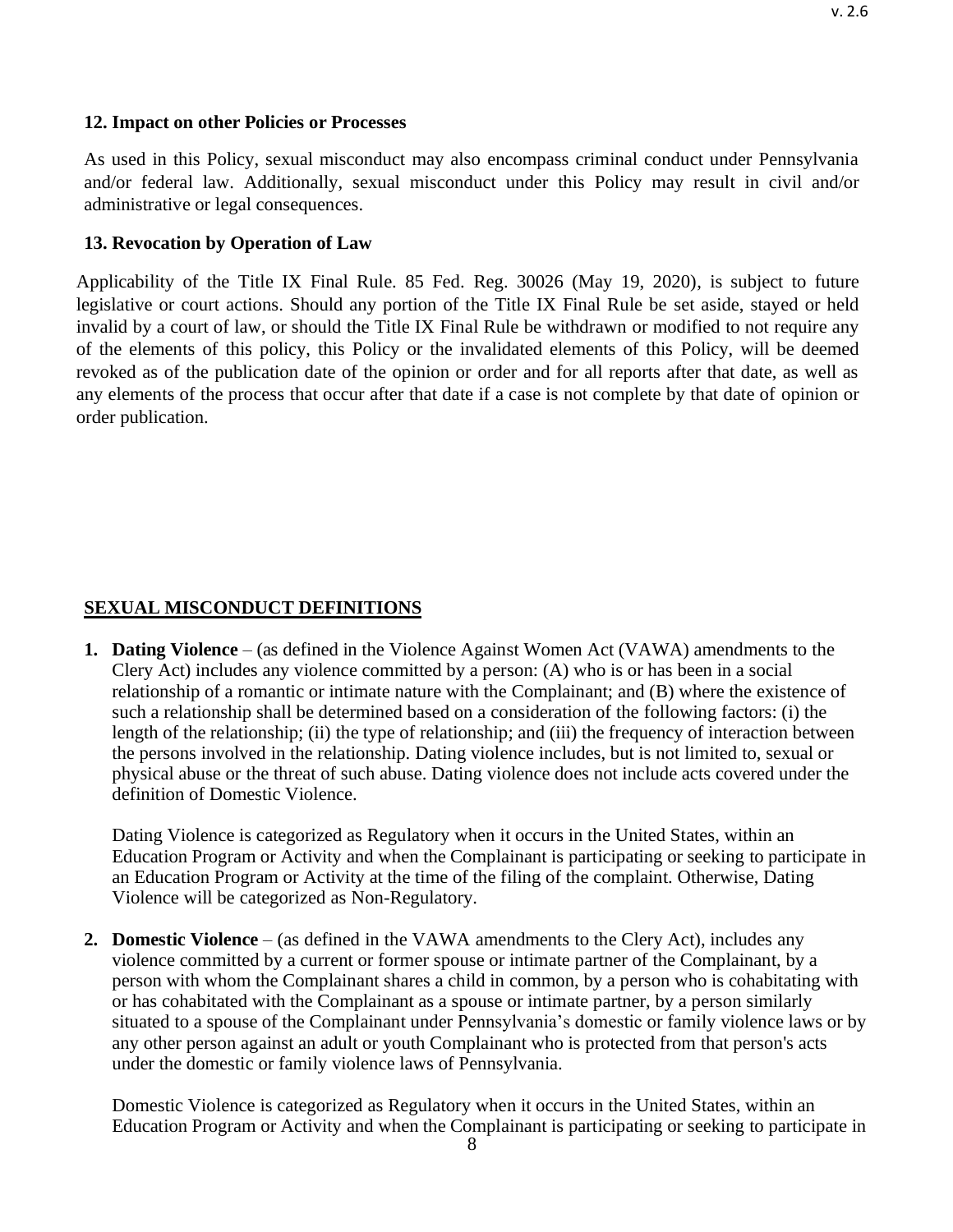an Education Program or Activity at the time of the filing of the complaint. Otherwise, Domestic Violence will be categorized as Non-Regulatory.

**3. Retaliation** – Any action, directly or through others, which is aimed to deter a reasonable person from reporting sexual misconduct or participating in an investigation or hearing or action that is done in response to such activities. This includes but is not limited to intimidation, threats, coercion, or discrimination against any individual (A) for the purpose of interfering with any right or privilege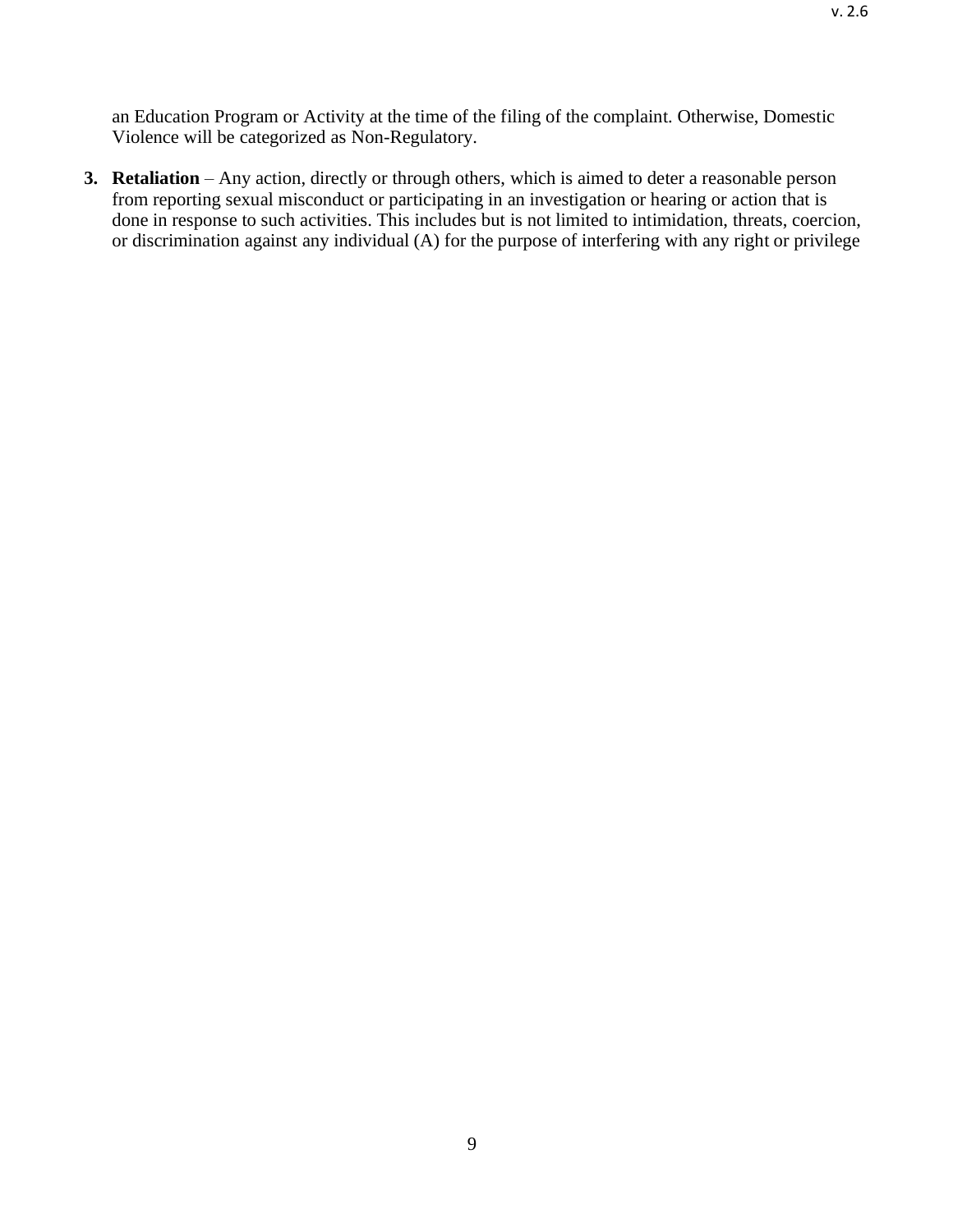secured by Title IX of the Education Amendments of 1972 or its implementing regulations; or (B) because the individual has made a report or complaint, testified, assisted, or participated or refused to participate in any manner in an investigation, proceeding or hearing under this Policy. A finding of retaliation under this Policy is not dependent on a finding that the underlying sexual misconduct occurred.

- **4. Sexual Assault**  (As defined in the Clery Act) This includes any sexual act directed against another person, without the Consent of the Complainant, including instances where the Complainant is incapable of giving Consent. Sexual Assault may be one of the following categories:
	- A. **Sexual Penetration Without Consent**  Any penetration of the mouth, sex organs, or anus of another person, however slight by an object or any part of the body, when Consent is not present. This includes performing oral sex on another person when Consent is not present.
	- B. **Sexual Contact Without Consent**  Knowingly touching or fondling a person's genitals, breasts, buttocks, or anus, or knowingly touching a person with one's own genitals or breasts, when Consent is not present. This includes contact done directly or indirectly through clothing, bodily fluids, or with an object. It also includes causing or inducing a person, when Consent is not present, to similarly touch or fondle oneself or someone else.
	- C. **Statutory Sexual Assault**  The age of consent for sexual activity in Pennsylvania is 16. Minors under the age of 13 cannot consent to sexual activity. Minors aged 13-15 years old cannot consent to sexual activity with anyone who is 4 or more years older than they are at the time of the activity. Minors aged 16 years of age or older can legally consent to sexual activity, as long as the other person does not have authority over them as defined in Pennsylvania's institutional sexual assault statute<sup>3</sup>.

Sexual Assault is categorized as Regulatory when it occurs in the United States, within an Education Program or Activity and when the Complainant is participating or seeking to participate in an Education Program or Activity at the time of the filing of the complaint. Otherwise, Sexual Assault will be categorized as Non-Regulatory.

- **5. Sexual Exploitation** Engaging in sexual behaviors directed toward or involving another person or use of another person's sexuality for purposes of sexual gratification, financial gain, personal gain or personal advantage when Consent is not present. This includes, but is not limited to, the following actions, including when they are done via electronic means, methods or devices:
	- A. Sexual voyeurism or permitting others to witness or observe the sexual or intimate activity of another person without that person's Consent.
	- B. Indecent exposure or inducing others to expose private or intimate parts of the body when Consent is not present.
	- C. Recording or distributing information, images or recordings of any person engaged in sexual or intimate activity in a private space without that person's Consent.

<sup>&</sup>lt;sup>3</sup> The text of Chapter 31 of the Pennsylvania Crimes Code is available here <https://bit.ly/305G9pu>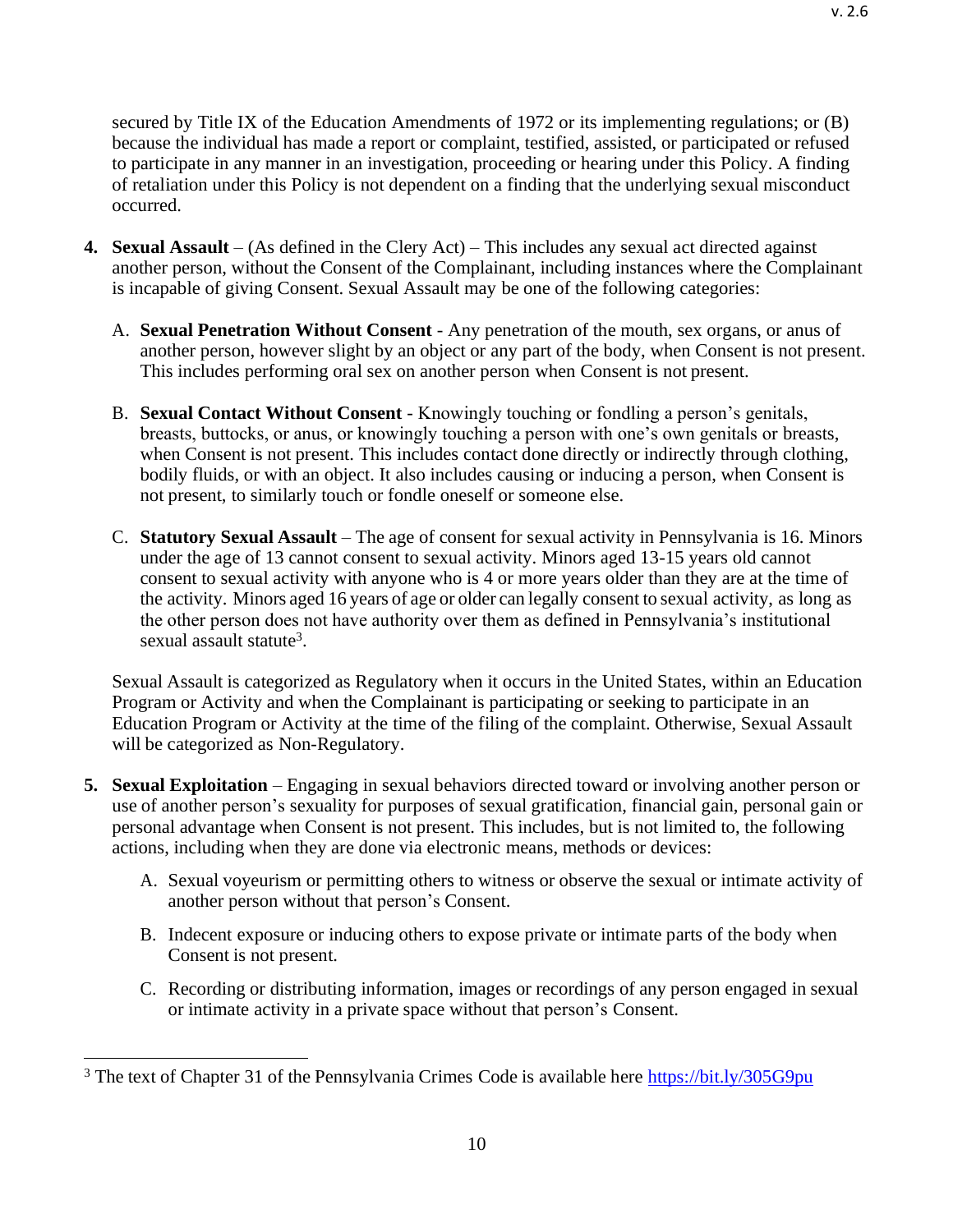- D. Prostituting another individual; or
- E. Knowingly exposing another individual to a sexually transmitted disease or virus without that individual's knowledge; and
- F. Inducing incapacitation for the purpose of making another person vulnerable to nonconsensual sexual activity.
- **6. Regulatory Prohibited Conduct**  For purposes of this Policy, the term includes the defined violations of Regulatory Quid Pro Quo, Regulatory Hostile Environment Sexual Harassment, Regulatory Dating Violence, Regulatory Domestic Violence, Regulatory Sexual Assault and Regulatory Stalking.
- **7. Regulatory Quid Pro Quo Sexual Harassment**  An Employee conditioning the provision of aid, benefit or service of the University on an individual's participation in unwelcome sexual conduct.
- **8. Non-Regulatory Quid Pro Quo Sexual Harassment**  An Official, Volunteer or Student conditioning the provision of aid, benefit or service of the University on the individual's participation in unwelcome sexual conduct.
- **9. Regulatory Hostile Environment Sexual Harassment** Unwelcome conduct, on the basis of sex, that a reasonable person would determine is so severe, pervasive, and objectively offensive that it effectively denies a person equal access to the University's Education Program or Activity.
- **10. Non-Regulatory Hostile Environment Sexual Harassment**  Unwelcome conduct, on the basis of sex, that a reasonable person would determine is sufficiently severe, pervasive, and objectively offensive that it unreasonably interferes with, limits, or deprives an individual from participating in or benefitting from any educational, employment, social or residential program in offered connection with the University.
- **11. Stalking** (as defined in the VAWA amendments to the Clery Act) means engaging in a course of conduct directed at a specific person that would cause a reasonable person to—
	- A. fear for their safety or the safety of others; or
	- B. suffer substantial emotional distress.

A course of conduct is when a person engages in two or more acts that include, but are not limited to, acts in which the person directly, indirectly, or through third parties, by any action, method, device, or means, follows, monitors, observes, surveys, threatens, or communicates to or about a person in a prohibited way, or interferes with a person's property.

Stalking includes the concept of cyberstalking, in which electronic media such as the Internet, social networks, blogs, cell phones, texts, email or other similar devices or forms of contact are used to pursue, harass, or to make unwelcome contact with another person in an unsolicited fashion.

Stalking is categorized as Regulatory when it occurs in the United States, within an Education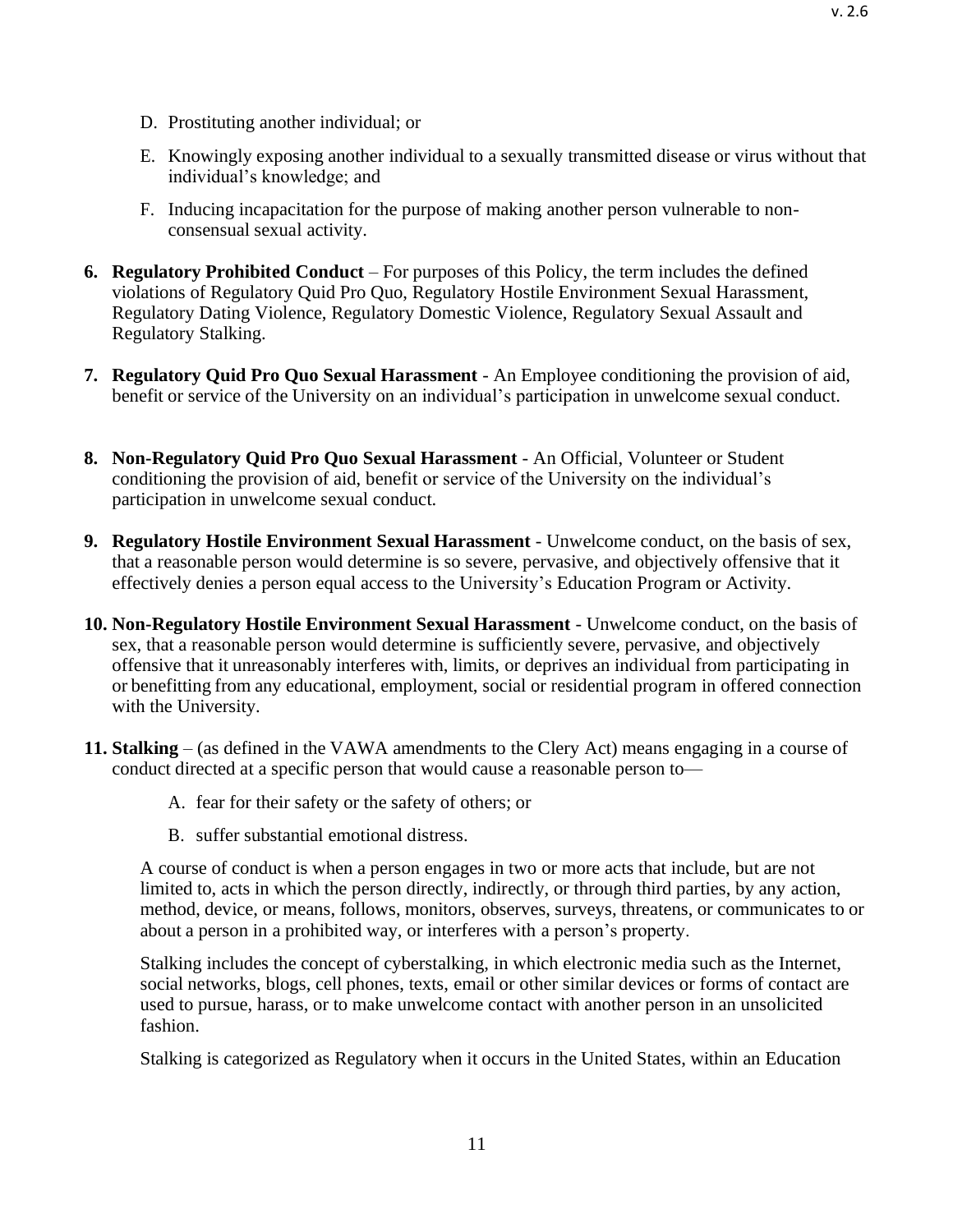Program or Activity and when the Complainant is participating or seeking to participate in an Education Program or Activity at the time of the filing of the complaint. Otherwise, Stalking will be categorized as Non-Regulatory.

#### <span id="page-11-0"></span>**OTHER DEFINITIONS**

- **1. Advisor** An individual who may be present to provide support to a Party throughout an investigation and/or hearing.
	- A. Advisors may accompany a Party to any meeting or hearing they are required or eligible to attend, but may not speak for the Party, except for the purposes of cross-examination.
	- B. Each party is responsible for coordinating and scheduling with their choice of Advisor.
	- C. The Advisor may be an attorney or a union representative (when applicable), or other individual selected by the party.
	- D. If a party does not have an Advisor of choice present for a hearing, the University will appoint an Advisor for the limited purposes of asking questions and conducting cross-examination.
	- E. If a Party does not attend the hearing, the Party's Advisor may appear and conduct crossexamination on the Party's behalf.
	- F. The Advisor is not prohibited from having a conflict of interest or bias in favor of or against a Party, nor is the Advisor prohibited from being a Witness in the Sexual Misconduct Resolution Process.
- **2. Appeals Officer** The individual or individuals with the authority under law or otherwise appointed by the University to decide appeals. The Appeals Officer will be free of conflict of interest and bias, and will not serve as the Investigator, Title IX Coordinator, Advisor to any Party or a Decision Maker in the same matter.
- **3. Complainant**  An individual who has reported being or is alleged to be subjected to conduct that could constitute covered sexual misconduct as defined under this Policy.
- **4. Consent** A knowing and voluntary agreement to engage in specific sexual activity at the time of the activity communicated through clear actions and/or words that are mutually understood.

In order to be valid, Consent must be active, present and ongoing.

Consent is not present when it is the result of coercion, intimidation, force, or threat of harm.

Consent is not present when an individual is incapacitated due to alcohol, drugs, or sleep, or otherwise without capacity to provide Consent due to intellectual or other disability or other condition. Consent can be withdrawn at any time and consent to one form of sexual activity is not necessarily consent to other forms of sexual activity.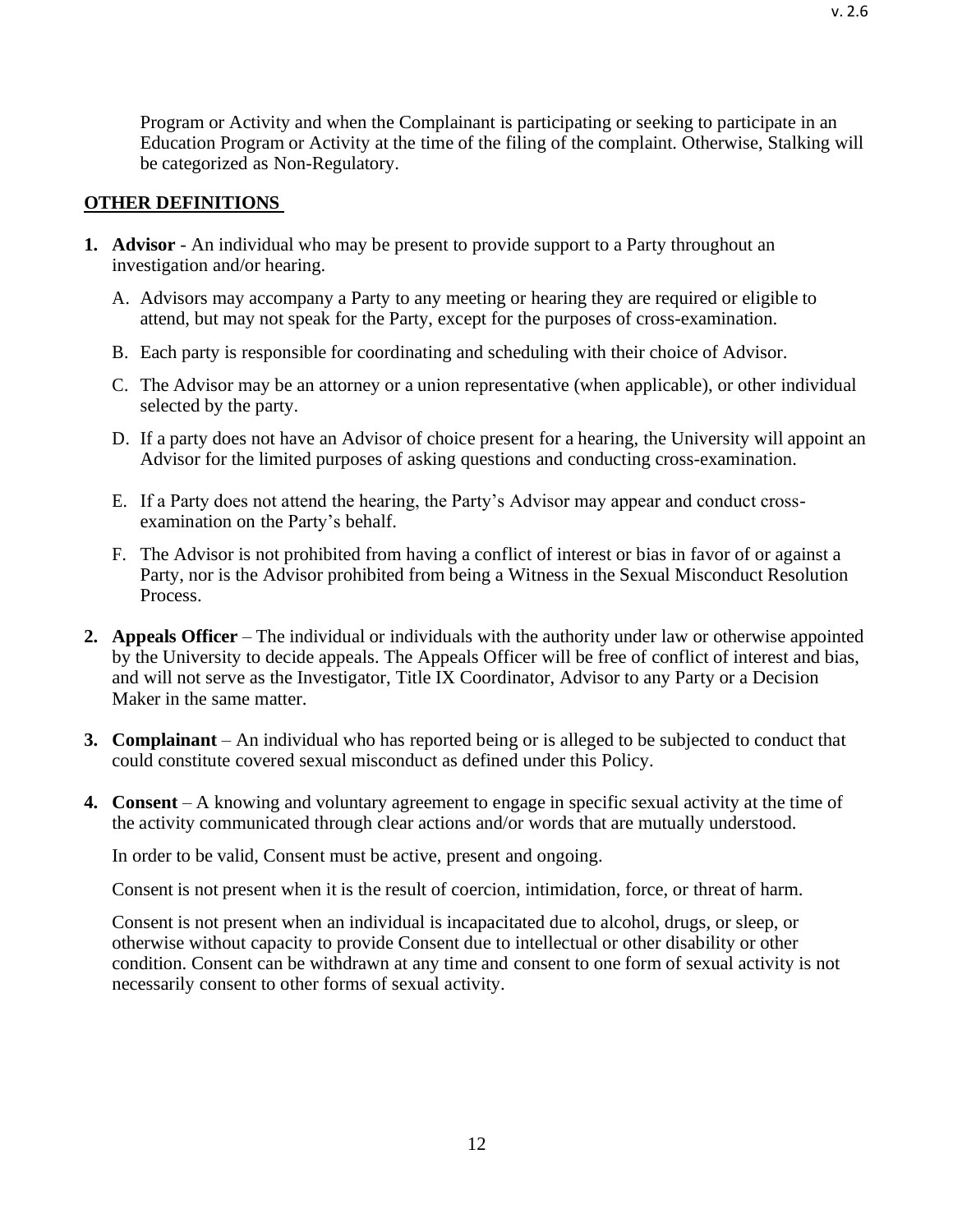When alcohol is involved, incapacitation is a state beyond drunkenness or intoxication. When drug use isinvolved, incapacitation is a state beyond being under the influence of or impaired by the use of the drug. Alcohol and other drugs impact each individual differently. Determining whether an individual is incapacitated requires an individualized determination. When determining whether a person has the capacity to provide Consent, the University will consider whether a sober, reasonable person in the same position knew or should have known that the other party could or could not consent to the sexual activity.

When determining whether Consent has been provided, all the circumstances of the relationship between the parties will be considered.

- **5. Decision Maker**  The individual or individuals appointed by the University to render a decision on a Formal Complaint that goes to a hearing. The Decision Maker(s) will be free of conflict of interest and bias, and will not serve as the Investigator, Title IX Coordinator, an Advisor to any Party or Appeals Officer in the same matter.
- **6. Disciplinary Sanction**  The penalty imposed on an individual for violating this Policy. For Students, Disciplinary Sanctions are subject to applicable University/System policies, up to and including expulsion from the University. For Employees, Disciplinary Sanctions are subject to applicable collective bargaining agreement or University/System policies, up to and including separation from employment. For Officials or Volunteers, this may include the removal or the request for removal of the Official or Volunteer from their respective position.
- **7. Education Program or Activity** For purposes of this Policy, the term "Education Program or Activity" includes any activity that occurs in, on or within:
	- A. Any on-campus premises.
	- B. Any off campus premises the University has substantial control over. This includes buildings or property owned or controlled by a recognized student organization or a recognized affiliated entity.
	- C. Computer and internet networks, digital platforms, and computer hardware or software owned or operated by, or used in the operations of the University's programs and activities over which the University has substantial control.
- **8. Employee** An individual who is employed by the State System (either at a State System University or in the Office of the Chancellor) including, but not limited to, faculty members, coaches, staff, managers and student employees.
- **9. Final Rule** The Final Rule issued on May 19, 2020 by the U.S. Department of Education under Title IX of the Education Amendments of 1972
- **10. Formal Complaint**  means a document, including an electronic submission, filed by a Complainant with a signature or other indication that the Complainant is the person filing the Formal Complaint, or signed by the Title IX Coordinator, alleging sexual misconduct against a Respondent and requesting initiation of the process set forth in this Policy to investigate the allegation of sexual misconduct.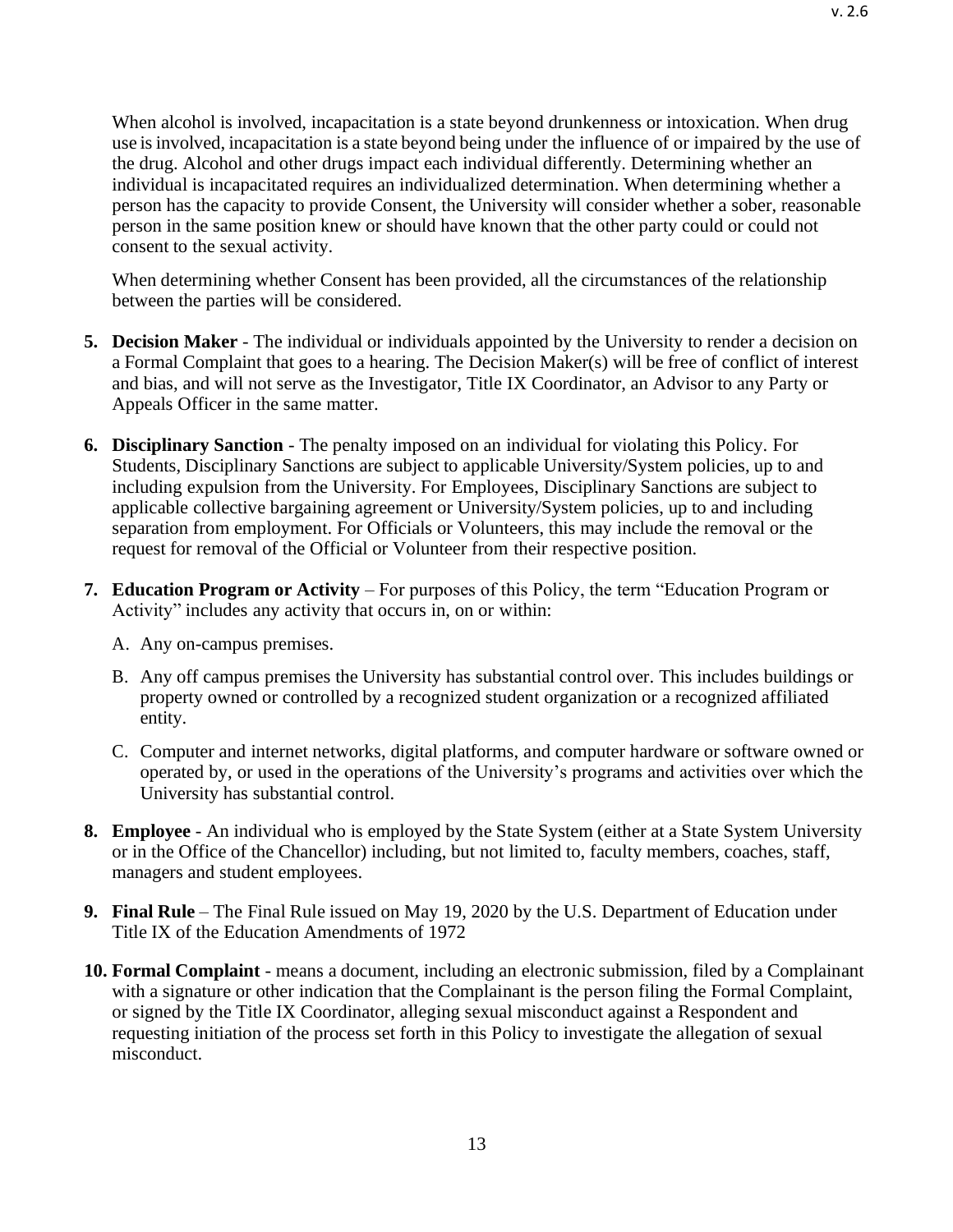v. 2.6

- **11. Hearing Officer** –Assistant Director of Student Conduct or University Designee, non-voting member.
- **12. Investigator**  The Title IX Coordinator or the individual designated by the Title IX Coordinator to perform an investigation under this Policy. The Investigator may not have a conflict of interest or bias for or against an individual party, or for or against complainants or respondents in general. The Investigator may not serve as a Decision Maker, Appeals Officer or Advisor to any Party in the same matter.
- **13. Notice of Allegations**  The written notice the Title IX Coordinator or designee is required to provide to the Parties following receipt of a Formal Complaint. See Notice of Allegations section below.
- **14. Notice of Hearing**  The written notice from the Assistant Director of Student Conduct, Hearing Chair or other designee is required to provide the Parties prior to the hearing. See Notice of Hearing section below.
- **15. Official** A member of a Council of Trustees or of the Board of Governors or their respective designees.
- **16. Parties or Party**  A term that refers to the Complainant and the Respondent collectively or the Complainant or Respondent individually.
- **17. Respondent** Any individual who has been reported to be the perpetrator of conduct that could constitute sexual misconduct as defined under this Policy.
- **18. Student** Any person: (1) seeking admission to the University through the formal University application process; (2) admitted to the University, (3) eligible to register or schedule for classes, or (4) living in University residence halls even though they are not enrolled at the University. The term "Student" shall include Employees, Volunteers and Officials where the Employee, Volunteer or Official otherwise meets the enrollment criteria set forth in this definition.
- **19. Supportive Measures**  Non-disciplinary and non-punitive individualized services designed to restore or preserve access to the University's Education Programs or Activities without unduly burdening the other Party. Supportive Measures will be offered, as appropriate, to the Complainant or the Respondent, regardless of whether a Formal Complaint is filed. Supportive Measures may include, but are not limited to counseling, extensions of deadlines or other course-related adjustments, modifications of work or class schedules, campus escort services, restrictions on contact between the parties (no contact orders), changes in work or housing locations, leaves of absence, and increased security and monitoring of certain areas of the campus.
- **20. Title IX Coordinator** The individual designated by the University to coordinate the University's compliance with Title IX and VAWA and to respond to reports of violations. The Title IX Coordinator may not have a conflict of interest or bias for or against an individual party, or for or against complainants or respondents in general. The Title IX Coordinator may serve as the Investigator of a Formal Complaint. The Title IX Coordinator may serve as the Investigator of a Formal Complaint for Formal Complaints against Respondents who are Employees. The Title IX Coordinator may not serve as a Decision Maker or Appeals Officer or as an Advisor to any Party.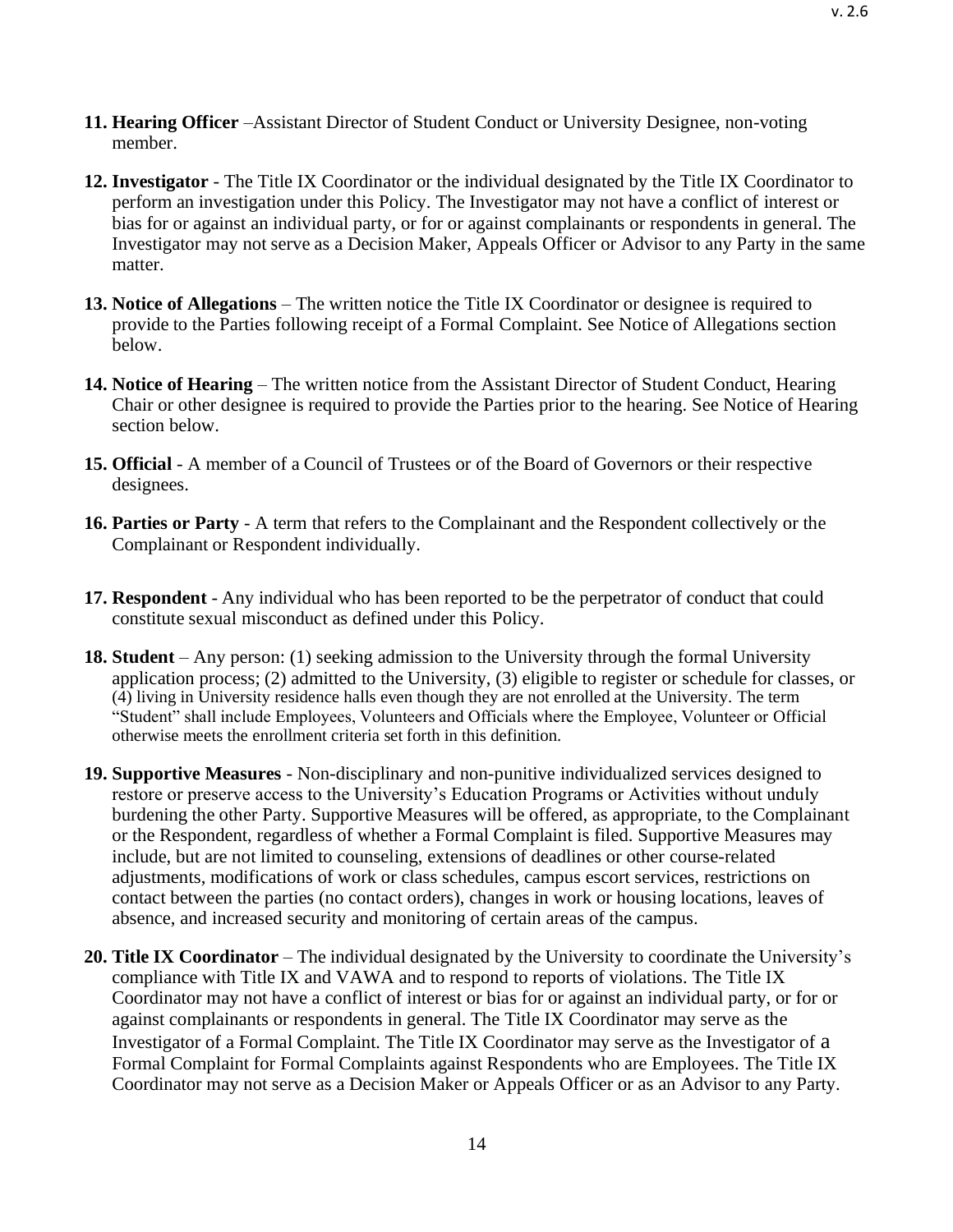**22. Witness** – A person who has knowledge related to specific aspects of a case and may have reported such aspects to the institution.

# <span id="page-14-0"></span>**REPORTING SEXUAL MISCONDUCT**

Any individual, including a third party, may make a report concerning sexual misconduct. Complainants and third parties are encouraged to report sexual misconduct as soon as possible to allow the University to respond promptly and effectively.

The Title IX Coordinator (or designee) such as the Assistant Director of Student Conduct, has authority to institute corrective measures for reports of alleged violations of this Policy. Mandated reports to the Title IX Coordinator by Officials, Volunteers and Employees shall not automatically result in corrective measures being instituted. Individuals are encouraged to report sexual misconduct directly to the Title IX Coordinator, through the University's electronic and anonymous reporting systems or by filing a Formal Complaint.

## <span id="page-14-1"></span>**1. Reports the Title IX Coordinator**

Any person may report sex discrimination, including sexual misconduct (whether or not the person reporting is the person alleged to be the person subjected to conduct that could constitute sex discrimination or sexual misconduct), in person, by mail, by telephone, or by electronic mail, using the contact information listed for the Title IX Coordinator, or by any other means that results in the Title IX Coordinator receiving the person's verbal or written report.

Contact Information for the Title IX Coordinator:

| Name: Dr. Victoria Sanders                                    |
|---------------------------------------------------------------|
| Title: University Compliance Officer and Title IX Coordinator |
| Office Address: Biddle Hall Room 130                          |
| Email Address: vsanders@chevney.edu                           |
| Telephone Number: 610 399-2436                                |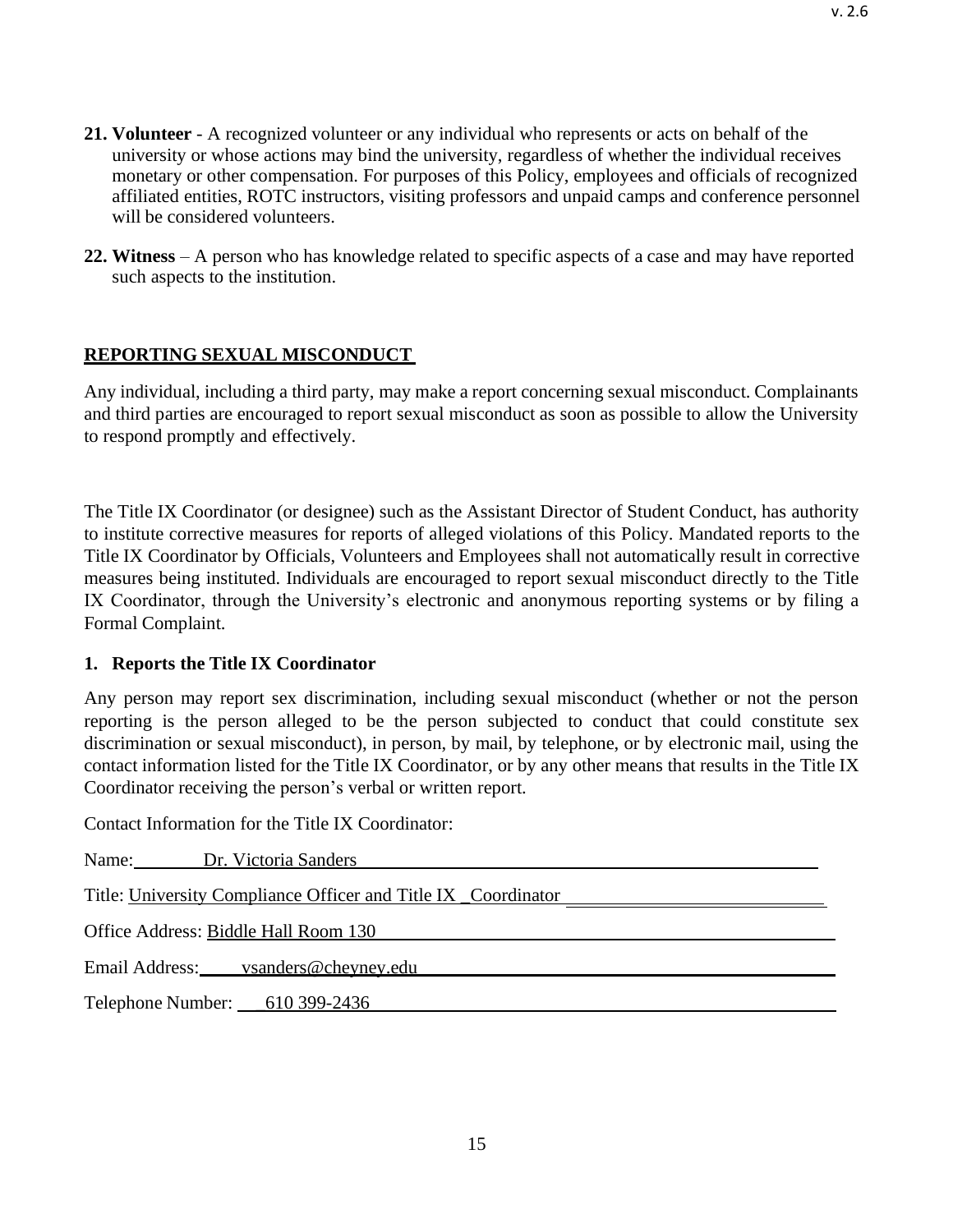Such a report may be made at any time (including during non-business hours) by using the telephone number or electronic mail address, or by mail to the office address listed for the Title IX Coordinator.

The University's Title IX Coordinator is trained to work with individuals who report sexual misconduct and have knowledge about resources and services, both on and off campus, including the availability of Supportive Measures.

If a report of misconduct discloses a serious or immediate threat to the campus community, the University will issue a timely warning to the community to protect the health or safety of the community. The timely warning will not include any identifying information about the Complainant.

**PLEASE NOTE**: Title IX Coordinators are not a confidential source of support. While they will address matters reported with sensitivity and will keep your information as private as possible, confidentiality cannot be guaranteed. To speak with an individual(s) designated as having confidentiality, please contact Counseling Services: Dr. Earl Bowen, [ebowen@cheyney.edu](mailto:ebowen@cheyney.edu)

**PLEASE ALSO NOTE:** Making a report is different from filing a Formal Complaint (see the section titled Filing a Formal Complaint). A report is defined as notification of an incident of sexual misconduct to the Title IX Coordinator by any person. A report may be accompanied by a request for (1) Supportive Measures; (2) no further action; (3) filing a Formal Complaint a request to initiate an informal resolution process; and/or (4) a request to initiate an informal resolution process after filing a Formal Complaint. Filing a Formal Complaint initiates the University's formal investigation process. (See Sexual Misconduct Resolution Process).

## <span id="page-15-0"></span>**2. Electronic and Anonymous Reporting**

You may also file a report about sexual misconduct using the appropriate links below. While anonymous reports are accepted, the University's ability to address misconduct reported anonymously is significantly limited.

Individuals may use this: *https://cheyney.guardianconduct.com/incident-reporting/new* to electronically file a report of sexual misconduct with the University.

Individuals may also file a report electronically by email to: [vsanders@cheyney.edu](mailto:vsanders@cheyney.edu)

## <span id="page-15-1"></span>**3. Filing a Formal Complaint**

The timeframe for the Sexual Misconduct Resolution Process under this Policy begins with the filing of a Formal Complaint and will be concluded within a reasonably prompt manner, and usually no longer than 90 days after the filing of the Formal Complaint, provided that the Process may be extended for a good reason, as set forth more fully in the Continuances and Granting Extensions section. Appeals may extend the timeframe for resolution.

To file a Formal Complaint, a Complainant must provide the Title IX Coordinator a written, signed complaint describing the facts alleged.

If a Complainant does not wish to make a Formal Complaint, the Title IX Coordinator may determine a Formal Complaint is necessary. The Title IX Coordinator will inform the Complainant of this decision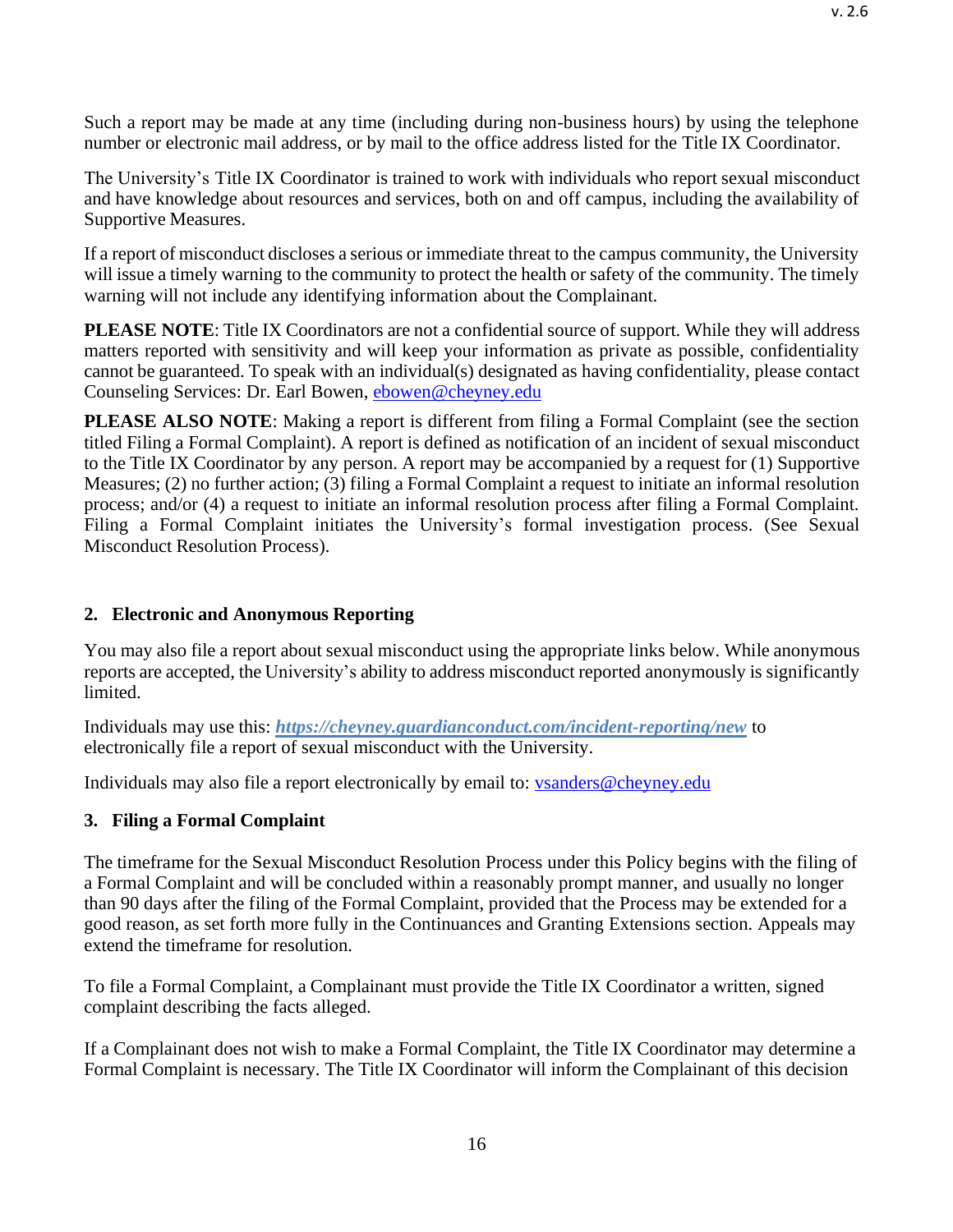A Complainant who files a Formal Complaint may elect, at any time, to address the matter through the Informal Resolution Process (see the Informal Resolution section below).

# <span id="page-16-0"></span>**4. Criminal Reporting Options**

A Complainant may also seek to initiate a criminal complaint, independent of or parallel with any report made to the University.

Westtown East Goshen, 10410 Wilmington Pike, West Chester, PA 19382 610 692-9600

Media State Police, 1342 W. Baltimore Pike, Media, PA 19063 484 840-1000

[PLEASE NOTE: The University's policy, definitions, and burden of proof may differ from Pennsylvania criminal law. Neither law enforcement's decision whether to prosecute, nor the outcome of any criminal prosecution, is determinative of whether sexual misconduct has occurred under this Policy. In cases where there is a simultaneous law enforcement investigation, there may be circumstances when the University may need to temporarily delay its investigation while law enforcement gathers evidence. However, the University will generally proceed with Formal Complaint even during the time of a pending law enforcement investigation.]

The University may not be informed of reports made with law enforcement agencies.

# <span id="page-16-1"></span>**5. External Reporting Options**

A person may also file a complaint with the U.S. Department of Education's Office for Civil Rights regarding an alleged violation of Title IX by calling 1-800-421-3481 : 1-877-521-2172 TTY or emailing [OCR.Philadelphia@ed.gov](mailto:OCR.Philadelphia@ed.gov) or visiting [https://www2.ed.gov/about/offices/list/ocr/complaintintro.html.](https://www2.ed.gov/about/offices/list/ocr/complaintintro.html)

A person may also file a complaint with the Pennsylvania Human Relations Commission by calling 717- 787-9780 for the Harrisburg Regional Office; 412-565- 5395 for the Pittsburgh Regional Office; or 215- 560-2496 for the Philadelphia Regional Office; or by visiting [https://www.phrc.pa.gov/Pages/default.aspx.](https://www.phrc.pa.gov/Pages/default.aspx)

Employees may also file a charge with the Equal Employment Opportunity Commission regarding an alleged violation of Title VII by calling 1-800-669-4000 or visiting [https://www.eeoc.gov/employees/howtofile.cfm.](https://www.eeoc.gov/employees/howtofile.cfm)

The University may not be informed of reports made with external agencies.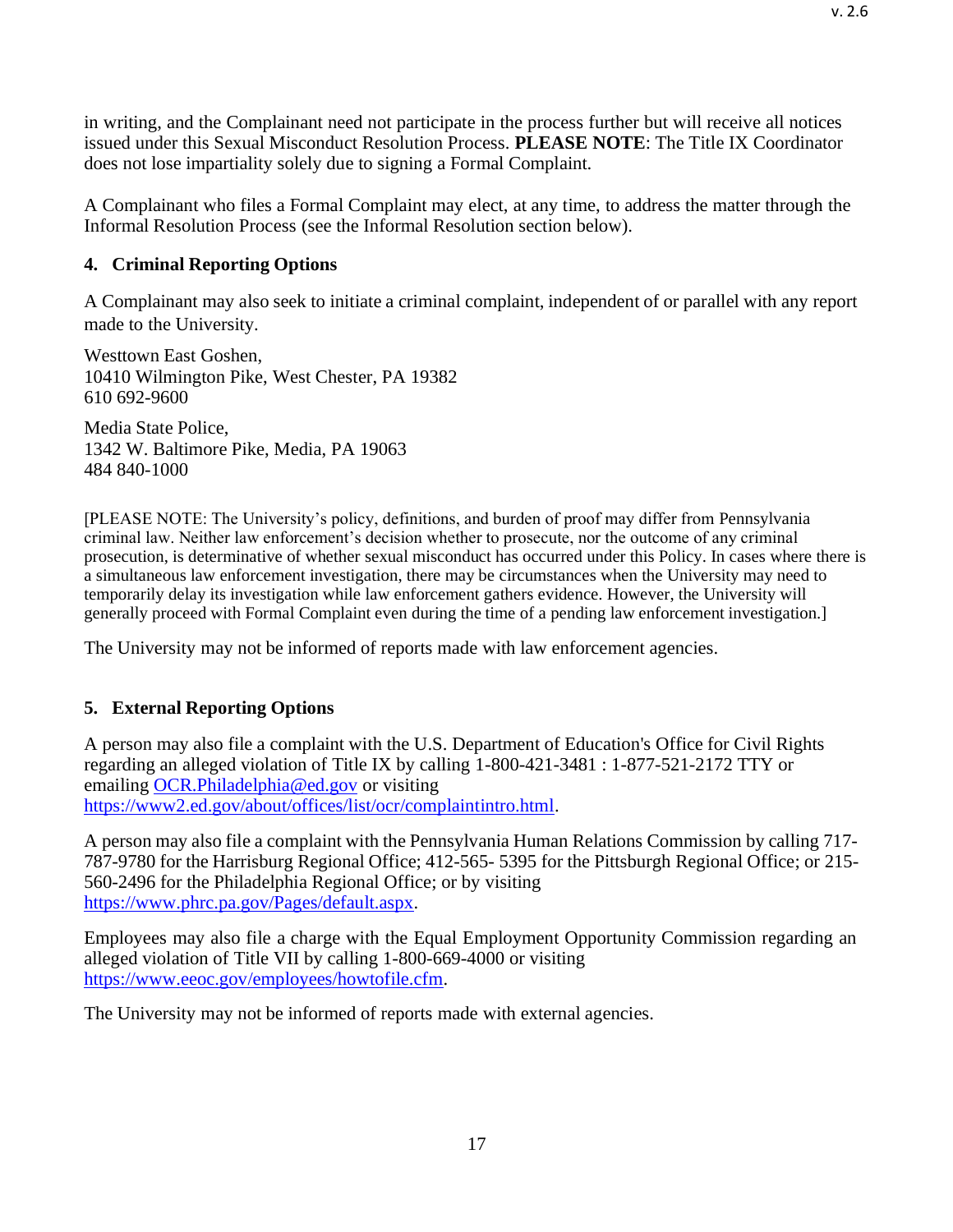## <span id="page-17-0"></span>**6. Truthfulness**

All participants in the reporting and resolution processes have the responsibility to be truthful with the information they share at all stages of the process. A report of a violation under this Policy is not considered a bad faith report merely because the evidence does not ultimately support the allegation. Individuals are prohibited from knowingly making a false report, filing a false Formal Complaint or making misrepresentations. If an investigation results in a finding that a person has willfully filed a bad faith report, filed a false Formal Complaint or made misrepresentations as part of the reporting or resolution process, the person may be subject to appropriate Disciplinary Sanctions under the Code of Conduct in the case of Students or other relevant University policy and collective bargaining agreements in the case of Officials, Employees or Volunteers.

# <span id="page-17-1"></span>**7. Multiple Party Complaints**

The Title IX Coordinator may consolidate Formal Complaints involving multiple parties where the allegations of sexual misconduct arise from the same facts or circumstances; in such consolidated matters, the Sexual Misconduct Resolution Process applies to more than one Complainant and/or more than one Respondent, but each party is still an "individual" and not a group or organization. The decision of the Title IX Coordinator to consolidate Formal Complaints is not subject to appeal.

# <span id="page-17-2"></span>**UNIVERSITY REPORTING OBLIGATIONS**

# **1. Mandated Reporting Obligations of University Officials, Volunteers and Employees**

All University Officials, Volunteers and Employees (including student employees) are obligated to report incidents of sexual misconduct of which they become aware to the Title IX Coordinator/designee, unless: 1) they serve in a role that makes such reports privileged or are recognized as providing a confidential resource (see Statement on Privacy and Confidentiality); or 2) they are a faculty member and learn of the report from a student during a classroom discussion, in a writing assignment for a class, or as part of a University-approved research project.

**PLEASE NOTE**: These reporting exceptions do not apply to reports of sexual misconduct involving an individual who was, or is, a child (a person under 18 years of age) when the abuse allegedly occurred. When a report involves suspected abuse of a child (an individual under the age of 18 at the time of the incident(s) as reported), all the University Employees, Officials and Volunteers are required to notify the University police and the [ChildLine](http://www.dhs.pa.gov/citizens/reportabuse/index.htm) run by the Pennsylvania Department of Human Services (1-800-932- 0313). All other members of the University community are strongly encouraged to report suspected child abuse to law enforcement or the [ChildLine.](http://www.dhs.pa.gov/citizens/reportabuse/index.htm)

University Employees designated as Campus Security Authorities (CSAs) under the Clery Act are required to report certain crimes for federal statistical reporting purposes.

## <span id="page-17-3"></span>**2. University Obligations Regarding Timely Warnings**

Parties reporting Sexual Assault, Domestic Violence, Dating Violence, and/or Stalking should be aware that under the Clery Act, the University must issue timely warnings for reported incidents that pose a serious or continuing threat of bodily harm or danger to members of the campus community. If a report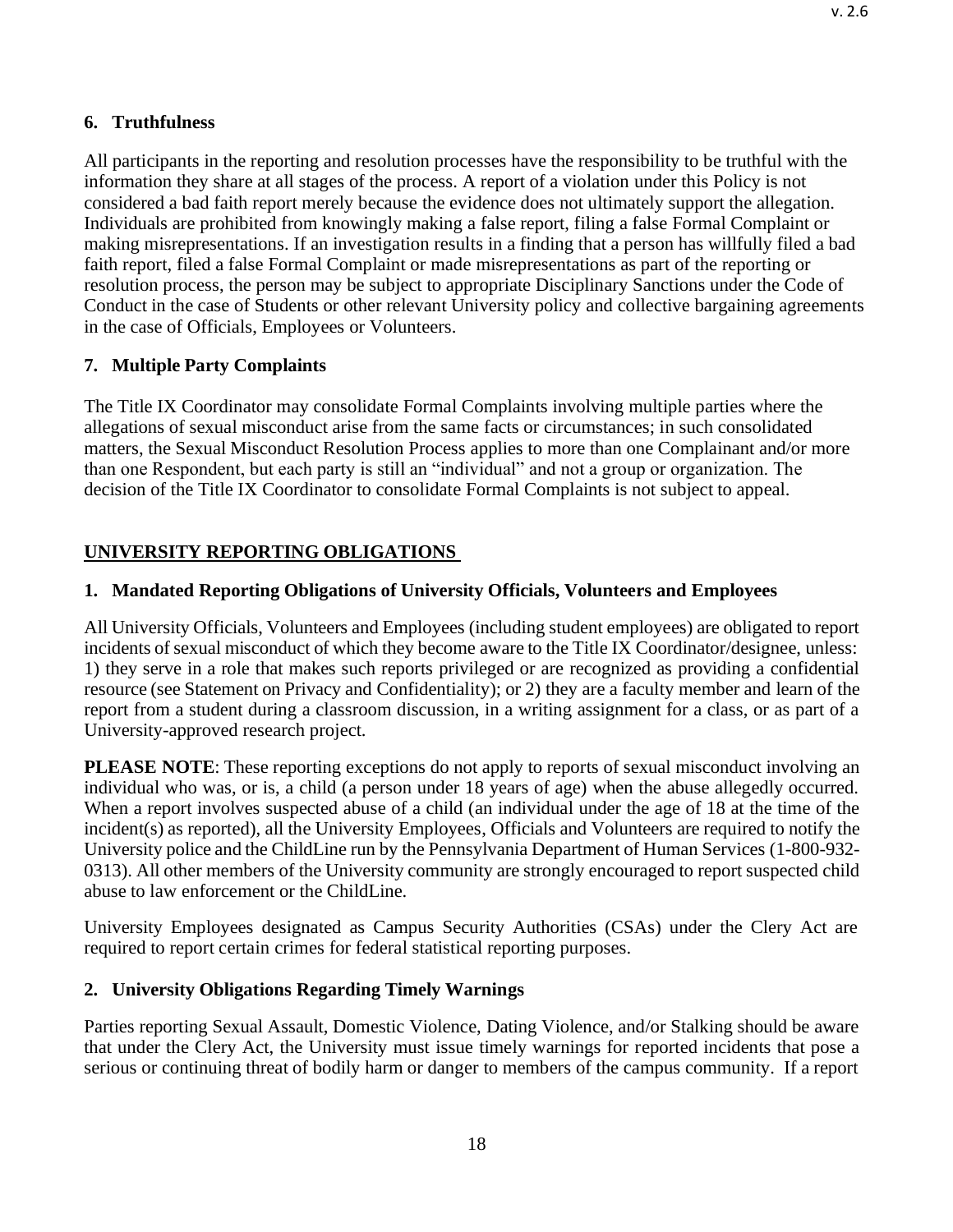of sexual misconduct discloses a serious or immediate threat to the campus community, the University will issue a timely notification to the community to protect the health or safety of the community. The timely notification will not include any identifying information about the Complainant.

# <span id="page-18-0"></span>**JURISDICTION AND DISMISSALS**

In certain circumstances where violations defined under the Final Rule as Regulatory Prohibited Conduct (Regulatory Quid Pro Quo, Regulatory Hostile Environment Sexual Harassment, Regulatory Dating Violence, Regulatory Domestic Violence, Regulatory Sexual Assault and Regulatory Stalking) do not meet jurisdictional requirements, the University must dismiss those allegations contained in the Formal Complaint.

In certain circumstances the Title IX Coordinator may dismiss a Formal Complaint, or any specific allegations raised in the Formal Complaint at any time during the investigation or hearing.

Any Party may appeal a dismissal determination. See the Determining Jurisdiction and Mandatory Dismissal for Certain Allegations under the Sexual Misconduct Resolution Process Section for more information.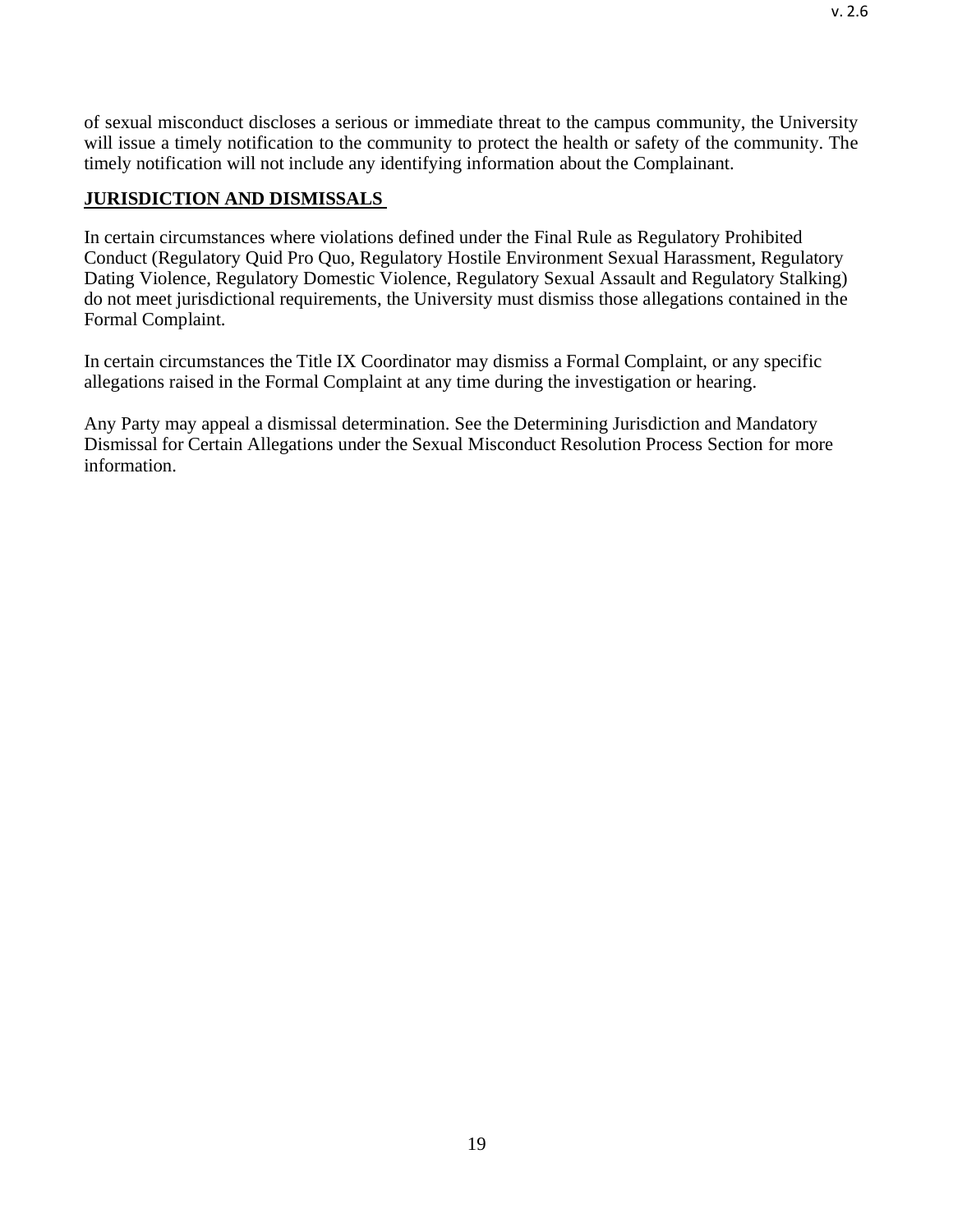## <span id="page-19-0"></span>**EMERGENCY REMOVAL FOR STUDENTS**

- **1.** The University retains the authority to remove a Respondent from its Education Programs or Activities on an emergency basis. This action is also referred to as an emergency removal or Interim Suspension.
- **2.** Before imposing an emergency removal on a student Respondent, the University will:
	- A. undertake an individualized safety and risk analysis; and
	- B. determine that an immediate threat to the physical health or safety of any student or other individual arising from the allegations of covered sexual misconduct justifies a removal.
- **3.** If the University imposes an emergency removal on a student Respondent, the University will provide the Respondent with notice and an opportunity to challenge the decision immediately following the removal.
	- A. The University will provide written notice of the emergency removal and applicable charges.
	- B. The University will provide an opportunity for the Respondent to appeal that decision to an appropriate Hearing Officer or designee within 10 days of the imposition of the emergency removal.
	- C. The designated University Hearing Officer will hear the evidence and determine whether there is sufficient evidence to support the conclusion that the Respondent poses an immediate threat to the physical health or safety of any student or other individual arising from the allegations of covered sexual misconduct and that, based on that threat, removal is the appropriate course of action.
- **4.** If the University learns of evidence that demonstrates that the emergency action is no longer justified after the emergency removal is imposed against a student Respondent, the University will take prompt action to rescind the emergency removal.
- **5.** All emergency removals will also comply with requirements under Chapter 505 of Title 22 of the Pennsylvania Code concerning Student Personnel.

# <span id="page-19-1"></span>**ADMINISTRATIVE LEAVE FOR EMPLOYEES**

The University retains the authority to place Employees on administrative leave consistent with applicable requirements of relevant University policies and collective bargaining agreements.

# <span id="page-19-2"></span>**INFORMAL RESOLUTION PROCESS**

Informal means of resolution, such as mediation, may be used as an alternative to the formal investigation and hearing procedures. Informal resolution is a voluntary process and may be used only where a Formal Complaint has been filed. Upon written agreement of all parties, informal resolution may be initiated at any time prior to finding of responsibility in a hearing and may be terminated at any time prior to final resolution. If the informal process is terminated, the Sexual Misconduct Resolution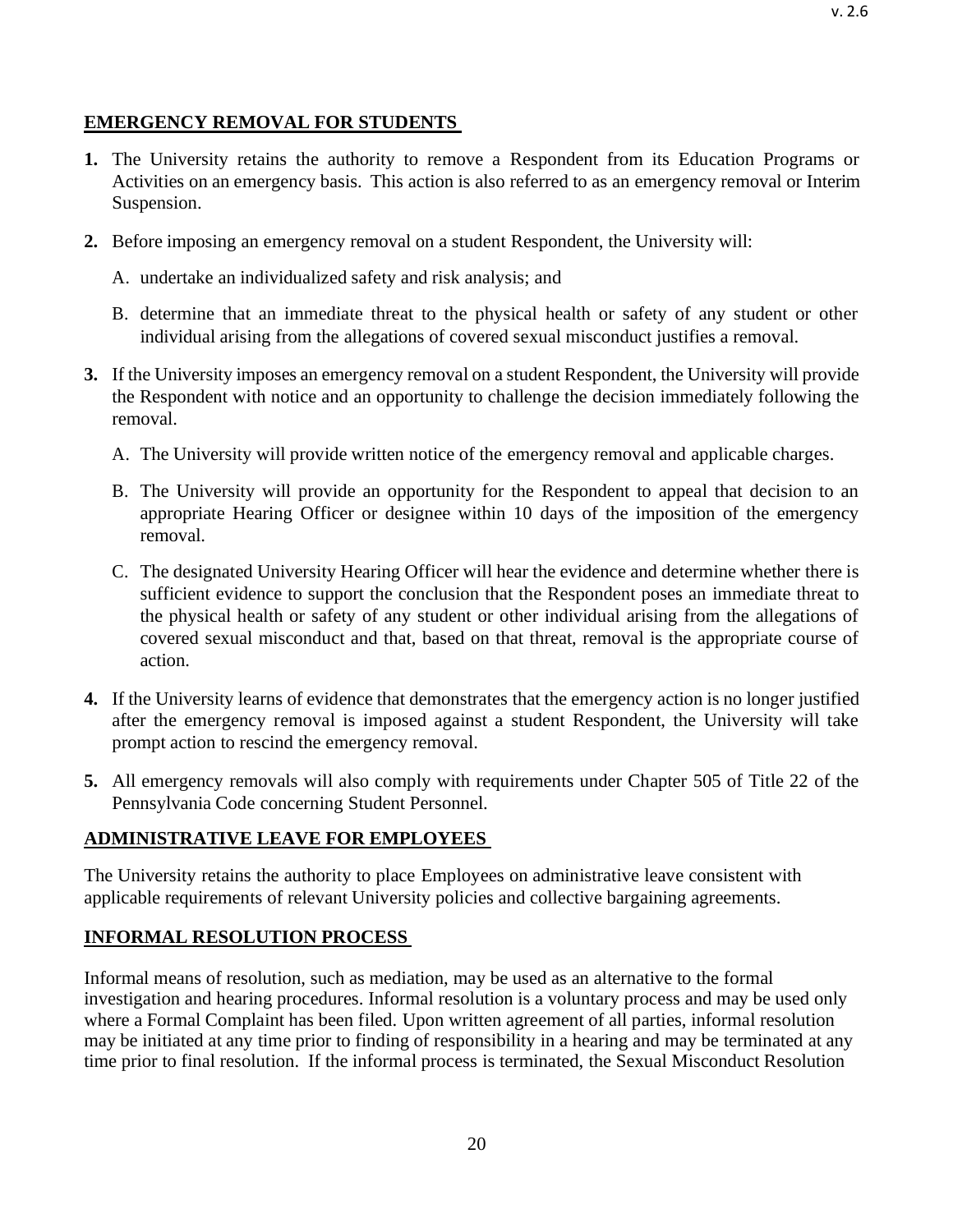Process, which includes an investigation and hearing, will proceed. Once a final resolution has been reached and documented and signed by all parties, the resolution cannot be appealed.

Informal resolution may not be utilized when a Student files a Formal Complaint against a University Employee, Volunteer or Official under this Policy.

# <span id="page-20-0"></span>**SEXUAL MISCONDUCT RESOLUTION PROCESS**

# <span id="page-20-1"></span>**1. Formal Complaint**

The Sexual Misconduct Resolution Process is initiated by a Complainant providing the Title IX Coordinator a written, signed Formal Complaint describing the facts alleged. See the section titled Filing a Formal Complaint above.

# <span id="page-20-2"></span>**2. Notice of Allegations**

The Title IX Coordinator will draft and provide a written Notice of Allegations to any Party alleged to have violated this Policy. Such notice will occur as soon as practicable, but no more than 10 days, after the University receives a Formal Complaint of the allegations, if there are no extenuating circumstances.

The Notice of Allegations will include the following:

- A. Notice of the University's Sexual Misconduct Resolution Process including any Informal Resolution process and a hyperlink to a copy of the process.
- B. Notice of the allegations potentially constituting violations(s) of any University policy, and sufficient details known at the time the Notice of Allegations is issued, such as the identities of the parties involved in the incident, if known, including the Complainant; the conduct allegedly constituting a policy violation; and the date and location of the alleged incident, if known.
- C. A statement that the Respondent is presumed not responsible for the alleged conduct and that a determination regarding responsibility is made at the conclusion of the hearing.
- D. A statement that the Parties may have an Advisor of their choice.
- E. A statement that before the conclusion of the investigation, the Parties may inspect and review evidence obtained as part of the investigation that is directly related to the allegations raised in the Formal Complaint, including the evidence upon which the University does not intend to rely in reaching a determination regarding responsibility, and evidence that both tends to prove or disprove the allegations, whether obtained from a Party or other source.
- F. Individuals are prohibited from knowingly filing a false report or making misrepresentations. If, following an investigation and hearing as appropriate under applicable policy, a person is found to have willfully filed a bad faith report or made misrepresentations as part of a resolution process, the party may be subject to appropriate Disciplinary Sanctions under the Code of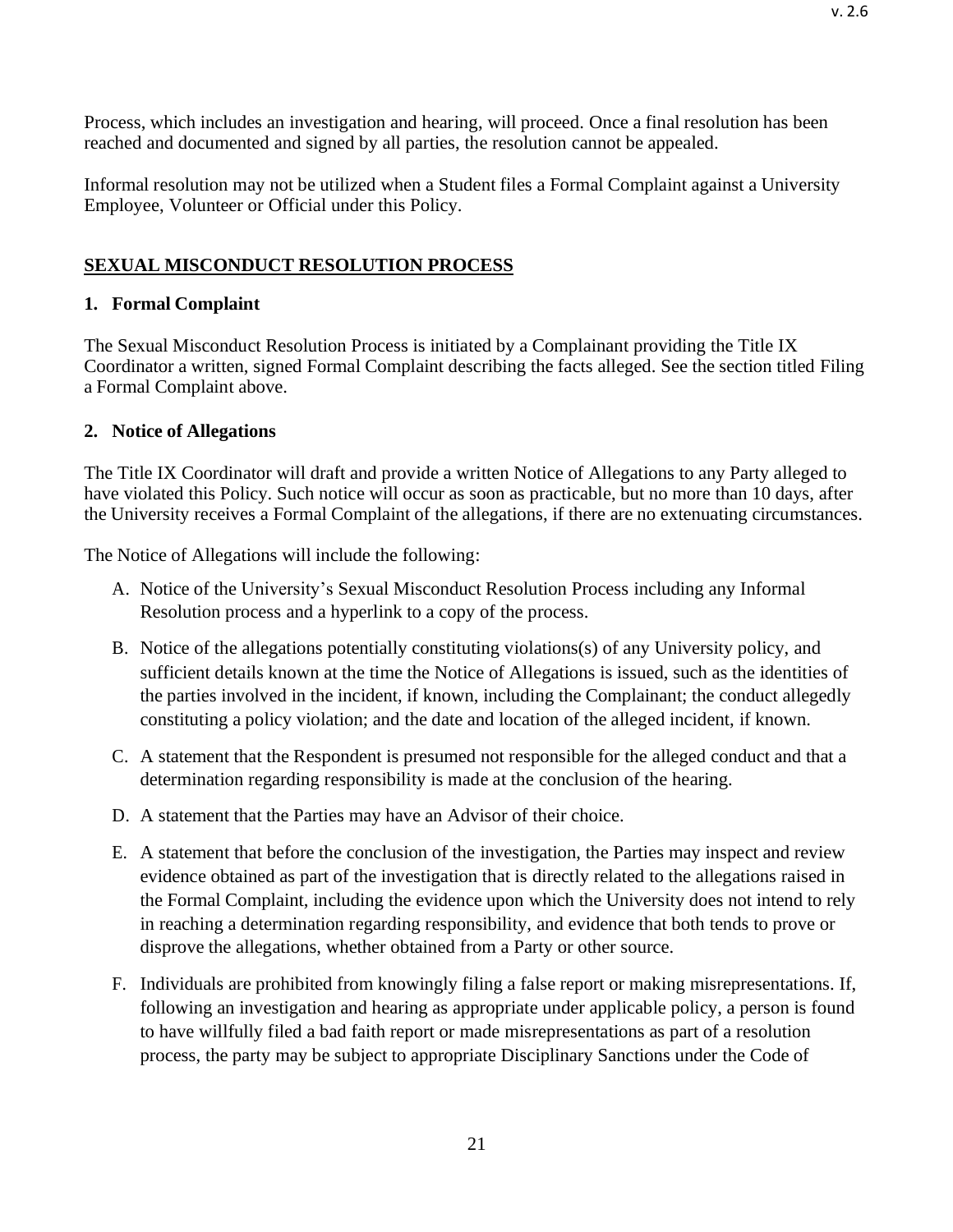Conduct in the case of Students or other relevant University policy in the case of Officials, Employees or Volunteers.

The Parties will be notified by their University email accounts if they are a Student or Employee, and by other reasonable means if they are neither. It is the responsibility of the Party to update the Title IX Coordinator of any email address or other changes to the means of contact.

The University will provide sufficient time for the Parties to review the Notice of Allegations and prepare a response before any initial interview.

# <span id="page-21-0"></span>**3. Determining Jurisdiction and Mandatory Dismissal for Certain Allegations**

For alleged violations of Regulatory Prohibited Conduct (Regulatory Quid Pro Quo, Regulatory Hostile Environment Sexual Harassment, Regulatory Dating Violence, Regulatory Domestic Violence, Regulatory Sexual Assault and Regulatory Stalking) the following elements will be determined in the reasonable determination of the Title IX Coordinator:

- A. The conduct is alleged to have occurred in the United States.
- B. The conduct is alleged to have occurred in the University's Education Program or Activity; and
- C. The alleged conduct, if true, would constitute covered Regulatory Prohibited Conduct, as defined in this Policy.

If all of the elements are met, the University will investigate the allegations under the processes set forth in this Policy. If any one of these elements is not met, the Title IX Coordinator will notify the parties the specific allegation contained in the Formal Complaint does not meet the required jurisdictional requirements under the Final Rule and is being dismissed. Any Party may appeal a dismissal using the process set forth in the Appeals section below. Dismissal of any violations constituting Regulatory Prohibited Conduct will not affect the University's ability to proceed with an investigation of allegations categorized as Non-Regulatory or other allegations under this Policy or any other University Policy.

# <span id="page-21-1"></span>**4. Discretionary Dismissals for All Allegations**

The Title IX Coordinator may dismiss a Formal Complaint brought under this Policy, or any specific allegations raised within that Formal Complaint, at any time during the investigation or hearing, if:

- A. A Complainant notifies the Title IX Coordinator in writing that they would like to withdraw the Formal Complaint, or any allegations raised in the Formal Complaint.
- B. The Respondent is no longer enrolled in, associated with or employed by the University; or,
- C. If specific circumstances prevent the University from gathering evidence sufficient to reach a determination regarding the Formal Complaint or allegations within the Formal Complaint.

Any Party may appeal a dismissal using the process set forth in the Appeals section below.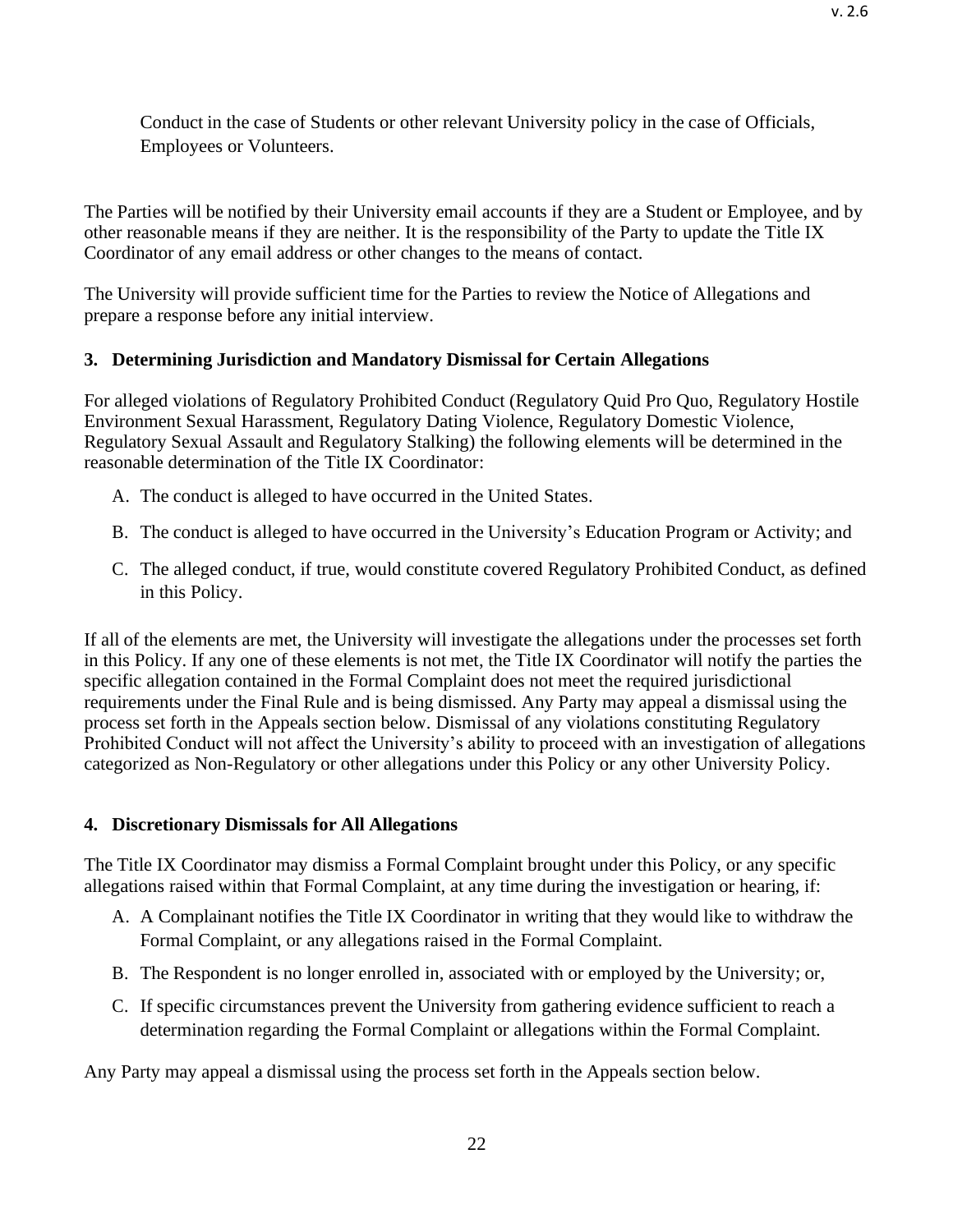### <span id="page-22-0"></span>**5. Allegations Potentially Falling Under Two Policies**

If a Formal Complaint against a Respondent who is a Student contains allegations of a violation of any of the listed Sexual Misconduct Violations in this Policy, as well as any other violation in the Code of Conduct, the Sexual Misconduct Resolution Process set forth in this Policy will be applied in the investigation and adjudication of all of the allegations. If all of the alleged Sexual Misconduct Violations of this Policy are dismissed, and the remaining underlying allegations, if true, would violate another University policy or the University's Code of Conduct, the matter may be referred for further action by the University's Office of Student Conduct, as appropriate.

If a Formal Complaint against a Respondent who is an Employee contains allegations of violations of Regulatory Prohibited Conduct (Regulatory Quid Pro Quo, Regulatory Hostile Environment Sexual Harassment, Regulatory Dating Violence, Regulatory Domestic Violence, Regulatory Sexual Assault and Regulatory Stalking), the Sexual Misconduct Resolution Process set forth in this Policy will be applied in the investigation and adjudication of those allegations. For all other allegations, the University will follow applicable requirements in University policies and relevant collective bargaining agreements for resolution of the other allegations contained in the Formal Complaint.

If a Formal Complaint against a Respondent who is an Official or Volunteer contains any allegations under this Policy, the University or System will follow applicable requirements in University or System policies or procedures and standards for resolution of the allegations contained in the Formal Complaint.

#### <span id="page-22-1"></span>**6. Notice of Dismissal**

Upon reaching a decision that any specific allegation contained in the Formal Complaint will be dismissed, the University will promptly send written notice of the dismissal and the reason for the dismissal, simultaneously to the Parties through their institutional or other provided email account. It is the responsibility of Party to update the Title IX Coordinator of any email address or other changes to the means of contact.

#### <span id="page-22-2"></span>**7. Investigation**

#### <span id="page-22-3"></span>**A. General Rules of Investigations**

The Title IX Coordinator and/or an Investigator designated by the Title IX Coordinator will perform an investigation of the conduct alleged under a reasonably prompt timeframe, following issuance of the Notice of Allegations.

The University and not the Parties, has the burden of proof and the burden of gathering evidence, i.e., the responsibility of showing a violation of this Policy has occurred. Either party may decide not to share their account of what occurred or may decide not to participate in an investigation or hearing. This does not shift the burden of proof away from the University and does not indicate responsibility.

The University will provide an equal opportunity for the parties to present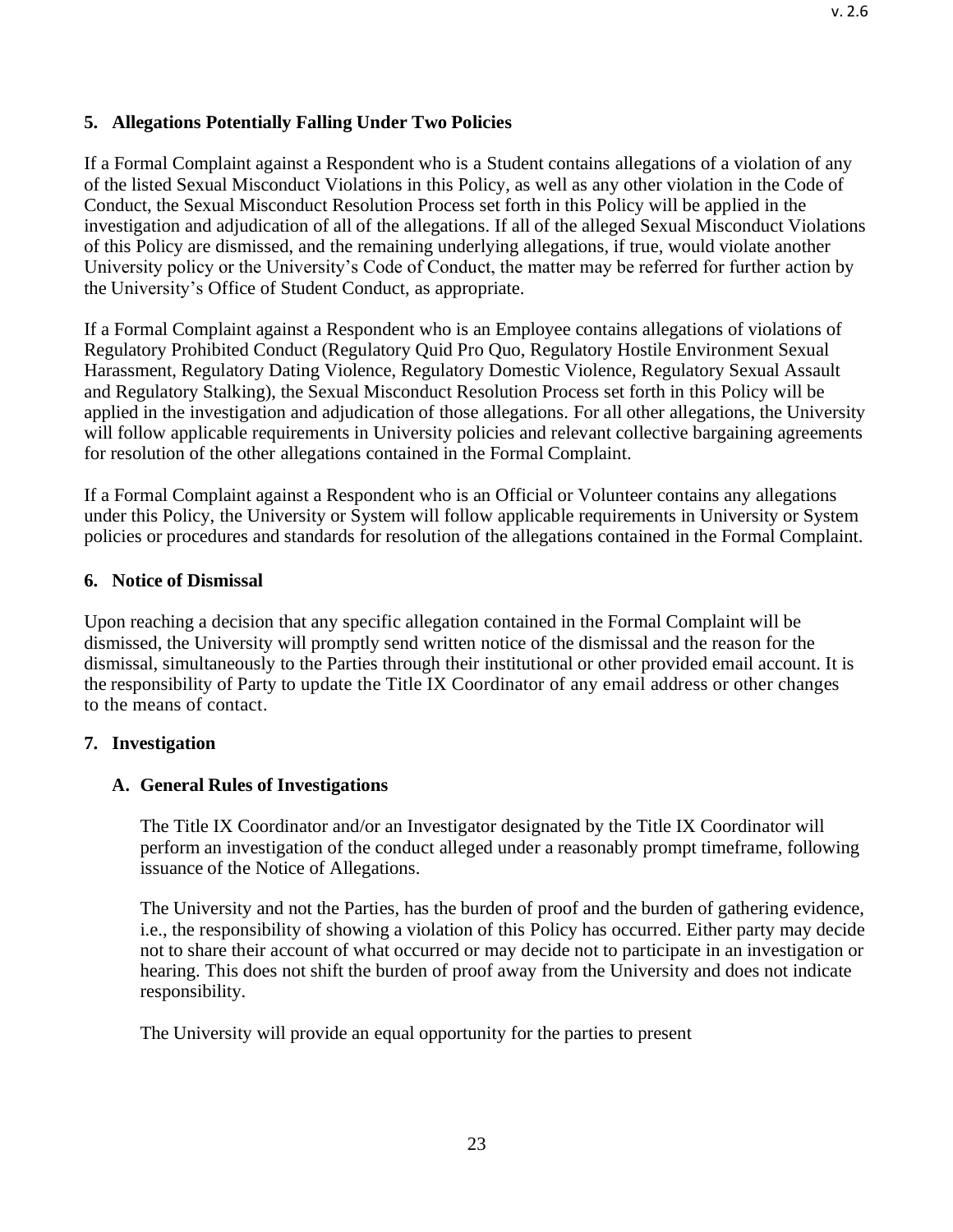witnesses, including fact and expert witnesses, and other inculpatory and exculpatory evidence, (i.e., evidence that tends to prove and disprove the allegations). See Inspection and Review of Evidence section below.

Medical records of a Party ((or parent, if applicable) will not be considered as part of the investigation unless the party to whom the medical records belong provides the records to the Investigator. Any relevant medical records shared with the Investigator will be attached to the Investigative Report and shared with the other Party and Decision Maker(s).

### <span id="page-23-0"></span>**B. Inspection and Review of Evidence**

Prior to the completion of the investigation, the parties will have an equal opportunity to inspect and review the evidence obtained through the investigation. The purpose of the inspection and review process is to allow each party the equal opportunity to meaningfully respond to the evidence prior to issuance of the Investigative Report.

Evidence that will be available for inspection and review by the parties will be any evidence that is directly related to the allegations raised in the Formal Complaint. It will include any:

- 1) Evidence that is relevant, even if that evidence does not end up being relied upon by the Decision Maker(s) in making a determination regarding responsibility.
- 2) inculpatory or exculpatory evidence (i.e., evidence that tends to prove or disprove the allegations) that is directly related to the allegations, whether obtained from a Party or other source.

The University will make the evidence available to each Party and each Party's Advisor, if any, for inspection and review through an electronic format or a hard copy. The University will also provide a draft of the Investigative Report for review. The University is not under an obligation to use any specific process or technology to provide the evidence or report and shall have the sole discretion in termsof determining format and any restrictions or limitations on access.

The Parties will have 10 days to inspect and review the evidence and review the draft Investigative Report and submit a written response byemail to the Investigator that includes any new or additional evidence the Party would like the Investigator to consider. The University will provide copies of the Parties' written responses, and any new or additional evidence provided, to the other Party and their Advisor. Theother Party will have 5 days to inspect, review, and respond to the new or additional evidence through a written response to the Investigator. The University will provide copies of the Party's supplemental written response to the other Party and their Advisor.

The Parties and their Advisors are encouraged not to disseminate, photograph, copy or otherwise use the draft Investigative Report or any of the evidence subject to inspection and review for any purpose unrelated to the Sexual Misconduct Resolution Process.

Any evidence subject to inspection and review will be available at any hearing held, including for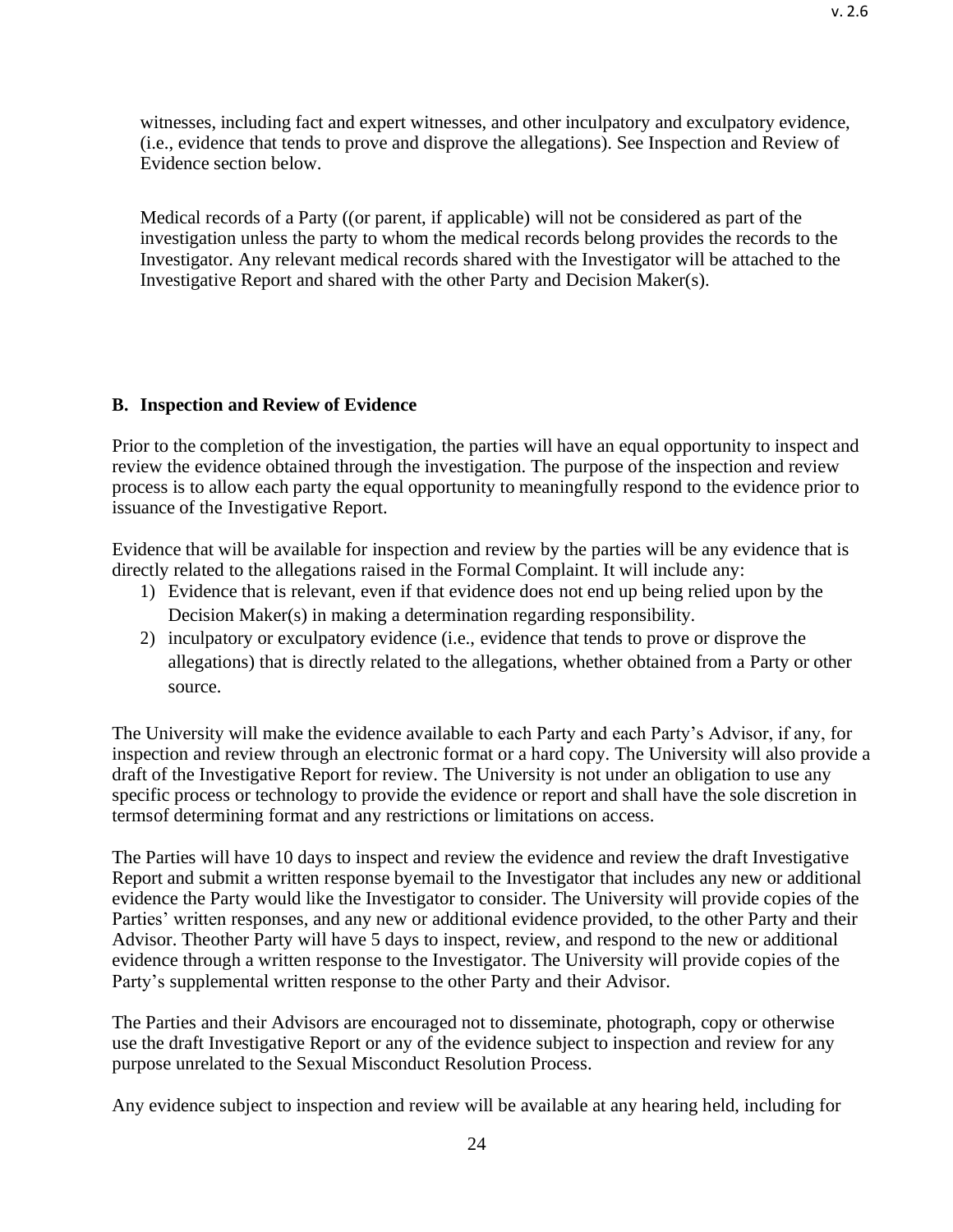purposes of cross-examination.

The Investigator will consider the parties' written responses before completing the Investigative Report. Parties may request a reasonable extension of the time to submit a written response, which may be denied in the sole discretion of the Investigator, in consultation with the Title IX Coordinator.

The Investigator has 10 days to generate a report or after the responses to additional evidence are due; the Investigator may provide the Parties and their Advisors with written notice extending the investigation and explaining the reason for the extension.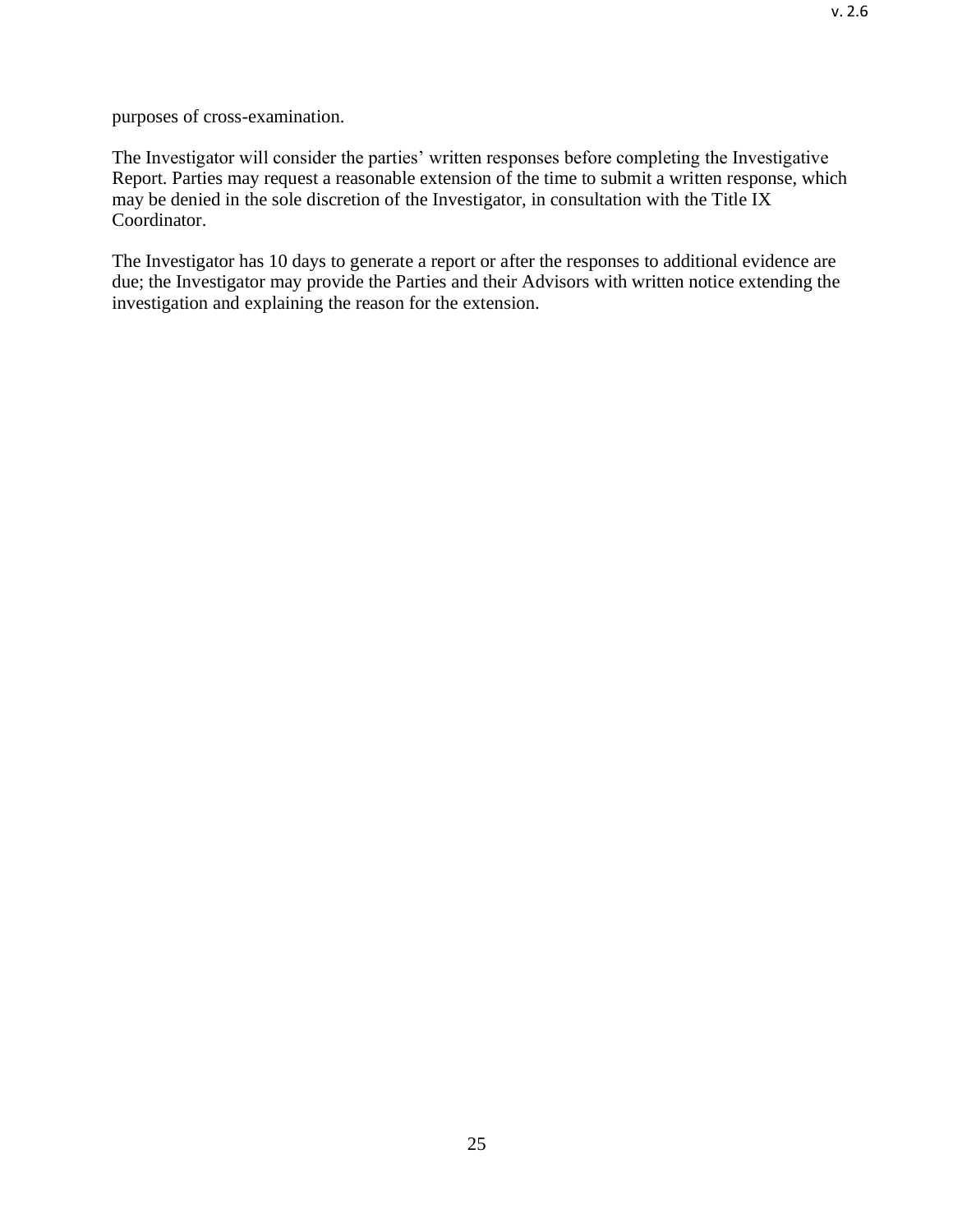# **C. Investigative Report**

The Investigator will create an Investigative Report that fairly summarizes relevant evidence.

The Investigative Report is not intended to catalog all evidence obtained by the Investigator, but only to provide a fair summary of that evidence.

Only relevant evidence (including both inculpatory and exculpatory relevant evidence – i.e., tending to prove anddisprove the allegations respectively) will be referenced in the Investigative Report.

Evidence obtained in the investigation that is determined in the reasoned judgment of the Investigator not to be directly related to the allegations in the Formal Complaint will be included in the appendices to the Investigative Report. The Investigator may redact irrelevant information from the Investigative Report when that information is contained in otherwise relevant documents or evidence.

The Investigative Report will be shared with the Parties and their Advisors at least 10 days prior to any hearing for their review and written response. Any written response received will be shared with the Decision-Maker(s) and the other Party and their Advisor prior to the hearing.

## **D. Ongoing Notice**

If, in the course of an investigation, the University decides to investigate allegations about either Party that are not included in the Notice of Allegations and are otherwise covered Sexual Misconduct Violations falling within this Policy or other violations of the University's Code of Conduct, the University will notify the Parties of the additional allegations by their University email accounts or other reasonable means. It is the responsibility of the Party to update the Title IX Coordinator of any email address or other changes to the means of contact.

The Parties will be provided sufficient time to review the additional allegations to prepare a response before any initial interview regarding those additional allegations.

# <span id="page-25-0"></span>**8. General Rules of Hearings**

## <span id="page-25-1"></span>**A. Notice of Hearing**

No less than 10 days prior to the hearing, the Hearing Chair or other designee will send written notice of the hearing to the Parties. The Parties will be notified by their University email accounts or by other reasonable means. Once mailed, emailed, and/or received in-person, notice will be presumptively delivered.

The Notice of Hearing will contain:

1) A description of the alleged violation(s), a list of all policies allegedly violated, a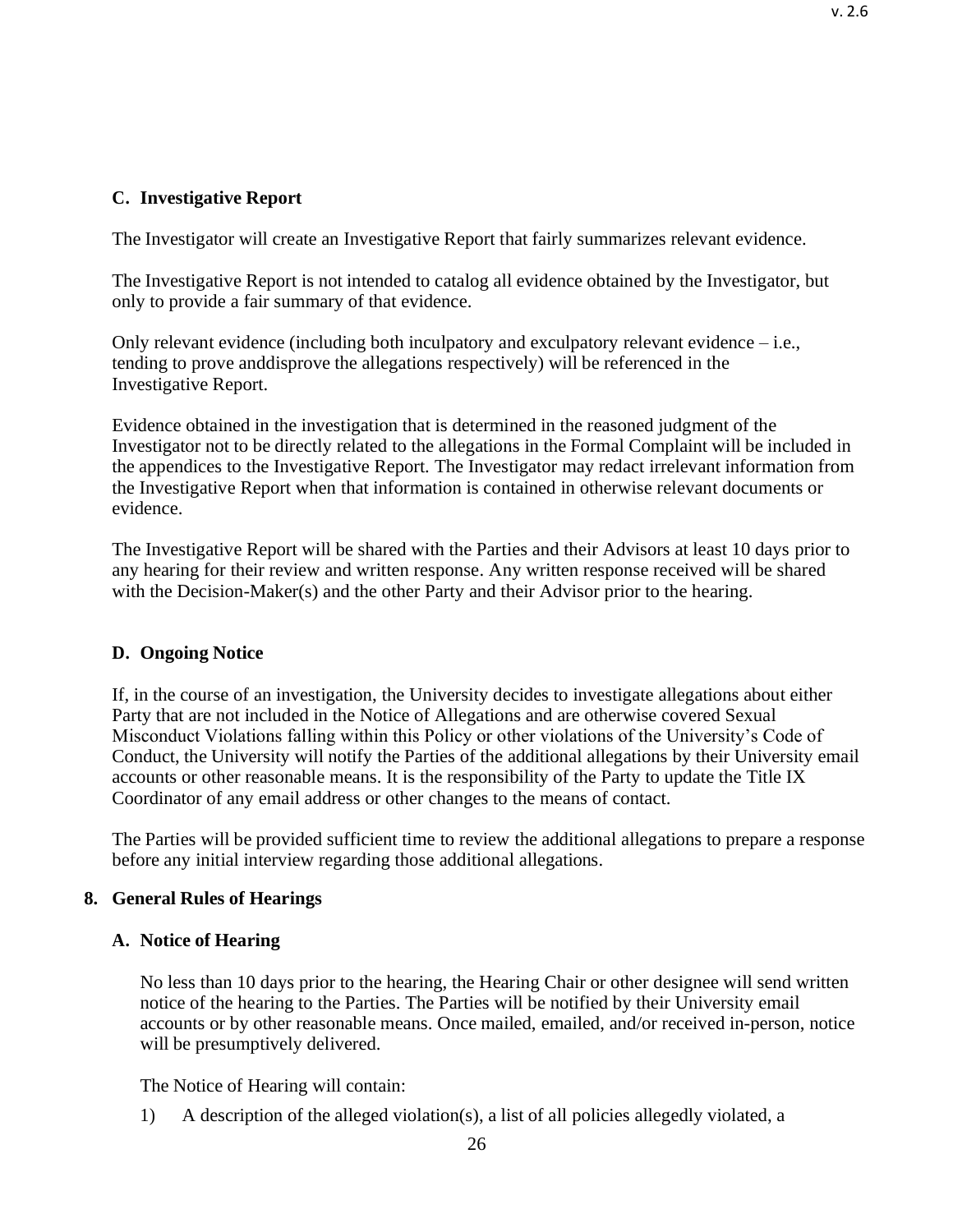description of the applicable procedures, and a statement of the potential Disciplinary Sanctions actions that could result.

- 2) The time, date, and location of the hearing.
- 3) Information about the option for the hearing to occur with the parties located in separate rooms using technology that enables the Decision Maker(s) and Parties to see and hear a Party or Witness answering questions. Parties should inform the Hearing Chair or other designee of any desire to have the hearing occur in separate rooms at least 3 days prior to the hearing to ensure appropriate technology is in place.
- 4) Information on how the hearing will be recorded and on access to the recording for the Parties after the hearing.
- 5) A copy of the rules of decorum for all hearing participants
- 6) A list of the Decision Makers, Hearing Facilitator, Hearing Chair who will attend the hearing, along with an invitation to object to any actual or perceived conflicts of interest or bias of the Decision Maker(s) prior to the hearing. The President of the University shall serve as the Decision Maker for all cases involving a Respondent who is a faculty member. In all cases involving a Respondent who is an Employee, the President may designate a Decision-Maker.
- 7) A statement that if any Party or Witness does not appear at the scheduled hearing, the hearing may be held in their absence, and the testimony or any statements provided by the Party or Witness prior to the hearing will not be considered by the Decision Maker.
- 8) Notification that the parties may have the assistance of an Advisor of their choice at the hearing and will be required to have one present for any questions they may desire to ask of the other Party or Witnesses. The Party should notify the Title IX Coordinator or Hearing Chair or other designee in advance of the hearing if they do not have an Advisor, and the University will appoint one. Each party must have an Advisor present.
- 9) A copy of all the materials provided to the Decision Maker(s) about the matter and the opportunity to provide a written response in advance of the hearing.
- 10) Information regarding who to contact to arrange any disability accommodations, language assistance, and/or interpretation services that may be needed at the hearing.
- 11) For compelling reasons, or Hearing Chair or other designee may reschedule the hearing.

#### <span id="page-26-0"></span>**B. Hearing**

The University will not issue a Disciplinary Sanction arising from an allegation of a violation of this Policy without holding a hearing*,* unless otherwise resolved through an informal resolution process or an alternate process permitted under this Policy. If the University determines a hearing is necessary, the Parties cannot waive the right to a hearing.

The University may still proceed with the hearing in the absence of a Party and may reach a determination of responsibility in their absence. The University will not threaten, coerce, intimidate, or discriminate against the Party in an attempt to secure the Party's participation.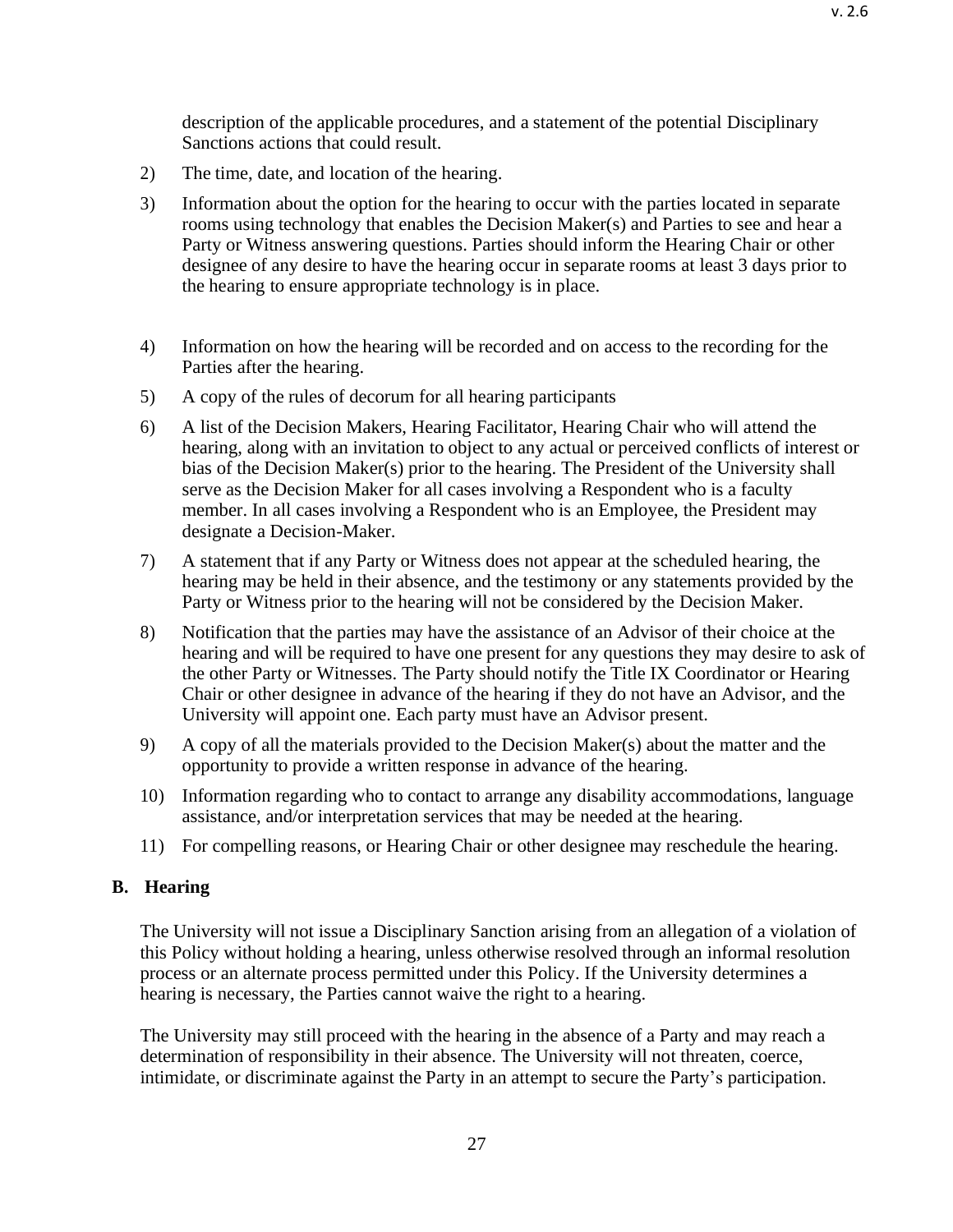The Decision Maker(s) cannot draw an inference about the determination regarding responsibility based solely on a Party's absence from the hearing or refusal to answer cross examination or other questions.

The hearing may be conducted with all Parties physically present in the same geographic location, or, at the University's discretion, any or all Parties, Witnesses, and other participants may appear at the hearing virtually through video conferencing technology. This technology will enable participants simultaneously to see and hear each other. At its discretion, the University may delay or adjourn a hearing based on technological errors.

All proceedings will be recorded through audio recording. That recording or a transcript, if one is available, will bemade available to the Parties for inspection and review upon request.

All hearings for student Respondents will comply with requirements under Chapter 505 of Title 22 of the Pennsylvania Code concerning Student Personnel. All hearings for employee Respondents will comply with applicable collective bargaining requirements and University and Board of Governors Policy and Procedure Standard requirements.

### <span id="page-27-0"></span>**C. Continuances or Granting Extensions**

The University may determine that multiple sessions or a continuance (i.e., a pause on the continuation of the hearing until a later date or time) is needed to complete a hearing. If so, the University will notify all participants and endeavor to accommodate all participants' schedules and complete the hearing as promptly as practicable.

#### <span id="page-27-1"></span>**D. Participants in the Hearing**

Hearings are not public, and the only individuals permitted to participate in the hearing are as follows:

- 1) The Decision Maker(s)
- 2) The Hearing Chair [if applicable, note whether voting or non-voting]

3) Hearing facilitators, if applicable and different from the Hearing Chair

- 4) Conduct administrator or designee or IT personnel or other University personnel
- 5) The Parties
- 6) Advisor of choice or provided by the University for each Party
- 7) Witnesses
- 8) Any individuals necessary to provide interpretation or other support services associated with reasonable accommodations to facilitate participation in the hearing.

The Decision Maker(s) and Hearing Chair will not have a conflict of interest or bias in favor of or against Complainants or Respondents generally, or in favor or against the Parties to the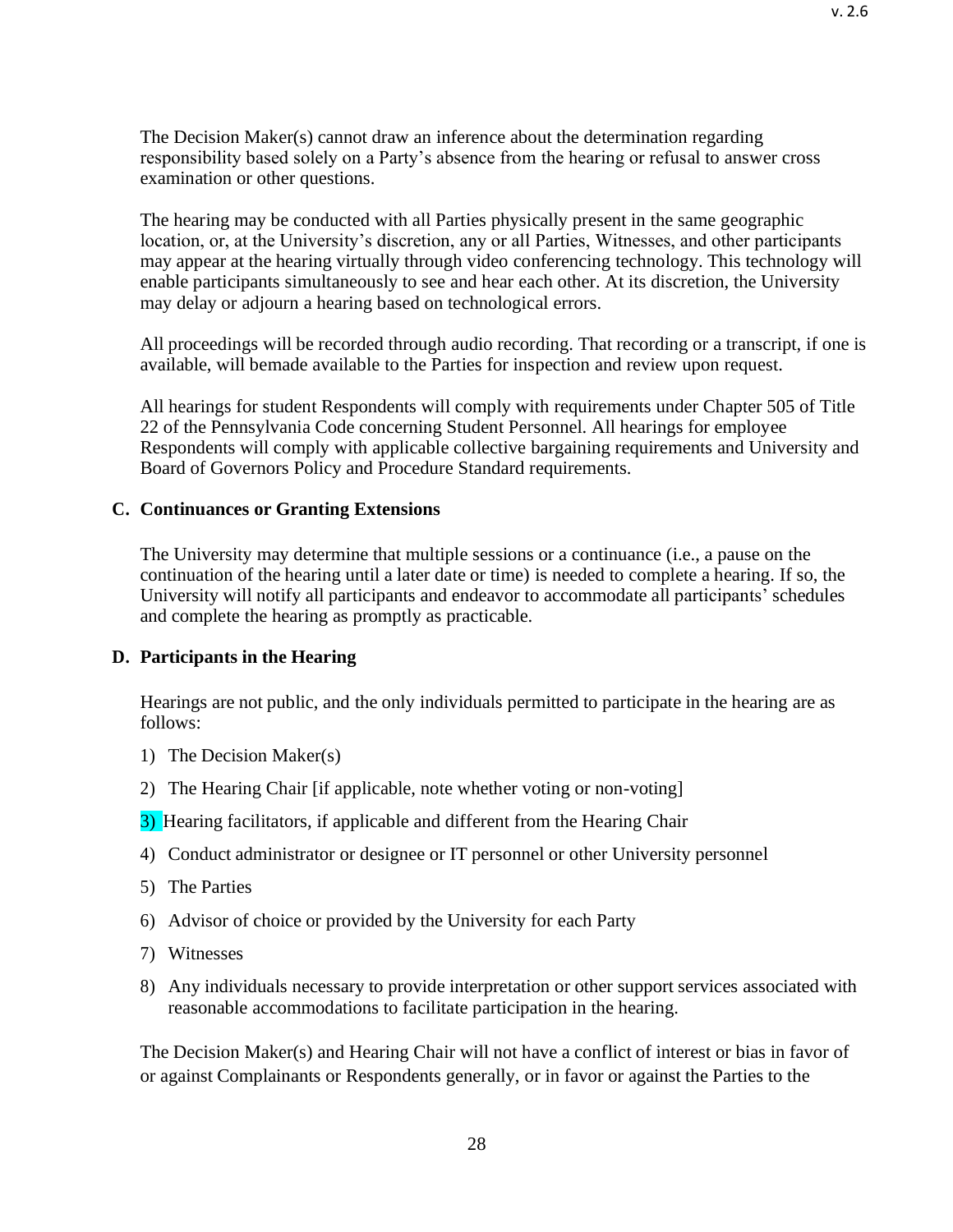particular case. The Parties will have an opportunity to raise any objections regarding a Decision Maker's actual or perceived conflicts of interest or bias at the beginning of the hearing.

Parties and Witnesses cannot be compelled to participate in the hearing and have the right not to participate in the hearing free from retaliation.

### <span id="page-28-0"></span>**E. Hearing Procedures**

For all hearings conducted under this Policy, the procedure will be as follows:

- 1) Hearing Chair will open and establish rules and expectations for the hearing.
- 2) The Parties will each be given the opportunity to provide opening statements
- 3) The Investigator will present a summary of the final investigation report, including items that are and are not contested. The Investigator will be subject to questioning by the Decision Maker(s) and the Parties (through their Advisors). The Investigator should not be asked their opinion on credibility, recommended findings or determinations. If such information is introduced, the Hearing Chair will direct that it be disregarded.
- 4) Hearing Chair and Hearing Panel Members will ask questions of the Parties and Witnesses.
- 5) Parties will be given the opportunity for cross-examination after Decision Maker(s) conduct(s) its initial round of questioning See Cross-Examination Procedure below.
- 6) During the Parties' cross-examination, Hearing Chair will have the authority to pause crossexamination at any time for the purposes of asking Decision Maker(s) own follow up questions; and any time necessary in order to enforce order for the hearing or the established rules of decorum. If an Advisor does not comply with the established rules of decorum, may provide that Party with a different Advisor to conduct cross-examination on behalf of that Party.
- 7) Should a Party or the Party's Advisor choose not to cross-examine a Party or Witness, the Party shall affirmatively waive cross-examination through a written or oral statement to the Decision Maker(s). A Party's waiver of cross-examination does not eliminate the ability of the Decision Maker(s) to use statements made by the Party.

#### <span id="page-28-1"></span>**F. Relevant evidence and questions**

"Relevant" evidence and questions are those questions and evidence that tends to make an allegation of sexual misconduct more or less likely to be true. "Relevant" evidence and questions do not include the following types of evidence and questions, which are deemed "irrelevant" at all stages of any process initiated under this Policy:

- 1) Evidence and questions about the Complainant's sexual predisposition or prior sexual behavior unless:
	- a) They are offered to prove that someone other than the Respondent committed the conduct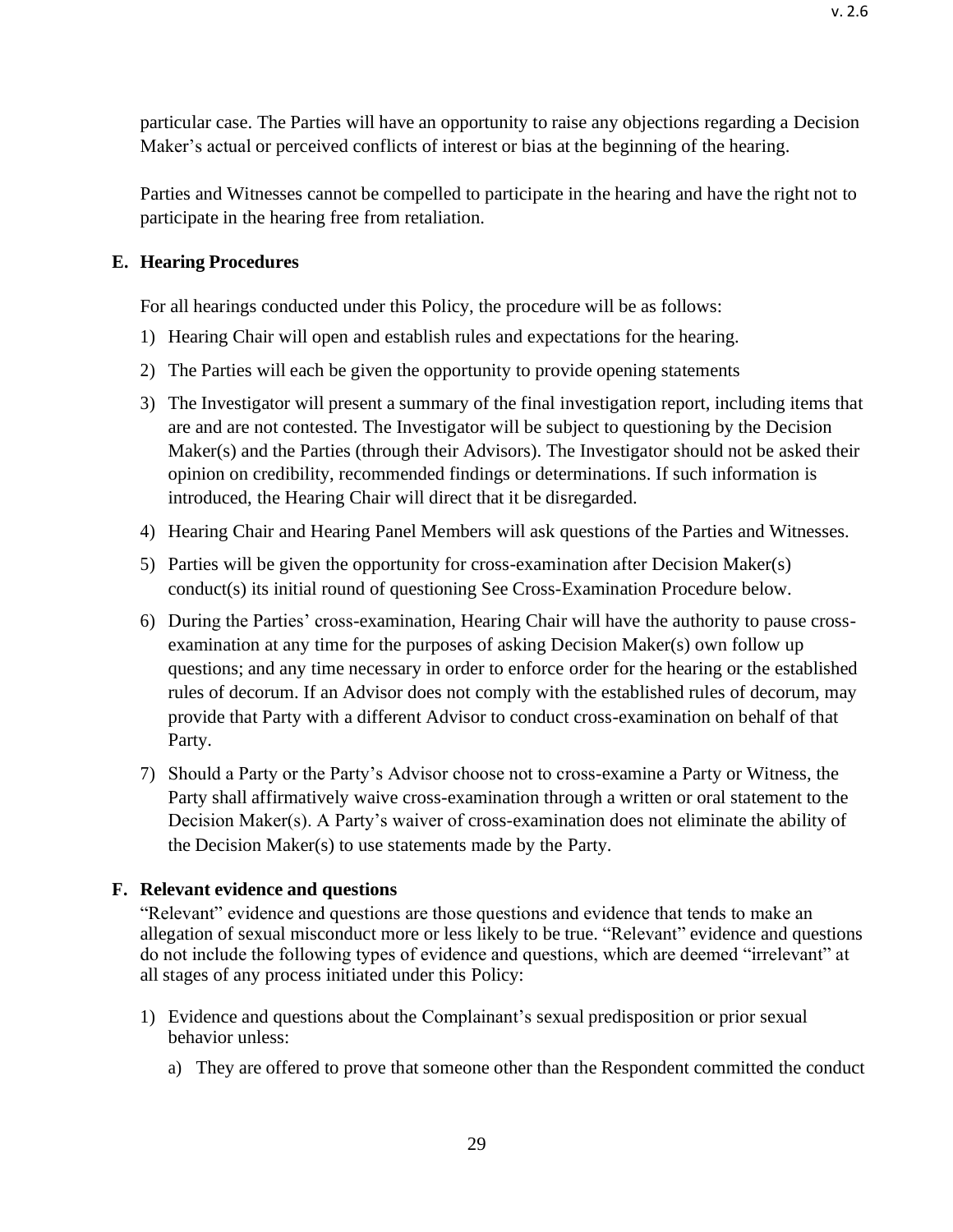v. 2.6

alleged by the Complainant, or

- b) They concern specific incidents of the Complainant's prior sexual behavior with respect to the Respondent and are offered to prove Consent.
- 2) Evidence and questions that constitute, or seek disclosure of, information protected under a legally recognized privilege including attorney-client privilege; or
- 3) Any party's medical, psychological, and similar records unless the party has given voluntary, written consent.

## <span id="page-29-0"></span>**G. Cross-Examination**

- 1) Each Party's Advisor may conduct cross-examination of the other Party or Parties and Witnesses and ask follow-up questions, including that challenging credibility directly, orally, and in real time.
- 2) Parties will not be permitted to personally cross-examine each other.
- 3) If a Party does not participate in a hearing, the Party's Advisor may attend and conduct crossexamination on behalf of the Party.
- 4) If neither a Party nor their Advisor appear at the hearing, the University will provide an Advisor to appear on behalf of the non-appearing Party and ask cross-examination questions.
- 5) Before any cross-examination question is answered, the Decision Maker(s) will determine if the question is relevant. Cross-examination questions that are duplicative of those already asked, including by the Decision Maker(s) may be deemed irrelevant if they have been asked and answered.
- 6) The Decision Maker(s) must explain to the Party proposing the question any decision to exclude a question as not relevant.
- 7) The Decision Maker(s) may not draw an inference about a determination of regarding responsibility based solely on a Party's or Witness's absence from the hearing or refusal to answer cross-examination or other questions.
- 8) Failure to answer questions at the hearing may impact the information the Decision Maker(s) will consider. In accordance with due process requirements applicable to Pennsylvania universities, hearings must include the opportunity to cross-examine witnesses when credibility determinations are at issue. As such, if any witness is not available for cross examination the Decision Maker(s) must determine whether any statements or testimony from that witness are admissible for the Decision Maker(s) consideration.

# <span id="page-29-1"></span>**9. Decisions**

# <span id="page-29-2"></span>**A. General Considerations for Evaluating Testimony and Evidence**

- 1) While the opportunity for cross-examination is required in all hearings under this Policy, determinations regarding responsibility may be based in part, or entirely, on documentary, audiovisual, and digital evidence, as warranted in the reasoned judgment of the Decision Maker(s).
- 2) Hearsay evidence may not be used to establish a fact necessary to establish responsibility consistent with the requirements under Chapter 505 of Title 22 of the Pennsylvania Code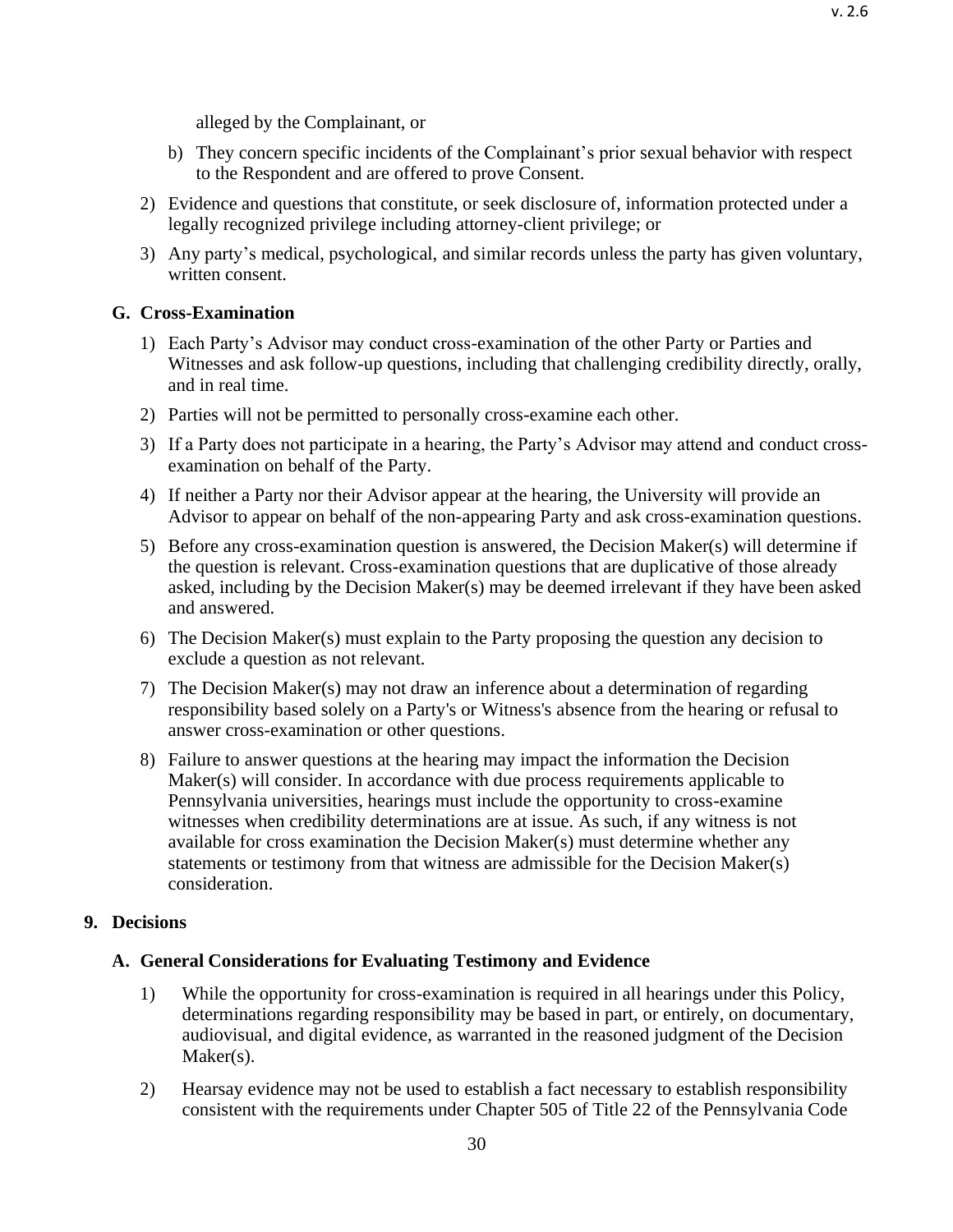concerning Student Personnel.

3) Decision Maker(s) shall not draw inferences regarding a Party or Witness' credibility based on the Party or Witness' status as a Complainant, Respondent, or Witness, nor shall it base its judgments in stereotypes about how a Party or Witness would or should act under the circumstances.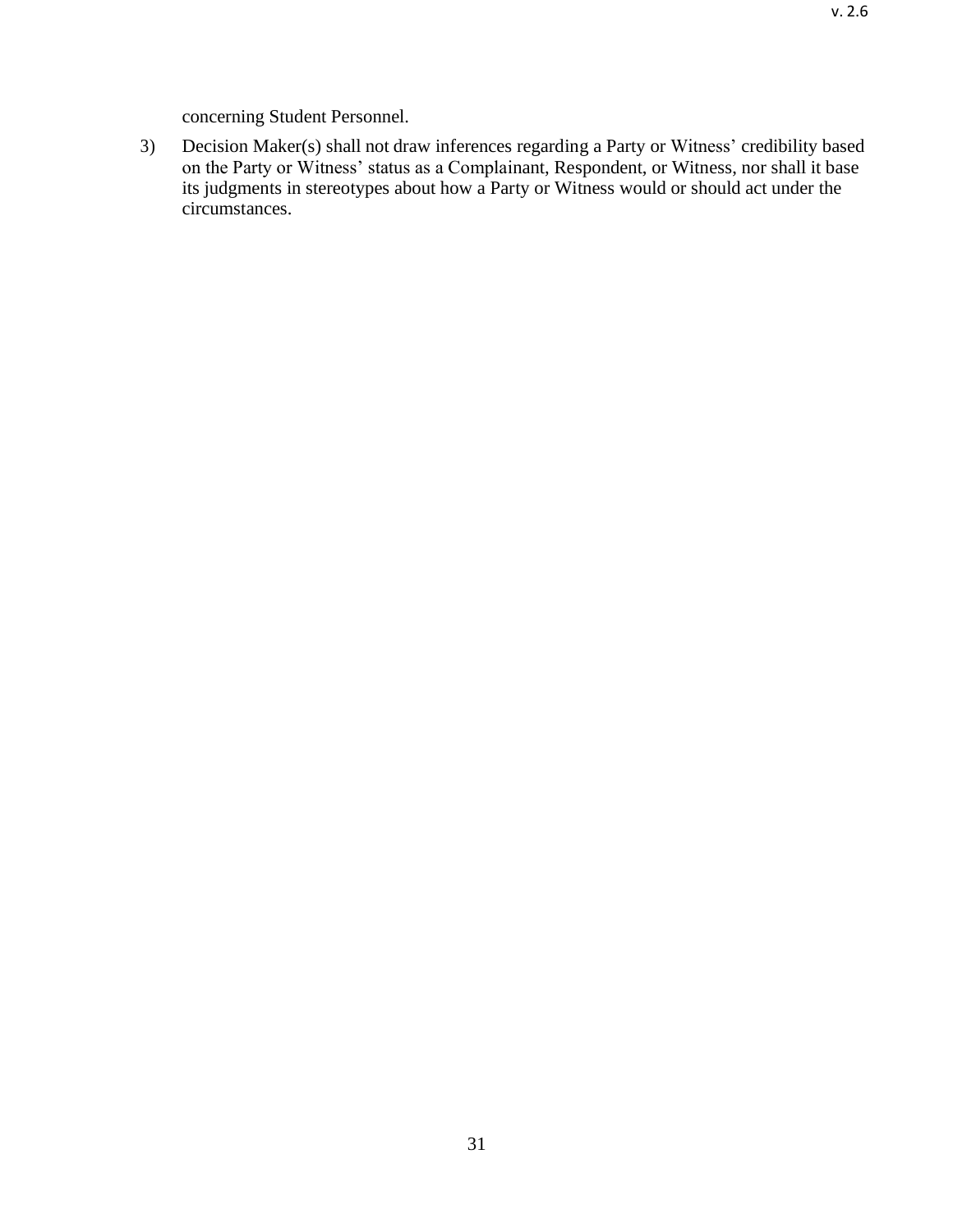- 4) Generally, credibility judgments should rest on the demeanor of the Party or Witness, the plausibility of their testimony, the consistency of their testimony, and its reliability in light of corroborating or conflicting testimony or evidence.
- 5) Credibility judgments should not rest on whether a Party or Witness' testimony is nonlinear or incomplete, or if the Party or Witness is displaying stress or anxiety.
- 6) Where a Party or Witness' conduct or statements demonstrate that the Party or Witness is engaging in retaliatory conduct, including but not limited to witness tampering and intimidation, the Decision Maker(s) may draw an adverse inference as to that Party or Witness' credibility.
- 7) Decision Maker(s) will afford the highest weight relative to other testimony to first-hand testimony by Parties and Witnesses regarding their own memory of specific facts that occurred. Both inculpatory and exculpatory (i.e., tending to prove and disprove the allegations) evidence will be weighed in equal fashion.
- 8) The Final Rule requires the University to admit and allow testimony regarding polygraph tests ("lie detector tests") and other procedures that are outside of standard use in academic and non-academic conduct processes. While the processes and testimony about them will be allowed to testify and be crossed as required by the Final Rule, the Decision Maker(s) will be instructed to afford lower weight to such processes relative to the testimony of fact witnesses.
- 9) The Final Rule requires the University allow parties to call character witnesses to testify. The University does not provide for character witnesses in other proceedings. While the character witnesses will be allowed to testify and be crossed as required by the Final Rule, the Decision Maker(s) will be instructed to afford very low weight to any non-factual character testimony of any Witness.

## <span id="page-31-0"></span>**B. Timeline for Decision**

If there are no extenuating circumstances, the determination regarding responsibility will be issued by the University within 10 days of the completion of the hearing.

## <span id="page-31-1"></span>**C. Finality**

The determination regarding responsibility becomes final either upon the outcome of any appeal or the expiration of the window to appeal without an appeal being requested as set forth in the Appeals section below.

#### <span id="page-31-3"></span><span id="page-31-2"></span>**10. Disciplinary Sanctions Against Students**

#### **A. Possible Disciplinary Sanctions**

The University may impose the following Disciplinary Sanctions upon Students, singly or in combination:

Violations of the Student Code of Conduct may result in a sanction being imposed. Sanctions are intended to serve as a deterrent to misconduct, to provide educational experiences that will foster the development of conduct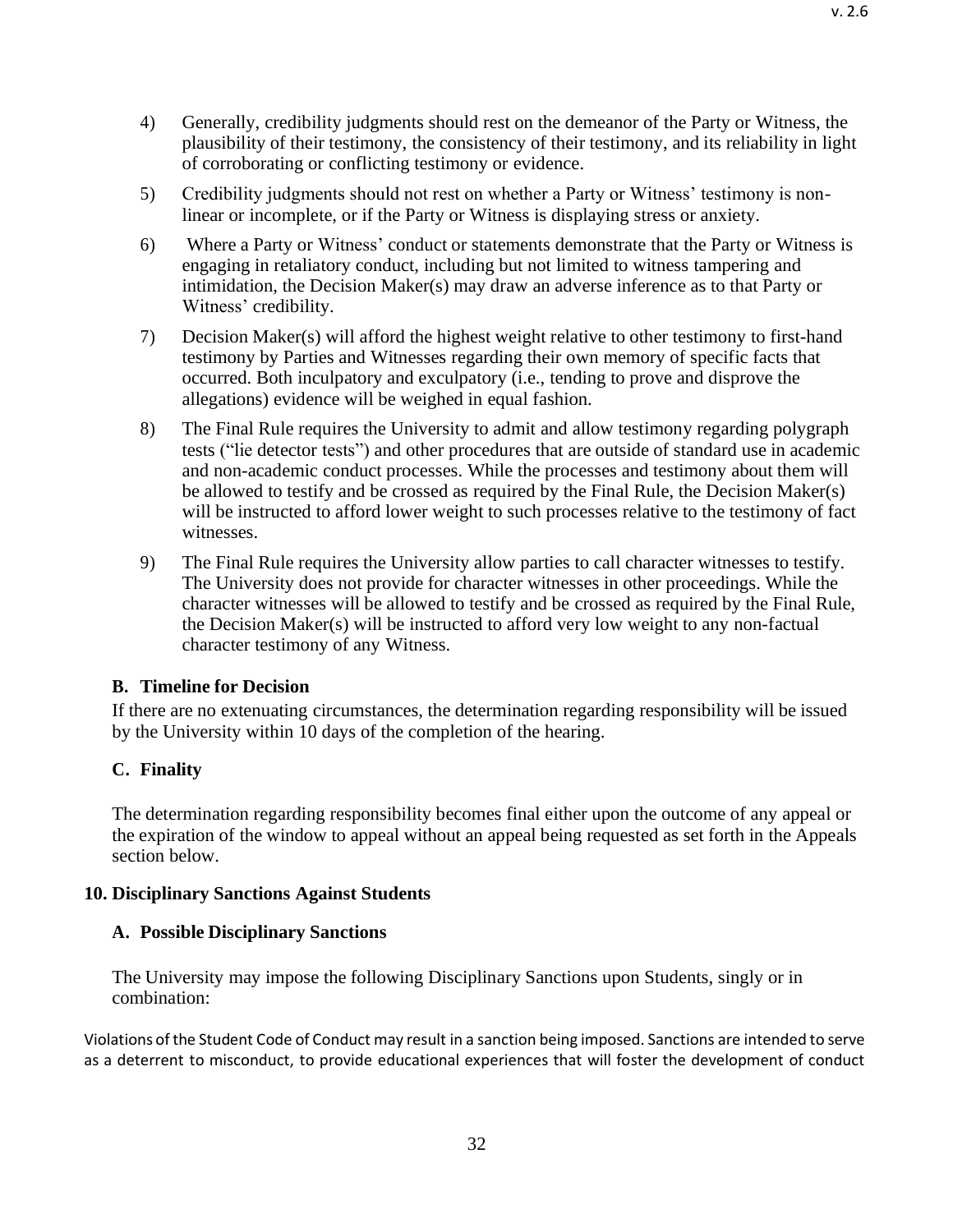demonstrative of responsible citizenship and, most importantly, to protect the safety and welfare of the University Community and to maintain an environment that is conducive to learning. Accordingly, sanctions are levied relative to the nature and scope of the violation. Repeat offenders will be subject to more severe sanctions than first- time offenders.

To ensure that an educational environment characterized by collaboration, collegiality, and cooperation is maintained, Cheyney University of Pennsylvania has the right to levy sanctions against any student or student organization, including Greek letter and social organizations, found responsible for violating the standards of behavior and conduct established by the University. Students who aid, abet, encourage, request, initiate, assist, or have knowledge of any other student, non-student, or student organization in acts which violate this Student Code of Conduct may be subject to the disciplinary process. Elected student officials, more specifically, class and Student Government Association (SGA) officers, Greek Life/Social Fellowship leadership and active membership along with other Student Leadership Positions and officers, who are found responsible for a violation of the Student Code of Conduct by the University Student Conduct Board or a Residence Life Hearing Officer may be subject to removal from the elected and/or appointed office.

Serious violations that threaten the health, safety, and welfare of individuals or the welfare of University property may result in immediate suspension (interim suspension) from Cheyney University. The University's Executive Director of Student Affairs may expel students from the University for violations that threaten the health, safety and welfare of the University or for repeated violations of the Student Code of Conduct that are disruptive to the learning environment.

The following are disciplinary sanctions, which may be imposed for a violation:

#### • **Disciplinary Reprimand:**

Students will be informed, in writing as an official warning that their conduct violates one or more of Cheyney University of Pennsylvania 's policies, procedures, rules, or regulations.

#### • **Disciplinary Probation:**

Students will be informed, in writing that their conduct warrants probation for a specified period of time. Students to whom a sanction of disciplinary probation is imposed are not considered in good standing with the University. Disciplinary probation is a period of review during which the student must demonstrate the ability to comply with university policies, rules, and all other requirements, as stipulated.

#### • **Restrictions on Participation/Attendance at Activities and Events:**

Students and student organizations will be informed, in writing, that student(s) is/are banned from specific University sponsored and/or approved activities and events for a specified period of time or removed from student leadership positions for a specified period of time.

#### • **Restitution:**

Students will be required to provide reimbursement for repair of damage or replacement of property that was stolen, defaced, lost or damaged as a result of a violation of the Code of Conduct. Restitution may take the form of appropriate service or other compensation. Either full payment or an agreement for partial payment according to a schedule agreed to by the Conduct Officer/University Student Conduct Board is required before the student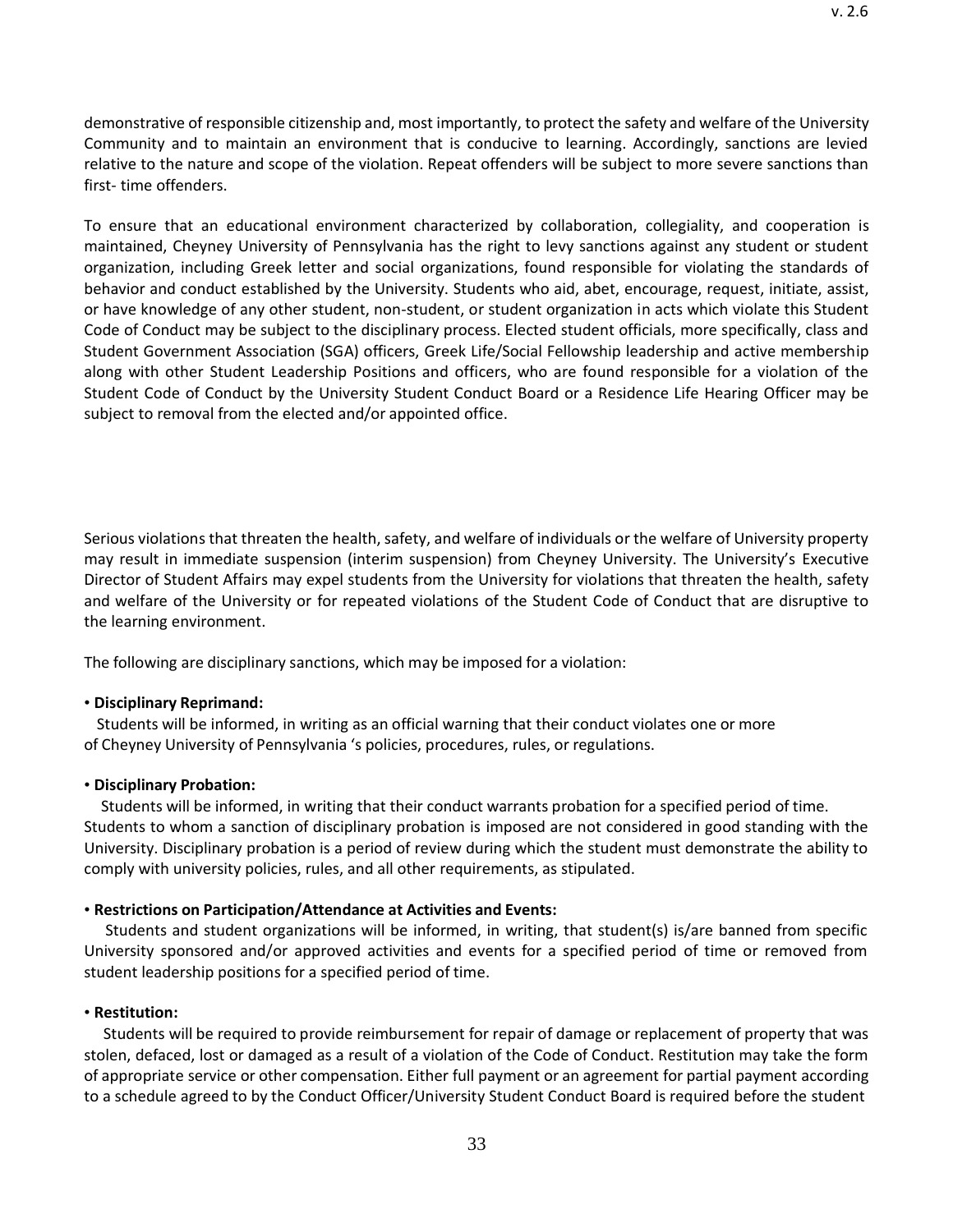may register for classes again, or in the case of seniors, before the student may graduate.

## • R**esidence Hall Reassignment:**

Students will be informed in writing that they are being involuntarily reassigned to a new housing assignment on campus. This action may include restriction from entering specific University- owned or affiliated buildings for a designated period of time.

## • E**ducational/Developmental Assignments:**

Students may be given the responsibility of completing an assignment or project that offers an educational benefit or other opportunity for growth. Students may be required to demonstrate responsibility as a member of the university. Educational assignments are based on an individual assessment of each case.

Educational/developmental assignments include, but are not limited to:

• Individualized and/or group sessions to address alcohol consumption and its adverse consequences, promote healthy choices, and develop coping skills for risk reduction, mediation, life skills, and/or critical thinking.

## • **Community Service:**

Students will be assigned a specific number of hours to perform service for the Cheyney University of Pennsylvania community on campus. The department supervisor must submit written approval for service, as wellas confirmation upon completion.

## • **Written Assignment:**

Students can reflect on a violation in writing. If the paper does not meet the minimum requirement and/or is not satisfactory in its content, the Hearing Officer or University Student Conduct Board can return the paper and require it to be rewritten. All assignments need to be submitted electronically and a hard copy to the Hearing Officer or University Student Conduct Board Committee on or before the due date.

## • **Letter of Apology:**

Students will be required to write a letter of apology to the individual(s) that the violation was transgressed against. All letters of apology must be reviewed by the Hearing Officer or the Chair of the University Student Conduct Board before it can be distributed to the designated student(s).

# • **Collaborate and Coordinate an Educational Program with an Office on Campus:**

Students will be assigned to an on-campus office to collaborate and assist with the facilitation of a University sponsored program.

# • **Educational Assignment:**

Students will be assigned and given written directions to attend, assist, create and/or complete an educational project and/or University- sponsored event that will benefit the student as well as the University community.

# • **Interview of an on-Campus Professional:**

Students will be assigned the task of interviewing an on-campus professional to gain a better understanding of a specific topic or policy.

# • **Mentorship Program:**

Students will be assigned to a volunteer professional University mentor for a specified period of time.

• **Referral:**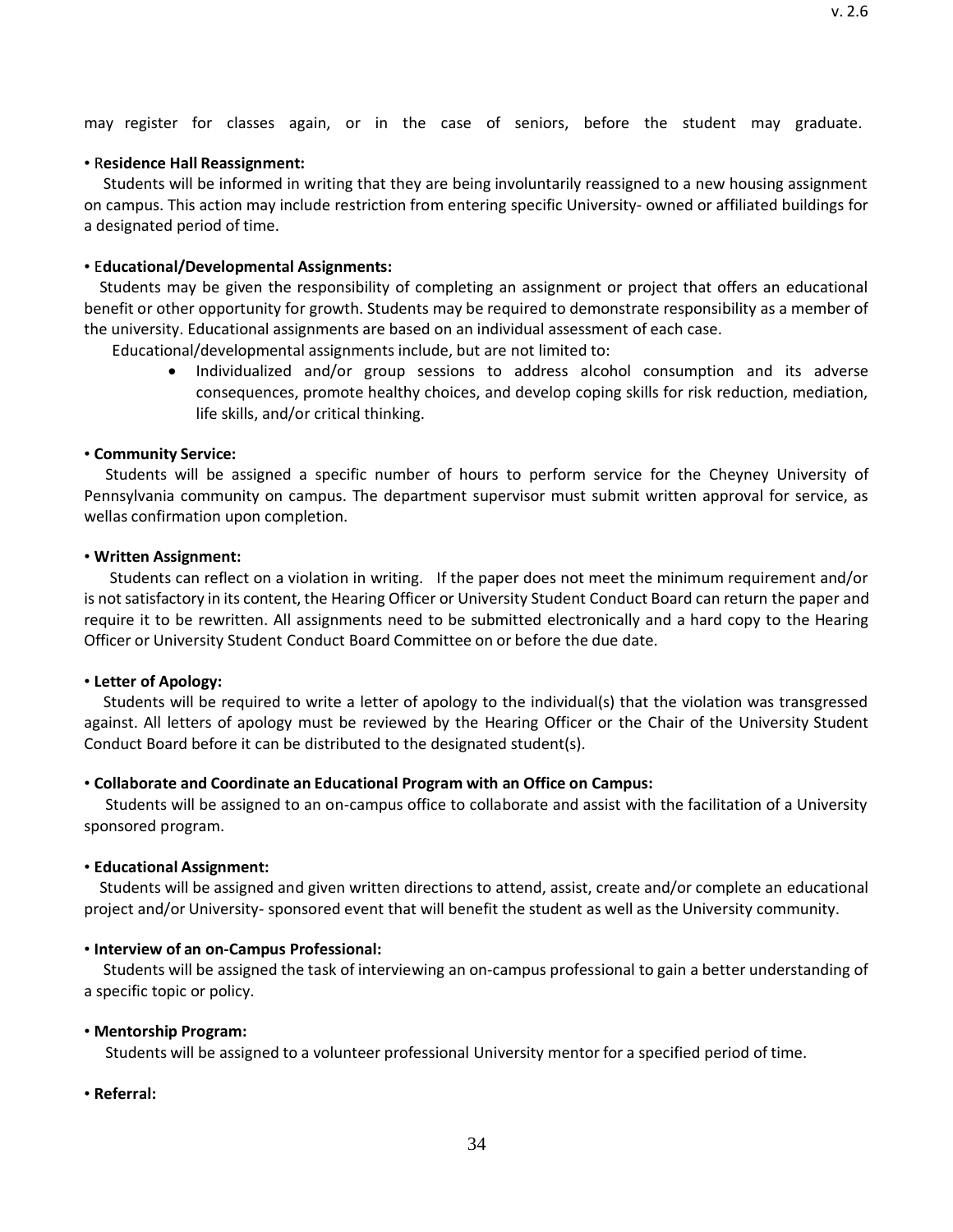Students may be required to seek evaluation through off campus counseling resources and comply with the recommendations that result from the evaluation.

### • **No Contact Directive:**

This action is implemented to avoid initiating contact with another member of the university community and may include limited access to areas to avoid incidental contact, includes direct interactions in person or through technology as well as the use of third parties to interact (i.e. family, friends, etc.). Failure to adhere to thissanction may be grounds for a student to be issued more severe sanctions and/or arrested depending on the severity of the violation.

## • **Residence Hall Suspension:**

Students will be involuntarily separated from the Residence Life program at Cheyney University of Pennsylvania for a specified period of time with the understanding that the student may be returned to good standing at the completion of the suspension period. Students residing on campus will be required to schedule an appointment with the Director of Residence Life and Housing to discuss and receive approval and to be reinstated into housing. When a suspension from the University or its residence hall is imposed, the student loses the privilege to reside in the residence halls of Cheyney University, as specified by the University Hearing Officers and/or the University Student Conduct Board. Students who are suspended from the residence halls forfeit room and board charges that have been paid. See REFUND POLICY in the Cheyney University Student Handbook. Students suspended from the residence halls or the University are prohibited from entering or visiting any University residence halls.

### • **Fines:**

Fineslevied are sanctioned as a means to deter unacceptable and unsafe behavior. All fines will be paid directed to the Business Office. These funds will be used to create education programs for the University community. Students found in violations of these policies may be subject to the following fines: **Fighting/Infliction of Harm:**

- o **First Offense - \$100**
- o **Second Offense - \$200**

**Possession or Use of Drugs and Drug Paraphernalia Violations**

- o **First Offense - \$100**
- o **Second Offense - \$200**
- o **Third Offense - \$300**

**Possession or Use of Alcohol and Alcohol Containers Violations**

- o **First Offense - \$100**
- o **Second Offense - \$200**
- o **Third Offense - \$300**

**Failure to Provide Residence Hall Room Key after Three Lockouts**

o **\$25.00**

**Improper Check-Out and/or Excessive Trash in Residence Hall Room**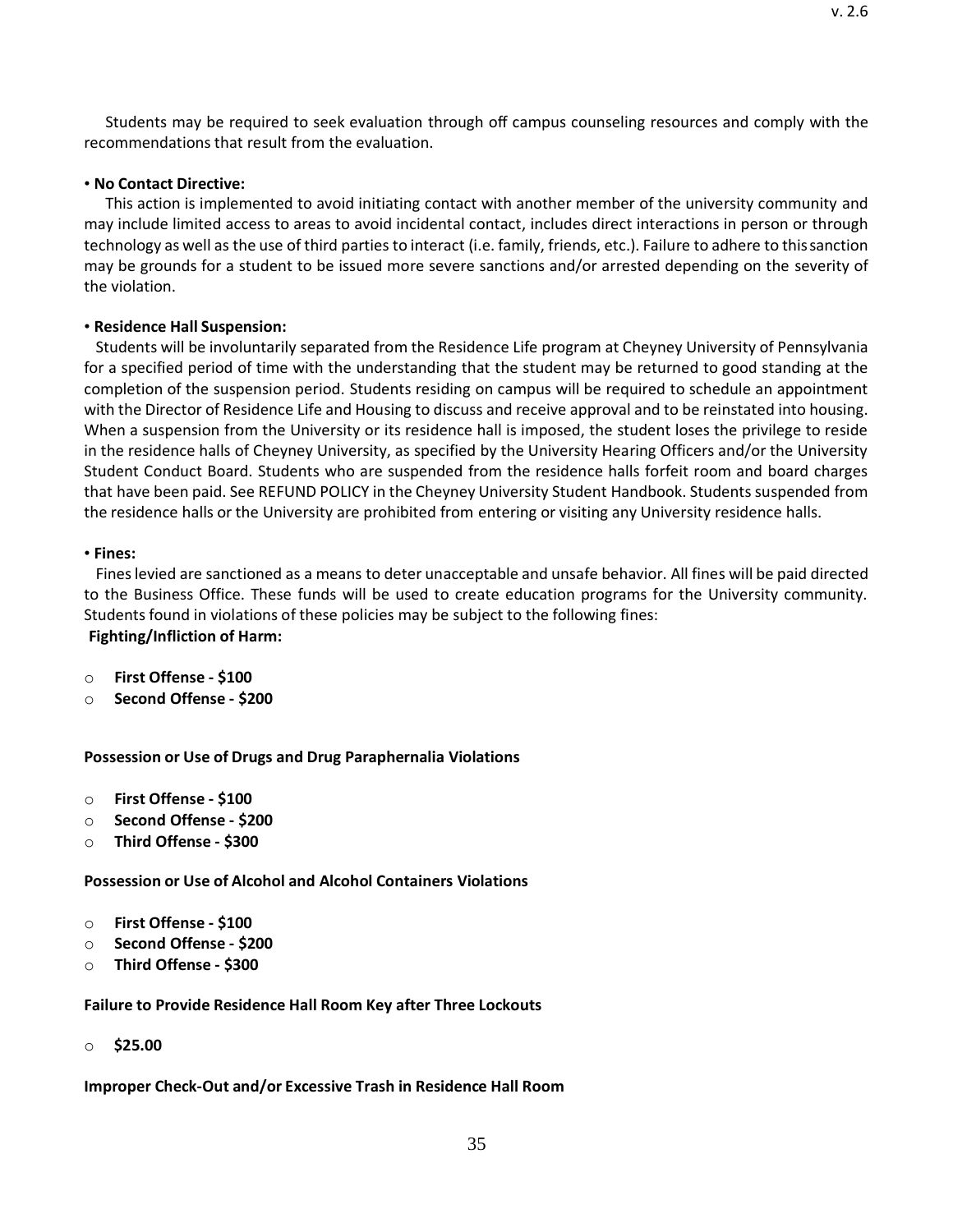o **\$60**

**Conduct Requiring Excessive Cleaning and Removal of Trash Charges in a Residential Area**

o **\$30/hour**

**Failure to Evacuate the Residence Halls during a Fire Alarm**

- o **First Offense - \$100**
- o **Second Offense - \$200**

#### • **Interim Suspension:**

This action will be imposed if it is determined that the student 's continued presence constitutes an immediate threat of harm to the student, other students, university personnel, or university property. Students will be informed, in writing, that he/she is suspended from Cheyney University of Pennsylvania, pending final disposition of the student 's case. Suspensions can be issued by the following persons:

- o Executive Director of Student Affairs
- o Student Conduct Officer

If an interim suspension is imposed, a hearing shall be convened within ten (10) business days, unless extenuating circumstances warrant an extension, in which case, a hearing shall be provided at the earliest possible date. Students will be required to return their Cheyney University ID card and room key (if applicable) before they vacate the University premises. Students suspended from Cheyney University are prohibited from visiting any and all affiliated University premises and facilities during the term of the suspension and will be considered to be trespassing if they violate this directive.

#### • **Deferred Suspension:**

Students will be informed, in writing, that even though their conduct warrants suspension, a suspension is being deferred at this time. Students to whom a sanction of deferred suspension is imposed are not considered in good standing with the university. Deferred suspension, like disciplinary probation, is a period of review during which the student must demonstrate the ability to comply with university policies, rules, and all other requirements, as stipulated. If during the period of deferred suspension, a student is again found responsible for a violation of the Student Code of Conduct or violating an order of the University Student Conduct Board or Residence Life Hearing Officer, the student can be immediately suspended from Cheyney University of Pennsylvania.

#### • **Disciplinary Suspension:**

Students will be involuntarily separated from the University for a specified period of time with the understanding that the student may be returned to good standing at the completion of the suspension period. This action involves the following: loss of the privilege to be enrolled as a student at Cheyney University, from one to eight semesters; notation of the suspension on the student 's disciplinary records; withdrawal from all courses in accordance with university policy; and forfeiture of tuition and fees. See REFUND POLICY in the Student Handbook. Students will be required to return their Cheyney University ID card and room key (if applicable) before they vacate the University premises. Students suspended from Cheyney University are prohibited from visiting any and all affiliated University premises and facilities as they will be considered as trespassing.

#### • **Expulsion:**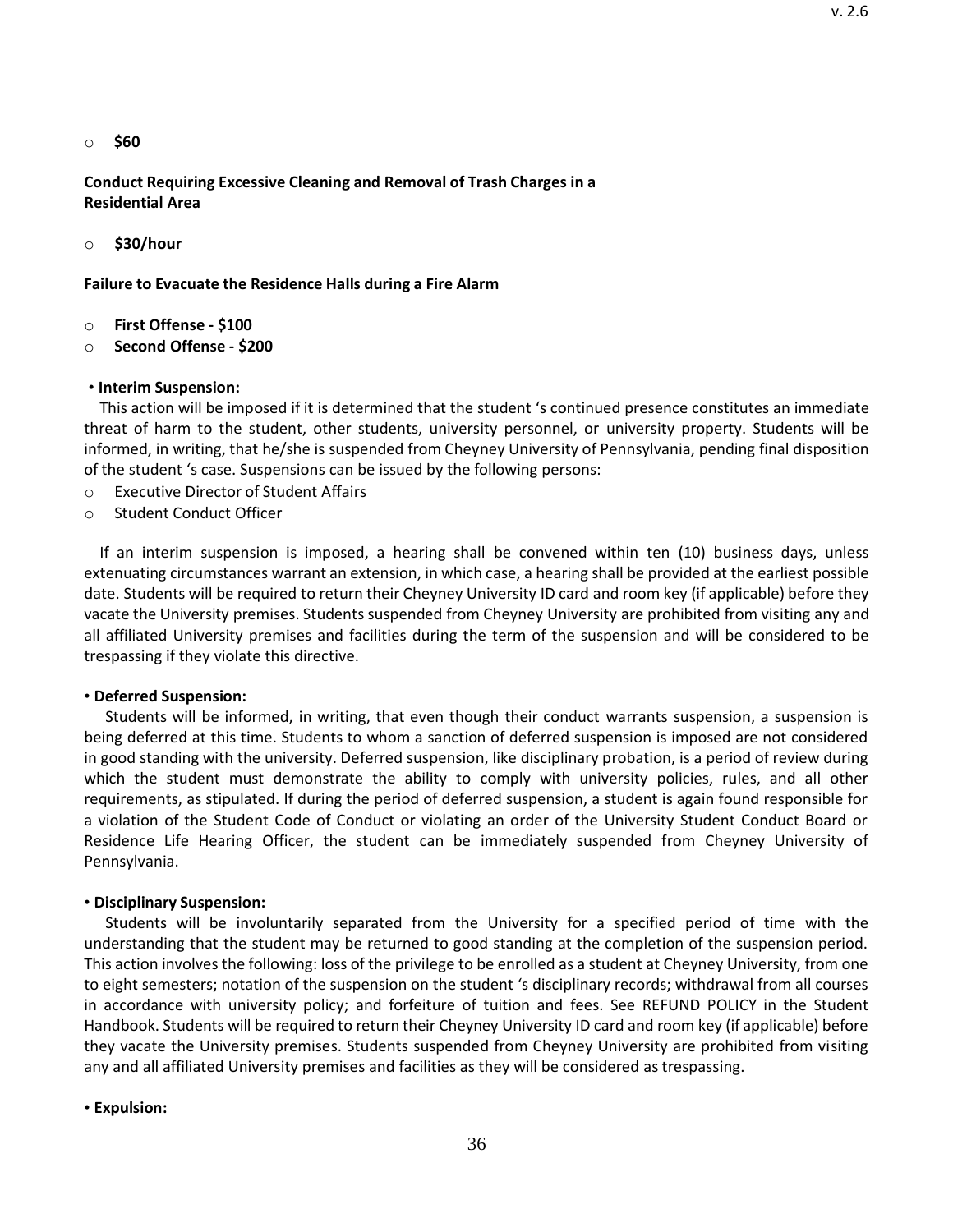v. 2.6

<span id="page-36-0"></span>The student is separated from the university permanently. There are no revisions for the readmission of student in the future. See REFUND POLICY in the Student Handbook. Students will be required to return their Cheyney University ID card and room key (if applicable) before they vacate the University premises. **Students expelled from Cheyney University are prohibited from visiting any and all affiliated University premises, as well as complete all requirements pertaining to withdrawing from the University.**

#### • **Stops on Accounts/Records**:

The University may withhold transcripts, diplomas, or other official records and/or suspend certain privileges such as class registration, moving into the residence halls, pending the disposition of cases and completion of sanctions if such action is reasonably necessary to preserve the University 's ability to enforce its disciplinary rules.

#### • **Inactivation:**

Temporary loss of University recognition and campus privileges for a designated period of time not to exceed five (5) years, imposed upon a student organization.

#### • **Termination of University Recognition of a Student Organization:**

The organization is not eligible for reinstatement for a minimum of five (5) years. Only the Executive Director of Student Affairs or Director of Student Activities can grant reinstatement of an organization's recognition. Consideration for reinstatement must be accompanied by a written proposal developed under the guidance of the Director of Student Activities. The proposal for reinstatement must also include the following criteria: letter of endorsement/support from an opposed faculty/staff advisor and Student Government Association (SGA).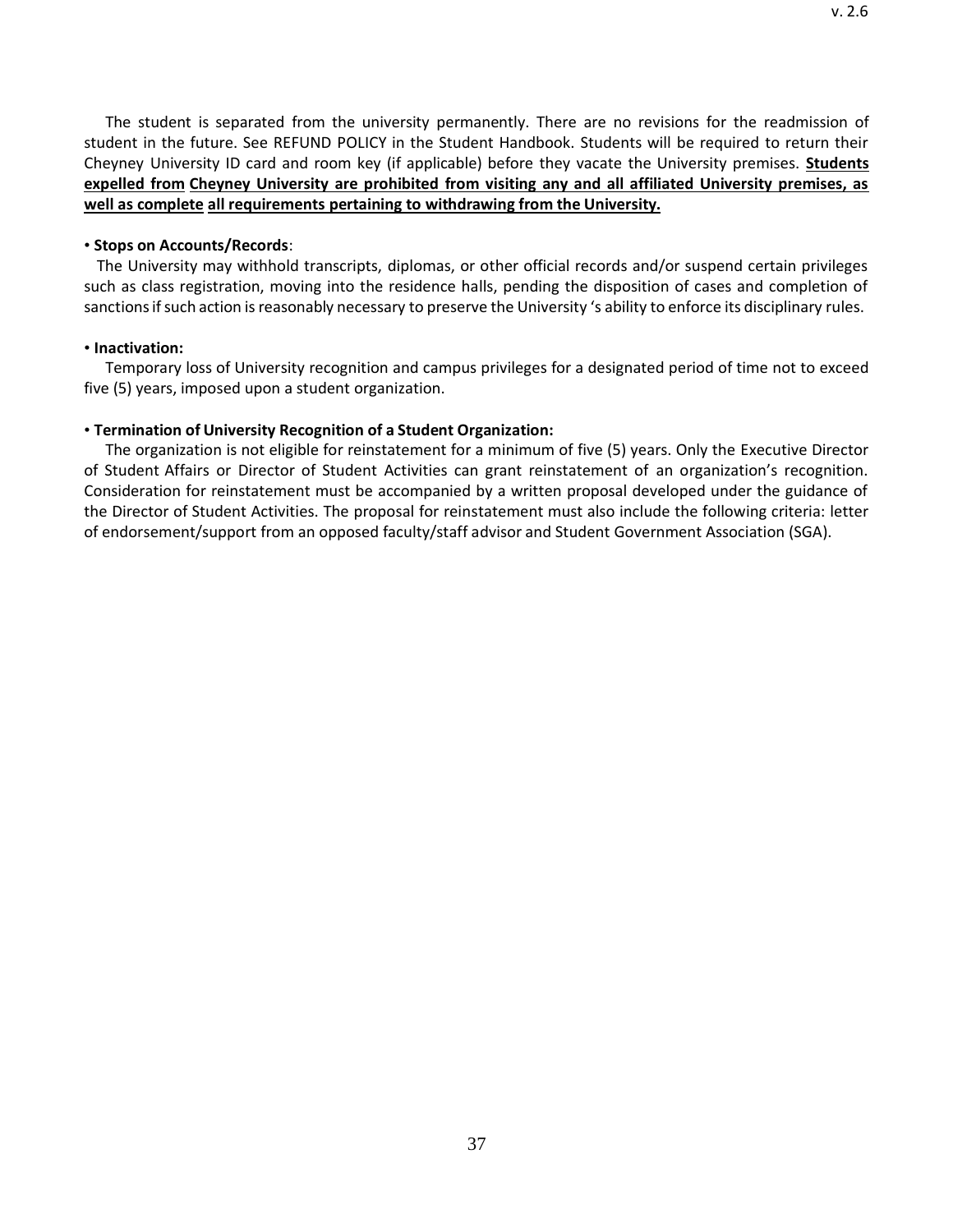### **B. Previous Disciplinary Sanctions**

Previous Disciplinary Sanctions of any kind involving the Respondent may be considered in determining an appropriate sanction upon a determination of responsibility. This information is only considered at the sanction stage of the process.

### <span id="page-37-0"></span>**C. Timing**

The Disciplinary Sanctions will be implemented as soon as is feasible, either upon the outcome of any appeal or the expiration of the window to appeal without an appeal being requested.

### <span id="page-37-1"></span>**11. Disciplinary Sanctions Against Employees, Officials and Volunteers**

### <span id="page-37-2"></span>**A. Possible Disciplinary Sanctions**

Disciplinary Sanctions imposed on an Employee for violating this Policy, subject to an applicable collective bargaining agreement or University/System policies, may include a penalty up to and including separation from employment.

Disciplinary Sanctions imposed on an Official or Volunteer may include a penalty up to removal or the request for removal of the Official or Volunteer from their respective position.

### <span id="page-37-3"></span>**B. Timing**

The Disciplinary Sanctions will be implemented as soon as is feasible, either upon the outcome of any appeal or the expiration of the window to appeal without an appeal being requested.

## <span id="page-37-4"></span>**12. Appeals by Where the Respondent is a Student**

- **A.** Each Party may appeal the dismissal of a Formal Complaint or any included allegations or a determination of responsibility on the following grounds:
	- 1) A procedural irregularity under the University policy or procedures that affected the hearing outcome.
	- 2) New evidence that was not reasonably available through the exercise of reasonable diligence at the time of the hearing or dismissal of the Formal Complaint that could affect the outcome of the matter.
	- 3) The Title IX Coordinator, Investigator(s), or Decision Maker(s) had a conflict of interest or bias for or against an individual party, or for or against complainants or respondents in general, that affected the outcome of the matter.
	- 4) The Disciplinary Sanction imposed was arbitrary or capricious or the appropriateness of thesanction.
- **B.** Appeals must be filed in writing within 5 days of being notified of the decision and must indicate the grounds for the appeal.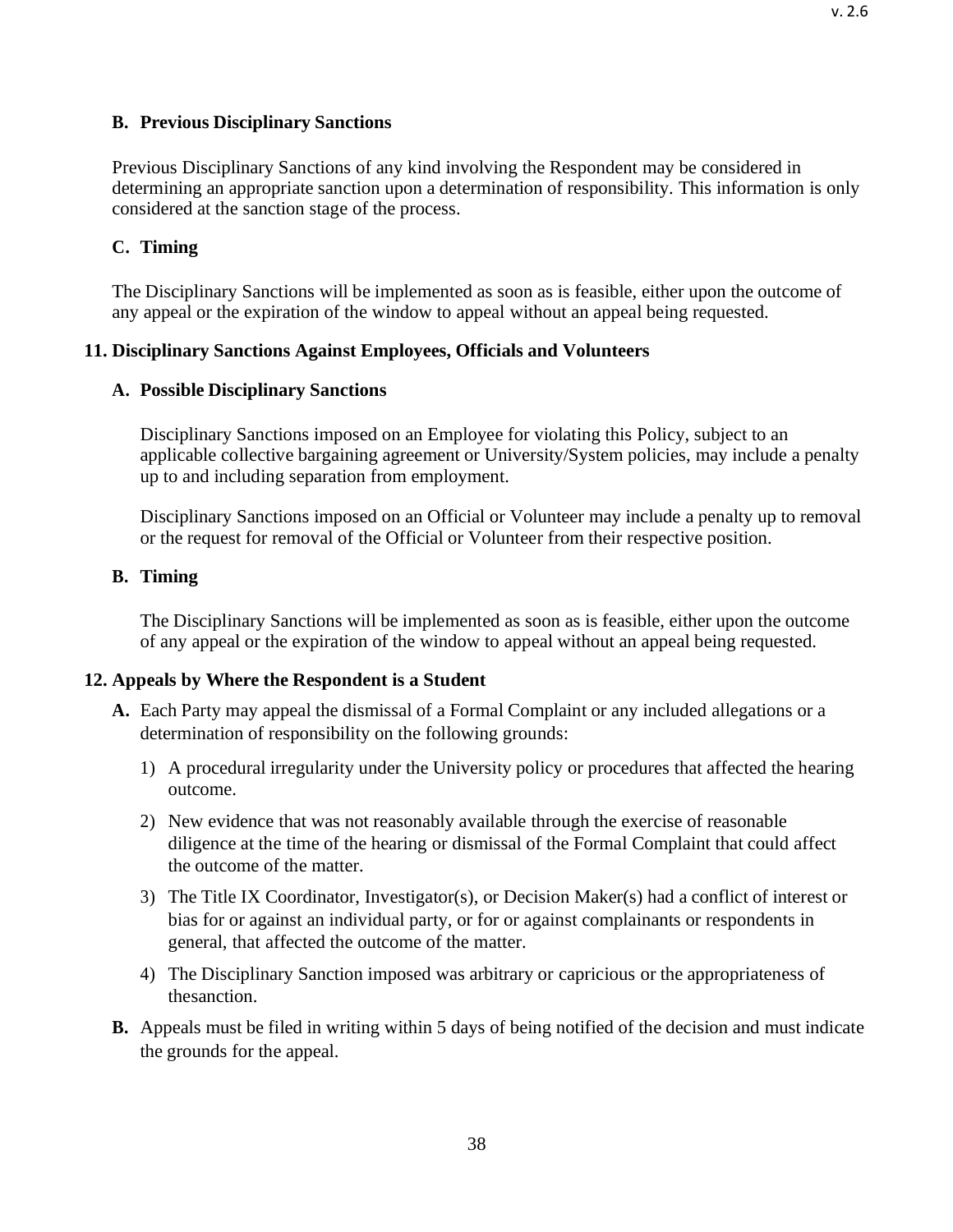- **C.** The submission of an appeal stays any Disciplinary Sanctions for the pendency of an appeal. Supportive Measures and remote learning opportunities remain available during the pendency of the appeal.
- **D.** If a party appeals, the University will notify the other party in writing of the appeal as soon as practicable, however the time for appeal shall be offered equitably to all parties and shall not be extended for any party solely because the other party filed an appeal. If the basis of the appeal is the Disciplinary Sanction imposed was arbitrary or capricious or inappropriate, the other Party will be given 5 days to respond to the Disciplinary Sanctions basis of appeal after being notified of the appeal.
- **E.** Appeals will be decided by the Appeals Board, who will be free of conflict of interest and bias, and will not serve as an Investigator, Title IX Coordinator, Advisor or Decision Maker in the same matter.
- **F.** The appealing party must meet its burden to demonstrate the outcome was affected by a preponderance of the evidence. The role of the Appeals Board is not to re-weigh the evidence. The Appeals Board will confine their review to the basis of appeal alleged and may modify the sanction. The Appeals Board may modify the Disciplinary Sanction if an appeal on the basis of an arbitrary or capricious Disciplinary Sanction being imposed is granted. In the event a Disciplinary Sanction is modified, the other party will be notified of the modified Disciplinary Sanction.
- **G.** The outcome of appeal will be provided in writing simultaneously to both Parties and include rationale for the decision.

## <span id="page-38-0"></span>**13. Appeals Where the Respondent is an Employee**

- **A.** Each Party may appeal the dismissal of a Formal Complaint or any included allegations or a determination of responsibility on the following grounds:
	- 1) A procedural irregularity under the University policy or procedures that affected the hearing outcome.
	- 2) New evidence that was not reasonably available through the exercise of reasonable diligence at the time of the hearing or dismissal of the Formal Complaint that could affect the outcome of the matter.
	- 3) The Title IX Coordinator, Investigator(s), or Decision Maker(s) had a conflict of interest or bias for or against an individual party, or for or against complainants or respondents in general, that affected the outcome of the matter.
- **B.** Appeals must be filed in writing within 5 days of being notified of the decision and must indicate the grounds for the appeal.
- **C.** The submission of an appeal stays any Disciplinary Sanctions for the pendency of an appeal.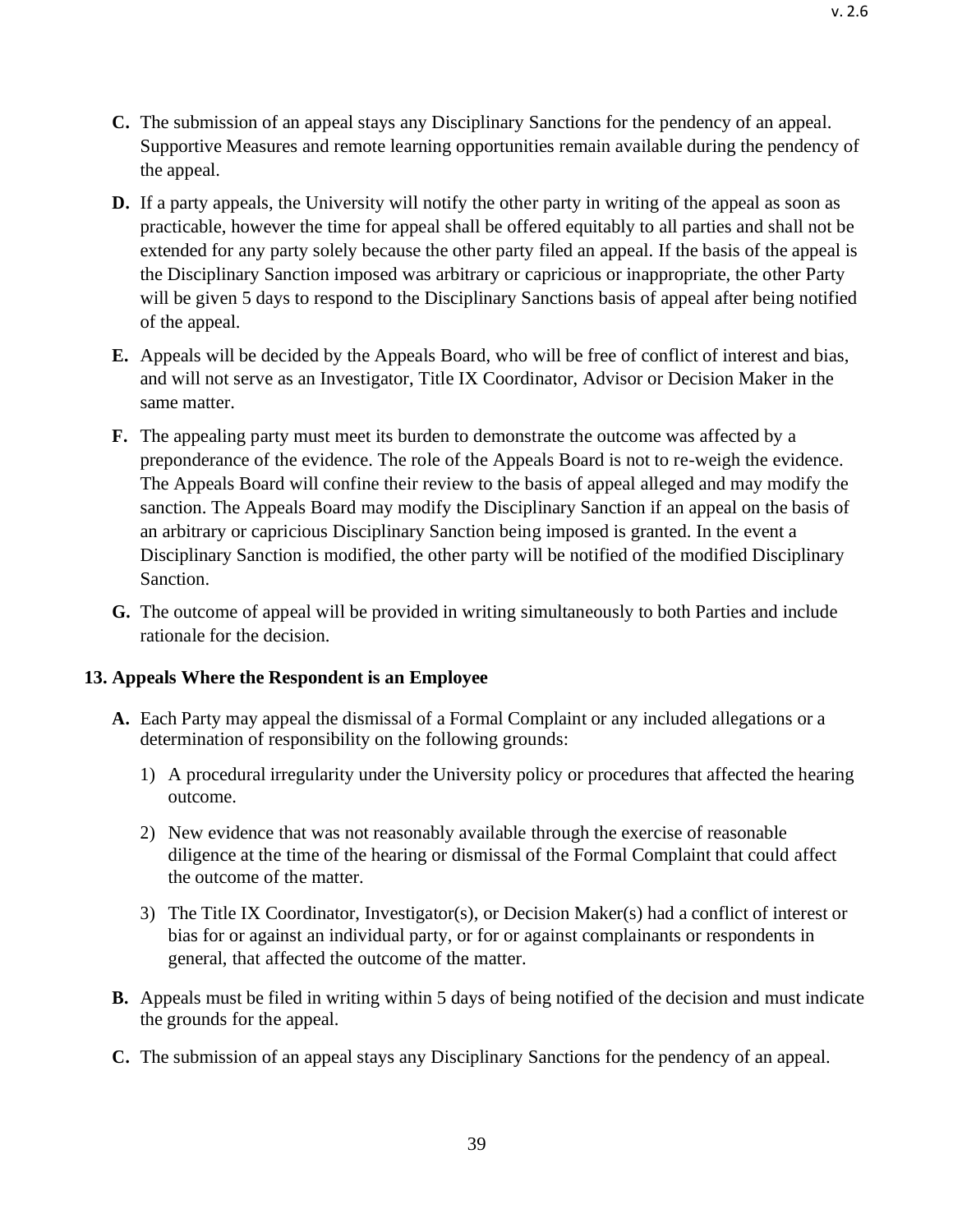Supportive Measures remain available during the pendency of the appeal.

- **D.** If a Party appeals, the University will notify the other Party in writing of the appeal as soon as practicable, however the time for appeal shall be offered equitably to all Parties and shall not be extended for any Party solely because the other Party filed an appeal.
- **E.** Appeals will be decided by the Appeals Board who will be free of conflict of interest and bias, and will not serve as an Investigator, Title IX Coordinator, Advisor or Decision Maker in the same matter. In cases of appeal of a finding of responsibility filed by an Employee who is a faculty member, the Chancellor or their designee will serve as the Appeal Officer. In all other cases of an appeal of either a dismissal or finding of responsibility, filed by an Employee, the President or their designee will serve as the Appeal Officer.
- **F.** The appealing Party must meet its burden to demonstrate the outcome was affected by a preponderance of the evidence. The role of the Appeals Officer is not to re-weigh the evidence.The Appeals Officer will confine their review to the basis of appeal alleged.
- **G.** The outcome of appeal will be provided in writing simultaneously to both Parties and includerationale for the decision.
- **H.** All local or step 3 grievance rights under a collective bargaining agreement will be stayed pending the disposition of the appeal.